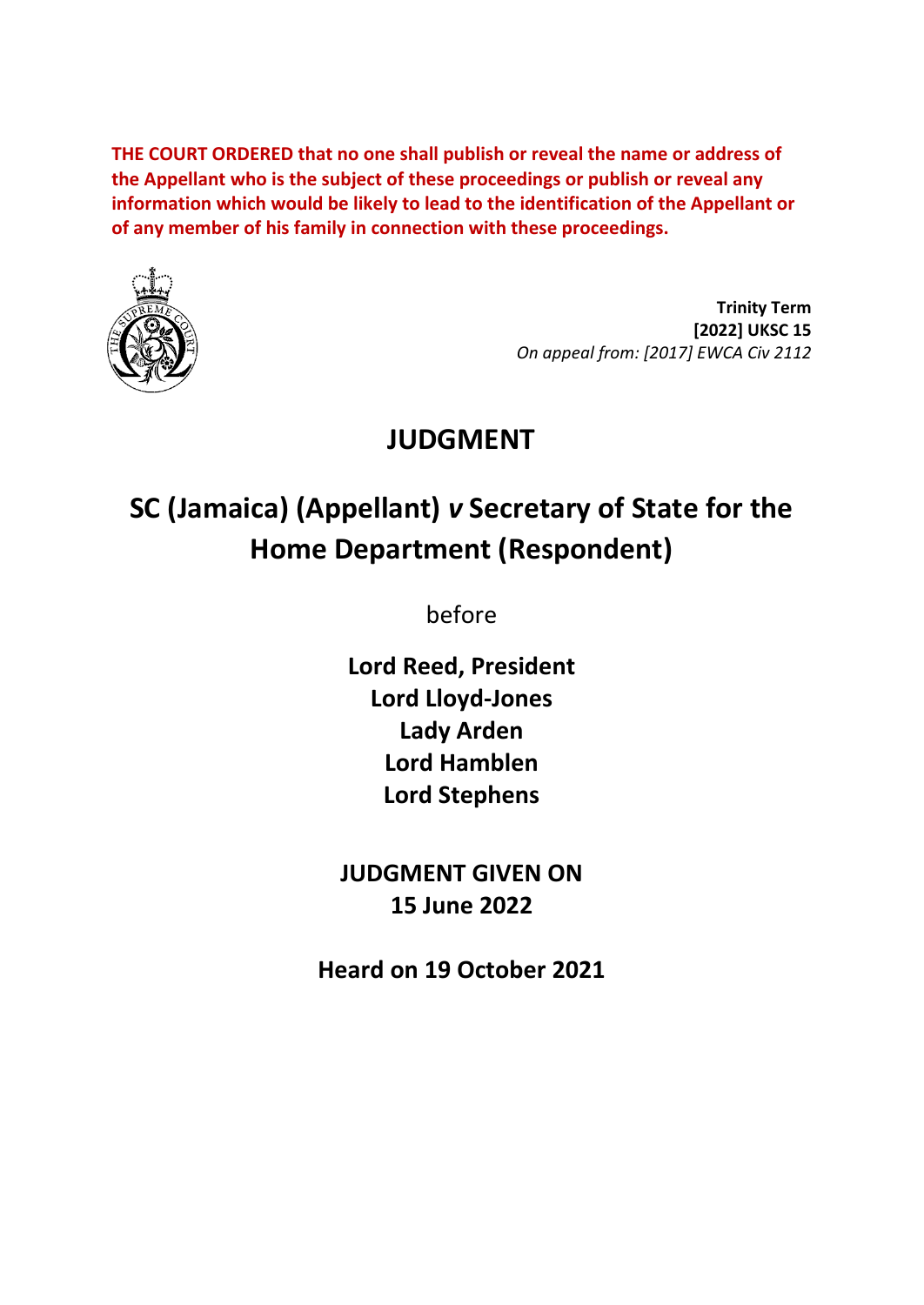#### *Appellant* Raza Husain QC Simon Cox Eleanor Mitchell (Instructed by Birnberg Peirce LLP)

*Respondent* Zane Malik QC Tom Tabori (Instructed by The Government Legal Department)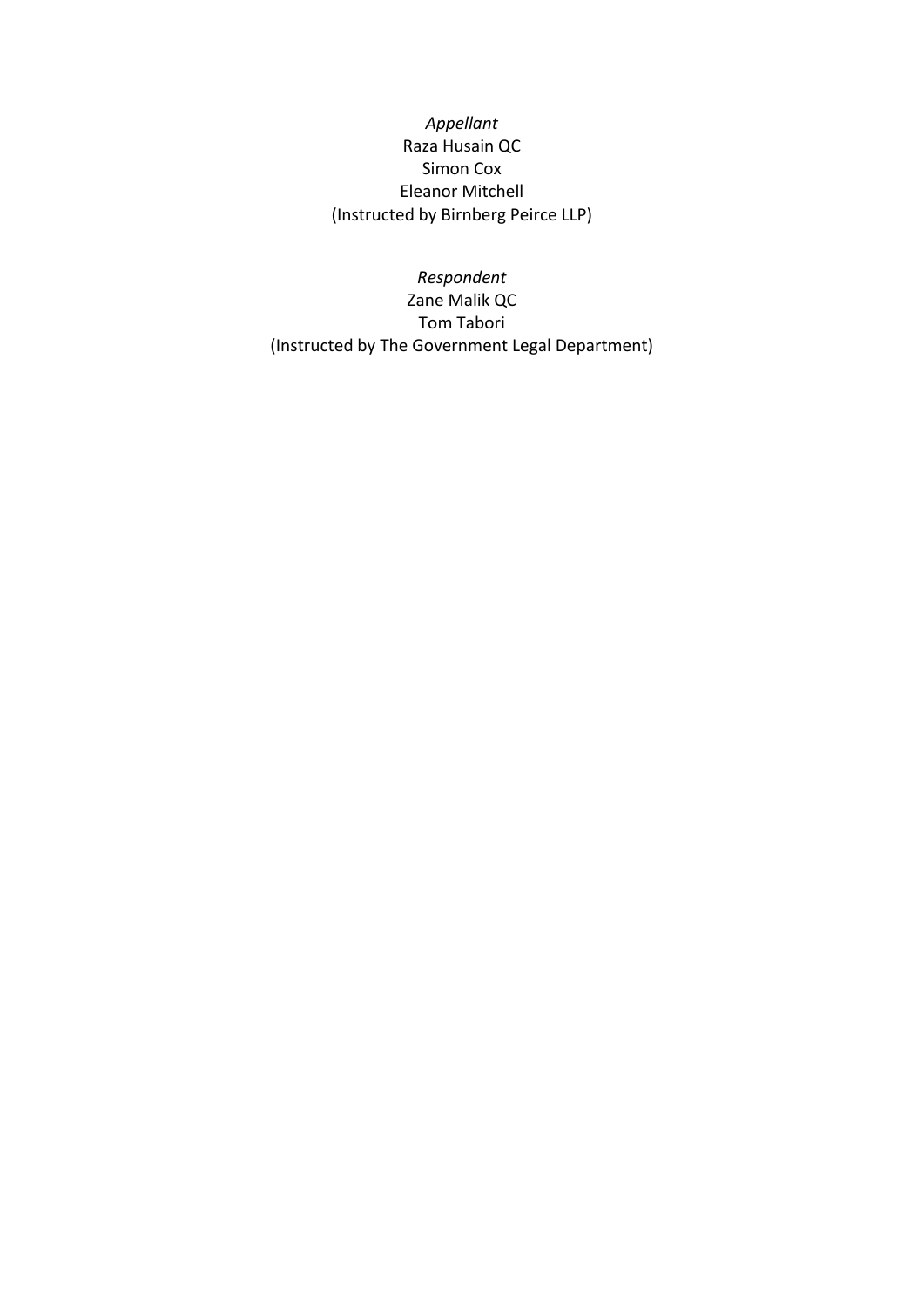#### **LORD STEPHENS: (with whom Lord Reed, Lord Lloyd-Jones, Lady Arden and Lord Hamblen agree)**

### **1. Introduction**

1. There is a real risk to SC of inhuman or degrading treatment, in contravention of article 3 of the European Convention on Human Rights ("ECHR") in urban but not in rural parts of his country of origin, Jamaica. So, his deportation to that country by the Secretary of State for the Home Department ("SSHD"), as a foreign criminal, would be unlawful unless he "can reasonably be expected to stay" in the rural areas of Jamaica ("internal relocation"). In allowing an appeal from a deportation order made by the SSHD the First-tier Tribunal Judge Kamara ("the F-tT judge") held that SC could not reasonably be expected to internally relocate in Jamaica. In arriving at her decision as to the reasonableness of internal relocation she did not consider what was "due" to SC as a result of his criminality.

2. The first issue in this appeal is whether SC's criminal conduct in the UK is a factor relevant in determining if he could reasonably be expected to stay in a rural area of Jamaica, so that, for instance, his criminality may turn internal relocation from what would otherwise be unreasonable into what is reasonable based on a value judgment of what is "due" to him as a criminal. Accordingly, does internal relocation in Jamaica, which is unreasonable apart from SC's criminal conduct in the UK, become reasonable because he has committed serious offences in the UK?

3. The second issue, which arises if SC's criminal conduct is not relevant to internal relocation, is whether the F-tT judge erred in law in holding that SC could not reasonably be expected to stay in a rural area of Jamaica.

4. The third issue is whether the F-tT judge erred in her assessment of sections 117C(4)(b)-(c) of the Nationality, Immigration and Asylum Act 2002 ("the NIAA 2002") and para 399A(b)-(c) of the Immigration Rules in holding that SC is socially and culturally integrated in the UK and there would be very significant obstacles to his integration in Jamaica.

5. The fourth issue is whether the F-tT judge erred in law in embarking on a freestanding assessment of article 8 ECHR, applying the wrong test and failing to give sufficient weight to the public interest in SC's deportation.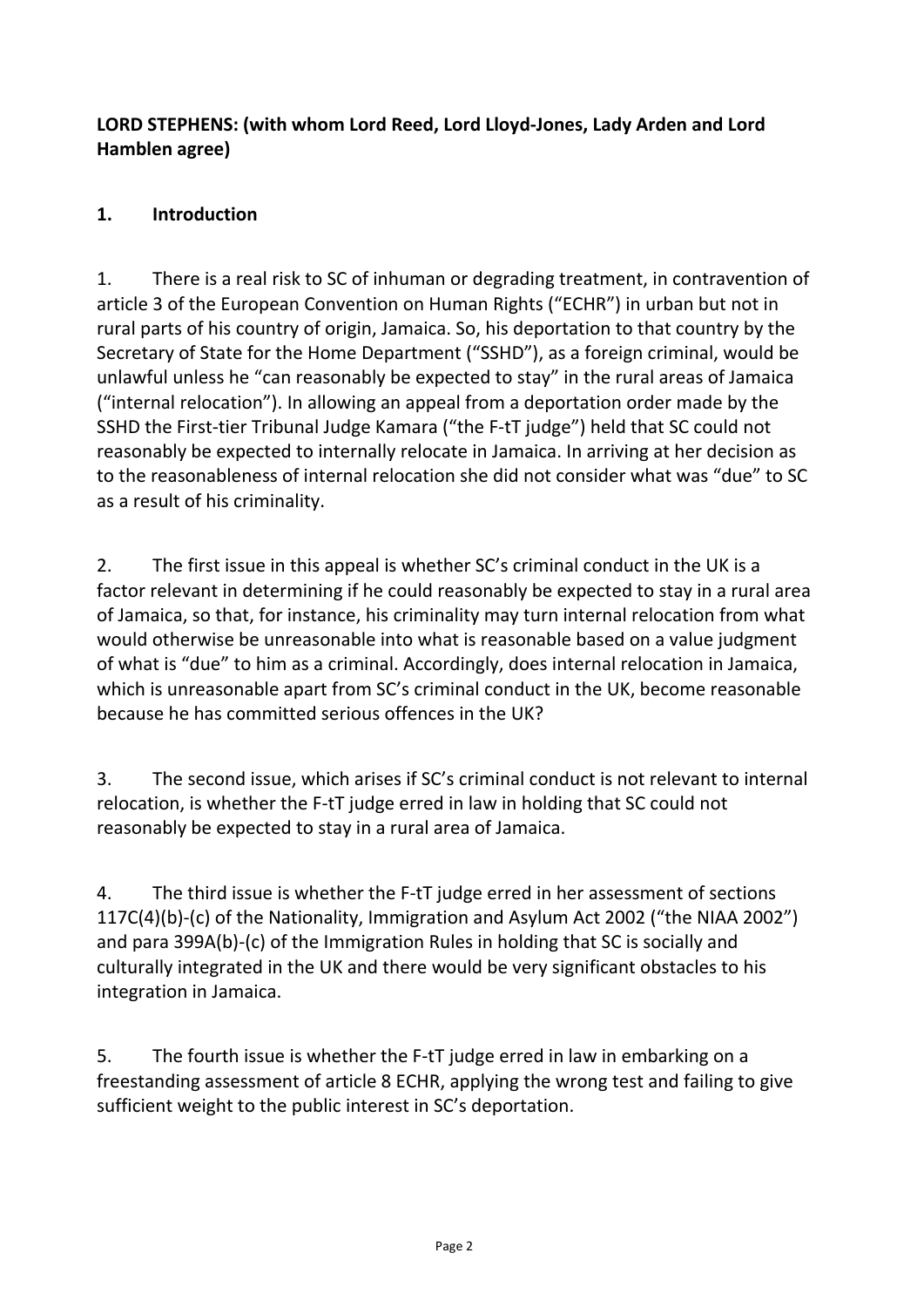#### **2. Factual background**

6. There is no challenge to the findings of fact made by the courts below which have been summarised in an agreed statement. Accordingly, SC's present well-founded fear of being persecuted because his mother is a lesbian and that lesbians and those associated with them, including their children, are persecuted in Jamaica, is not disputed. Nor is there any dispute as to the catalogue of abuse to which SC and his mother were subjected when they lived in Jamaica nor as to the present real risk which SC faces of suffering serious harm in urban parts of Jamaica because of his association with his mother.

7. SC is a national of Jamaica, born in 1991. He lived with his mother in Kingston until she left Jamaica for the UK in August 1999. SC was then cared for by his maternal grandmother in Kingston until he joined his mother in the UK in December 2001 at the age of ten. He has remained in the UK since then. He is heterosexual.

8. SC's mother is also a national of Jamaica. She worked as a go-go dancer in clubs. She is a lesbian, who sequentially entered into relationships with three Jamaican women between 1994 and 1999. Homosexuals are harassed and persecuted in Jamaica and SC's mother, her family and her female partners were subjected to intense violence between 1995 and 1999 which ultimately caused SC's mother to flee Jamaica seeking refuge in the UK.

9. The violence was mostly at the hands of gang members who frequented the clubs in which SC's mother worked. She was beaten, stabbed, and raped by them, because she was a lesbian. These assaults often took place in front of SC (then aged between three and seven years old). Furthermore, not only did SC witness the violence perpetrated on his mother but also on one occasion gang members attempted to rape him and abducted him for a short while. To avoid the violence SC's mother and her then partner went into hiding in the countryside, but not only did the gangs, in particular the Sunlight Crew, seek them out but also word had got around to minor gangs in the countryside, who then assaulted SC's mother and her partner.

10. Further details as to the degree of violence inflicted by reason of SC's mother's sexual orientation include that the Ramsey Road Gang in Jamaica had, because SC's mother is a lesbian, shot her two brothers (who had survived). Other gang members had physically and verbally abused her mother and threatened her sister. A further sexual assault occurred in June 1999 when SC's mother was held down at gunpoint by four teenagers who threatened to "blow her head off" if she did not leave the area. They forced her to have oral sex with them and when SC's maternal grandmother tried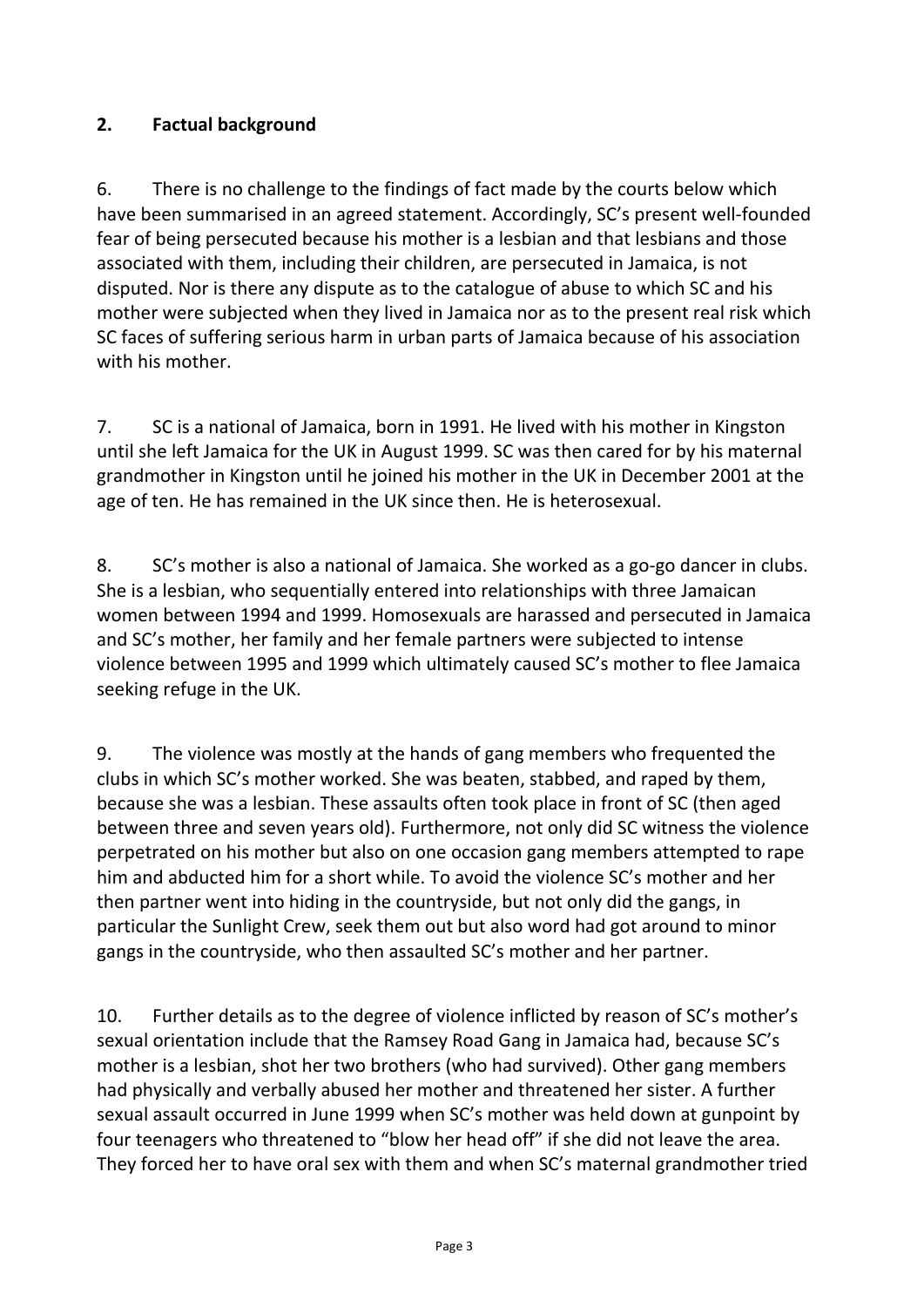to intervene, they also assaulted her. They threatened to kill not only SC's mother but also her whole family, if she reported the matter to the police. After this incident, in fear of her life, SC's mother decided to leave Jamaica and to join one of her brothers in the UK.

11. Threats to kill SC's mother's family in Jamaica because of her sexual orientation continued after she left Jamaica. Even in London SC's mother was being threatened by gang members, especially members of the Sunlight Crew. For instance, she recounts that some three years after leaving Jamaica whilst on her way home by bus with SC a member of that gang screamed at her "Sodomite … you not dead yet? You must die."

12. In December 2002 SC's mother applied for asylum in the UK with SC as her dependant. The claim, which was based on persecution suffered because of SC's mother's sexuality, was refused by the SSHD (to whom, for convenience, I will throughout refer as female). On appeal to an Immigration Adjudicator, R J Oliver, SC's mother gave evidence that she did not believe that she and her partner could avoid the harassment and persecution anywhere in Jamaica as there was a general intolerance of homosexual people. She said:

> "They call us sodomites and feel they are justified in treating us like animals because they believe homosexuality is an evil practice."

SC's mother stated that she believed that because this view was widely held that the government had done nothing to afford protection to homosexual people and she had no confidence in the police offering her protection. The Adjudicator found that SC's mother's evidence fitted in well with the background information material showing the violent persecution of homosexual people in Jamaica and the lack of protection available to them from the authorities. By a decision promulgated on 2 September 2003 the Adjudicator found SC's mother's evidence credible, accepted that she was a refugee and allowed her appeal. On 9 October 2003, and as a consequence of the Adjudicator's decision, SC's mother and SC were granted indefinite leave to remain in the UK as refugees.

13. SC has committed several criminal offences. His offending history began during 2005 when he was reprimanded for destroying or damaging property. In 2006 he received two warnings for taking a motor vehicle and destroying or damaging property. Between November 2007 and 2012 he acquired 14 criminal convictions for a total of 28 offences. These include a conviction for robbery on 1 November 2007; convictions for three robbery offences, attempted robbery and common assault in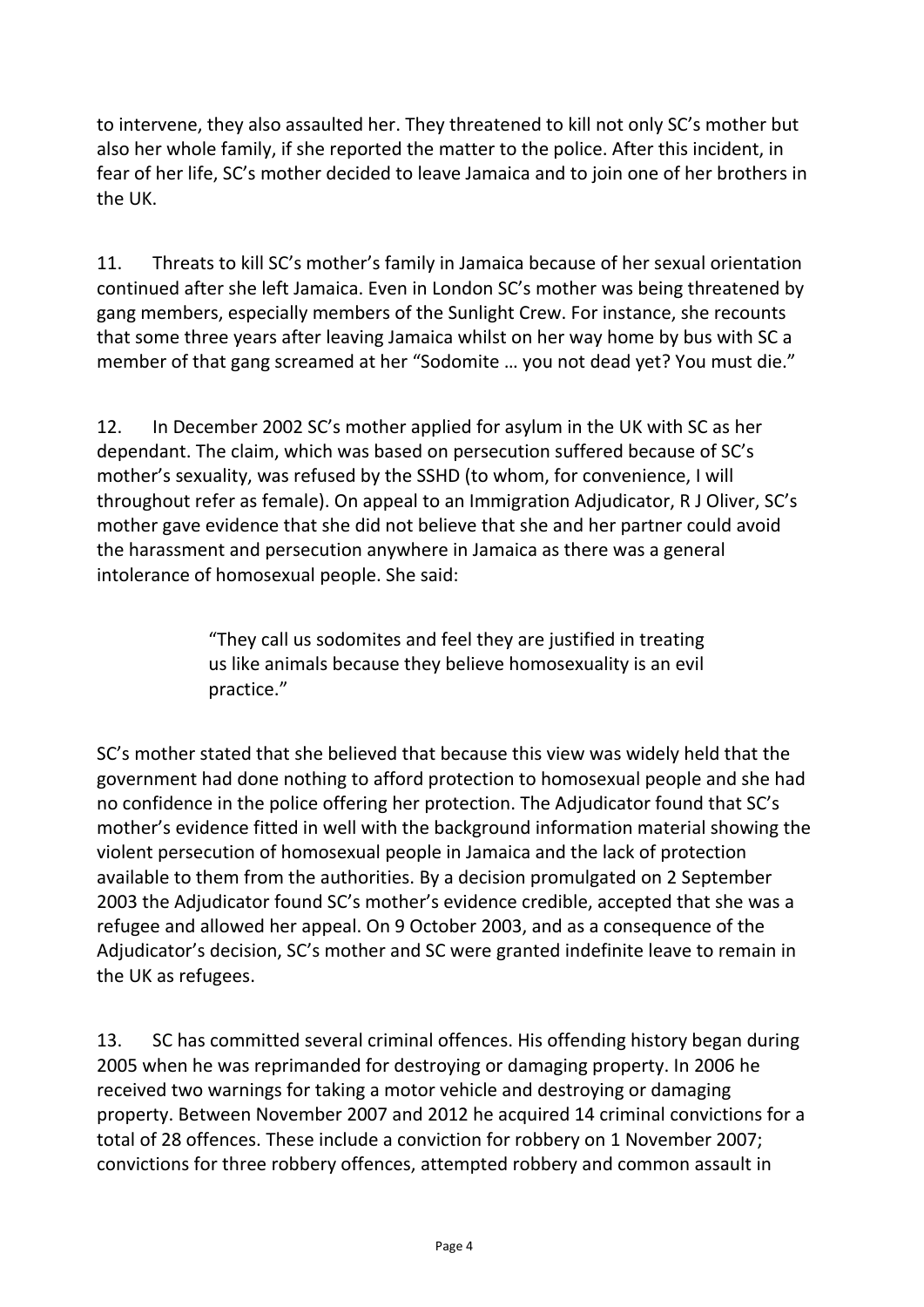2008; a conviction for assault and having an article with a blade in 2009; having an article with a blade in 2010 and using threatening, abusive or insulting words or behaviour in 2011. In addition, SC has been convicted of nine offences relating to the police, courts or prisons and several driving offences.

14. On 11 June 2012 SC was convicted of assault occasioning actual bodily harm, having an article with a blade, and breach of an anti-social behaviour order. SC was sentenced to a period of two years' detention in a young offender institution for the assault conviction. As a result, SC fell within the definition of a "foreign criminal" in section 32(1) of the UK Borders Act 2007 ("the UKBA 2007") and in section 117D(2) of the NIAA 2002, being a person (a) who is not a British citizen, (b) who is convicted in the United Kingdom of an offence, and (c) who has been sentenced to a period of imprisonment (as defined in section 38(1) of the UKBA 2007 and in section 117D(4) of the NIAA 2002) of at least 12 months. Section 32(5) UKBA 2007 provides that the SSHD "must make a deportation order in respect of a foreign criminal" subject to certain exceptions which are set out in section 33. Section 33(2) provides that a foreign criminal is not to be deported where that would breach that person's ECHR rights or the UK's obligations under the 1951 Geneva Convention relating to the Status of Refugees and its Protocol ("the Refugee Convention").

15. On 22 January 2013, the SSHD wrote to SC (having previously invited representations from him) to inform him that by reference to article 1C of the Refugee Convention, the circumstances in which he had been recognised as a refugee had ceased to exist and accordingly, she ceased his refugee status ("the refugee status decision"). There is no statutory appeal against the refugee status decision.

16. On 20 March 2013 the SSHD made an "automatic" deportation order against SC as a foreign criminal under section 32(5) of the UKBA 2007 on the basis that his circumstances did not fall within any of the exceptions to automatic deportation in section 33 ("the deportation decision"). The deportation decision is an immigration decision (see the analysis in *Ali v Secretary of State for the Home Department* [2016] UKSC 60; [2016] 1 WLR 4799, para 5). Accordingly, there is a statutory appeal to the First-tier Tribunal ("F-tT") under section 82 of the NIAA 2002. The permissible grounds of appeal, which are set out in section 84 NIAA 2002, at that time included that the immigration decision was not in accordance with immigration rules or that the decision was otherwise not in accordance with the law or that removal of the appellant from the United Kingdom in consequence of the immigration decision would breach the United Kingdom's obligations under the Refugee Convention or would be unlawful under section 6 of the Human Rights Act 1998 as being incompatible with the appellant's ECHR rights.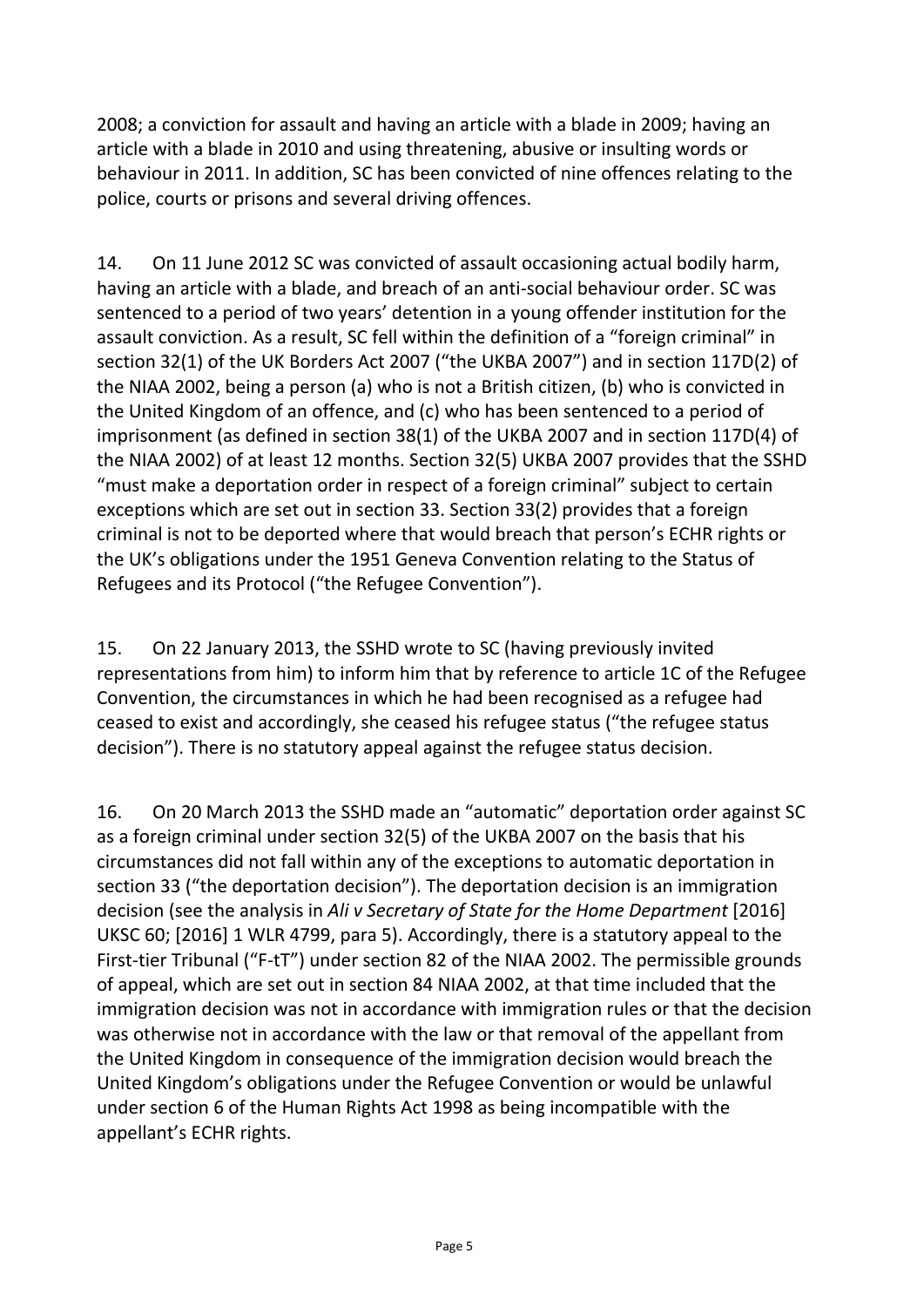17. SC lodged his appeal with the F-tT on 27 March 2013 under section 82 of the NIAA 2002. On 6 March 2015 the F-tT judge allowed SC's appeal on the basis that he faced a real risk of being subjected to further serious ill-treatment in contravention of article 3 ECHR if he were removed to Jamaica and that it would not be reasonable to expect SC to seek to reside in another area of Jamaica to avoid his persecutors - Appeal number DA/00649/2013. The F-tT judge's findings in relation to article 3 ECHR determined the appeal but the F-tT judge also held SC's deportation would be contrary to his rights under article 8 ECHR. On 21 October 2015 the SSHD's appeal to the Upper Tribunal ("UT") was dismissed by Upper Tribunal Judge Canavan ("the UT judge") - [2015] UKAITUR DA/00649/2013 (21 October 2015). On 20 December 2017 the Court of Appeal (Davis LJ, Sir Ernest Ryder, Senior President of Tribunals, and Henderson LJ) set aside the decisions of both Tribunals, remitting SC's appeal from the SSHD's decision to be heard afresh by the First-tier Tribunal ("F-tT") - [2017] EWCA Civ 2112; [2018] 1 WLR 4004. On 18 May 2021 permission to appeal was granted by a panel of the Supreme Court (Lord Lloyd-Jones, Lord Leggatt and Lord Stephens).

#### **3. The Legal Context**

18. In this section, I set out the legal context to the present case. Annex 1 to this judgment sets out the various amendments made to the applicable scheme during these proceedings.

*(a) UKBA 2007*

19. Section 32 of the UKBA 2007 under the heading of "Automatic deportation", in so far as relevant, provides:

- $''(1)$  In this section 'foreign criminal' means a person -
	- (a) who is not a British citizen,

(b) who is convicted in the United Kingdom of an offence, and

(c) to whom Condition 1 or 2 applies.

(2) Condition 1 is that the person is sentenced to a period of imprisonment of at least 12 months.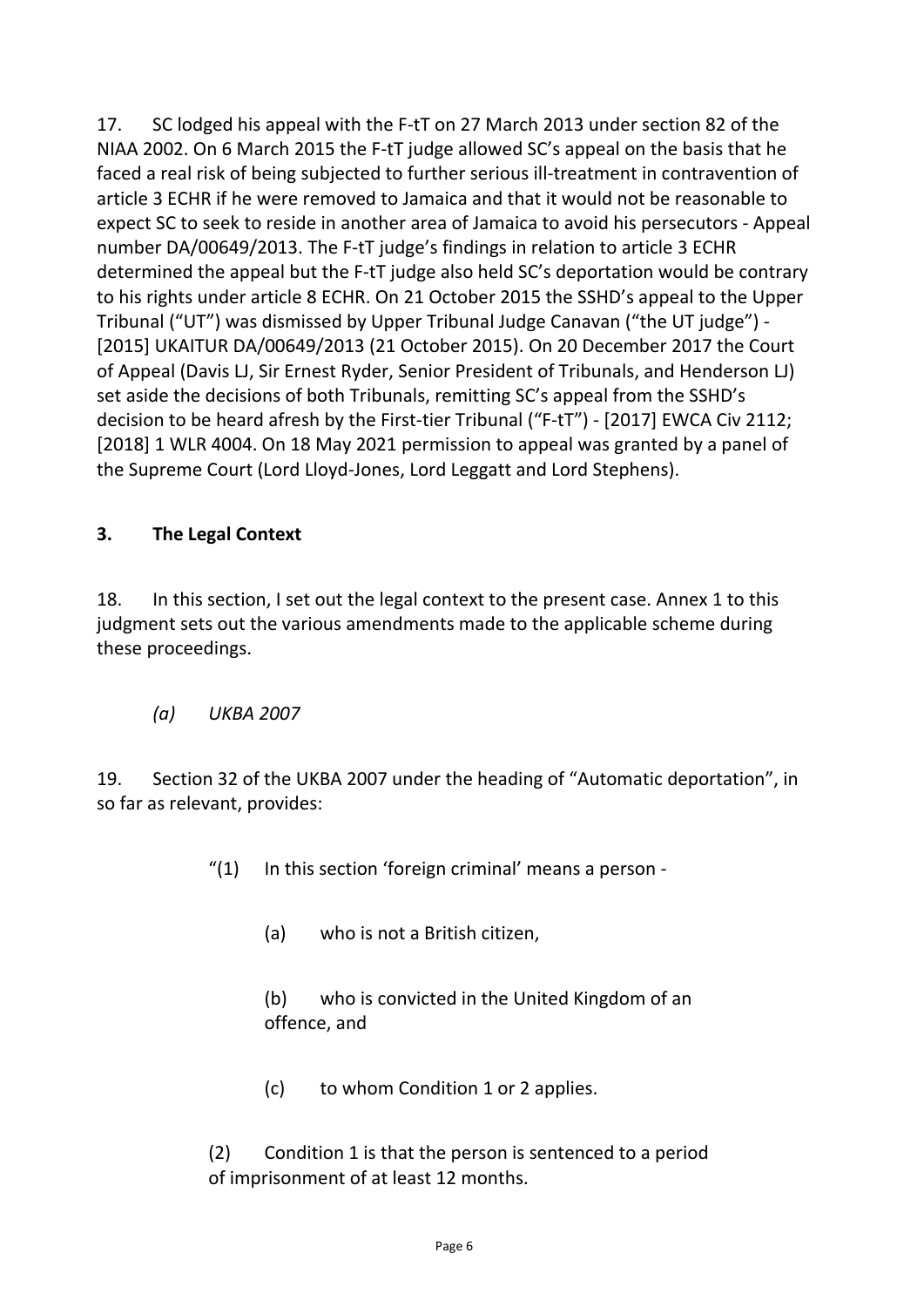(4) For the purpose of section 3(5)(a) of the Immigration Act 1971 (c 77), the deportation of a foreign criminal is conducive to the public good.

(5) The Secretary of State must make a deportation order in respect of a foreign criminal (subject to section 33)."

20. A deportation order in section 32 and 33 of the UKBA 2007 is defined in section 38(4)(c) of the UKBA 2007 as meaning an order under section 5 and by virtue of section 3(5) of the Immigration Act 1971. Section 5 of the Immigration Act 1971 provides that a deportation order made against a person is "an order requiring him to leave and prohibiting him from entering the United Kingdom". It also provides that "a deportation order against a person shall invalidate any leave to enter or remain in the United Kingdom given him before the order is made or while it is in force." Section 5(5) gives effect to the provisions of Schedule 3 with respect to the removal from the United Kingdom of persons against whom deportation orders are in force. In particular, paragraph 1 of Schedule 3 provides that, where a deportation order is in force against any person, the Secretary of State may give directions for his removal to a country or territory specified in the directions being either (a) a country of which he is a national or citizen; or (b) a country or territory to which there is reason to believe that he will be admitted.

21. Section 32(4) provides that the deportation of a foreign criminal is conducive to the public good for the purpose of section 3(5)(a) of the Immigration Act 1971 which provides:

> "A person who is not a British citizen is liable to deportation from the United Kingdom if - (a) the Secretary of State deems his deportation to be conducive to the public good."

So, rather than it being a matter for the SSHD to decide under section 3(5)(a) of the Immigration Act 1971, Parliament has stated in section 32(4) of the UKBA 2007 that it is conducive to the public good to deport "foreign criminals"; see *RU (Bangladesh) v Secretary of State for the Home Department* [2011] EWCA Civ 651, paras 11 and 34.

22. It is accepted that SC falls within the description of a foreign criminal in section 32(1) and (2) as he is not a British citizen, he has been convicted in the UK of an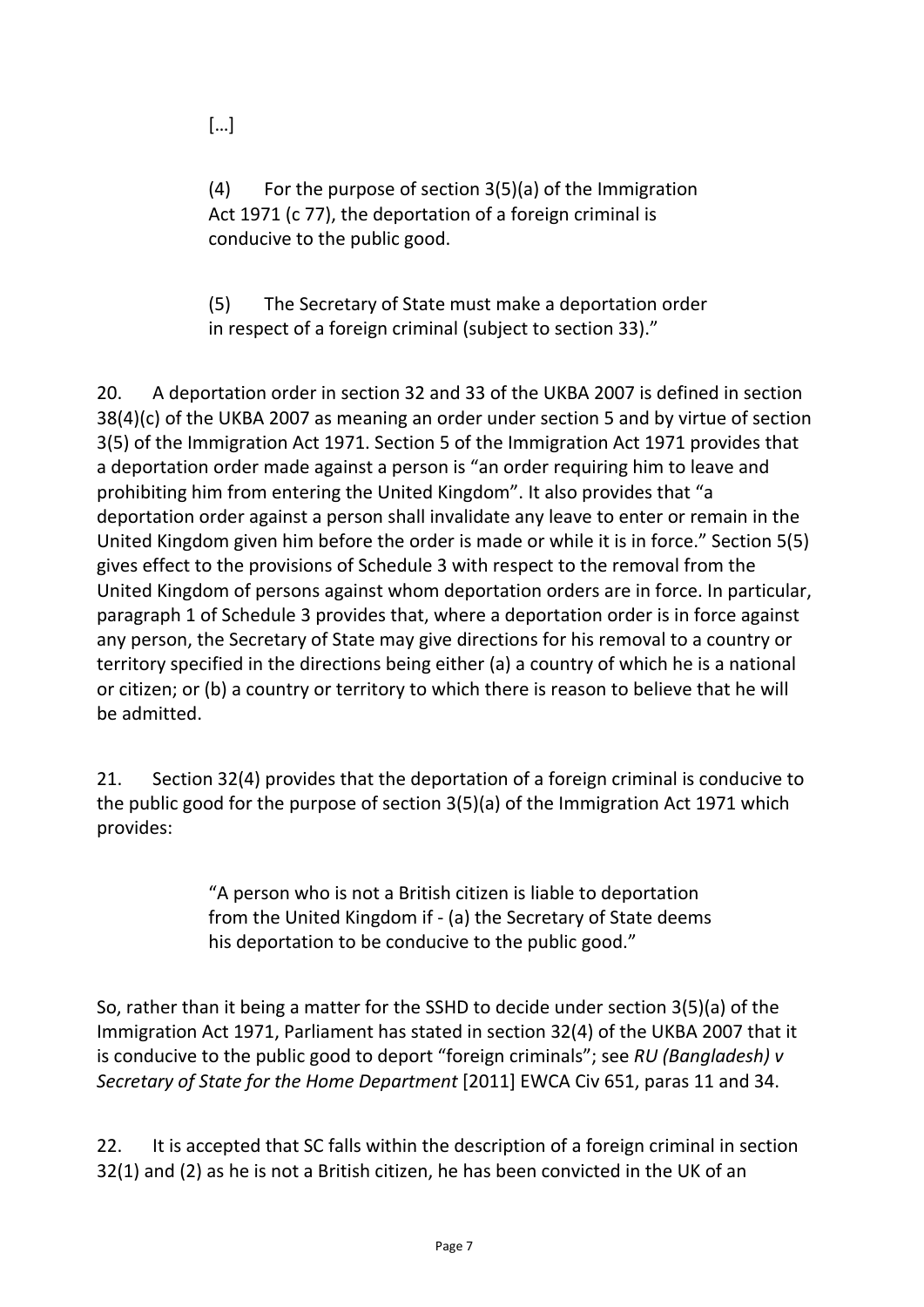offence and he has been sentenced to a period of imprisonment of at least 12 months. Accordingly, his deportation is deemed to be conducive to the public good under section 32(4). By virtue of section 32(5) the SSHD is obliged to make a deportation order in respect of SC (ie, automatic deportation) subject to section 33.

23. Section 33 of the UKBA 2007 provides for exceptions to both section 32(4) and 32(5) ("Exceptions"). The only relevant Exception in this case is the first part of Exception 1, which is where removal of the "foreign criminal" in pursuance of the deportation order would breach his rights under the ECHR. In so far as relevant, section 33 provides:

 $''(1)$  Section 32(4) and (5) -

(a) do not apply where an exception in this section applies (subject to subsection (7) below), and

(b) are subject to sections 7 and 8 of the Immigration Act 1971 (Commonwealth citizens, Irish citizens, crew and other exemptions).

(2) Exception 1 is where removal of the foreign criminal in pursuance of the deportation order would breach -

(a) a person's Convention rights, or

(b) the United Kingdom's obligations under the Refugee Convention.

[…]

(7) The application of an exception -

(a) does not prevent the making of a deportation order;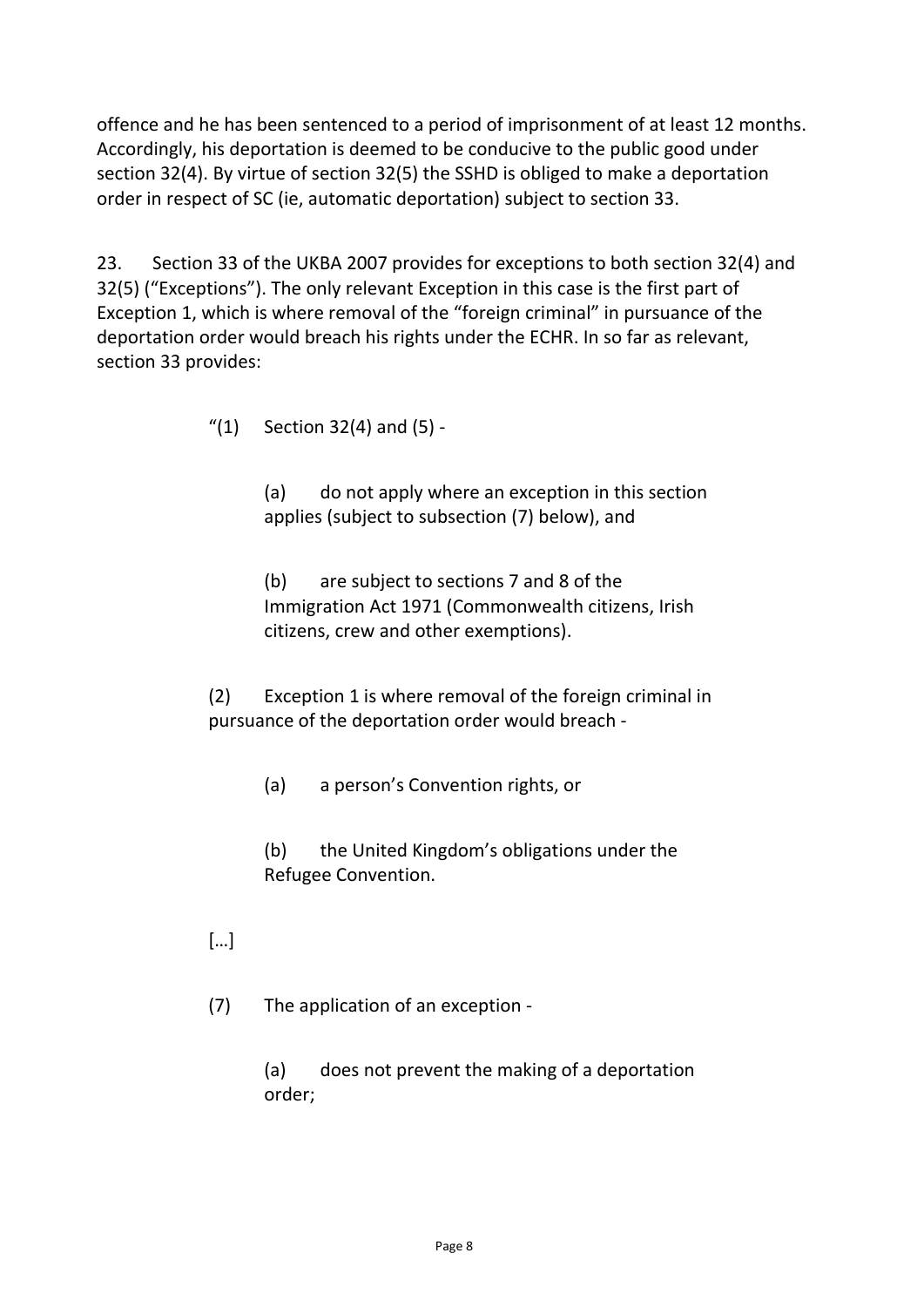(b) results in it being assumed neither that deportation of the person concerned is conducive to the public good nor that it is not conducive to the public good;

but section 32(4) applies despite the application of Exception 1 or 4."

24. Section 33(7) sets out the consequences of an Exception applying in a particular case. It stipulates that the application of an Exception does not prevent the SSHD from making a deportation order against a "foreign criminal", nor will it result in it being assumed either that deportation of the "foreign criminal" concerned is, or is not, conducive to the public good. There is a further nuance in the case of Exceptions 1 and 4. The proviso to section 33(7) stipulates that in those cases, despite the application of those Exceptions, section 32(4) will continue to apply. This is relevant in the present case because SC relies on Exception 1, that is on his ECHR rights, as an answer to the SSHD's obligation to deport under section 32(5). Accordingly, as SC is a "foreign criminal" who challenges a deportation order made by the SSHD under section 32(5) of the UKBA 2007, on the basis that his removal would infringe his ECHR rights and it would be disproportionate to deport him, it is not open to him to argue that his deportation is not conducive to the public good, nor is it necessary for the SSHD to prove that it is. In such cases it will be so under the proviso to section 33(7) of the UKBA 2007; see *RU (Bangladesh) v Secretary of State for the Home Department* at paras 12 and 34; *Ali v Secretary of State for the Home Department* at para 12.

25. The SSHD's deportation decision was made on the basis that SC's circumstances did not fall within any of the exceptions to automatic deportation in section 33 so that there was a requirement to make a deportation order; see *Ali v Secretary of State for the Home Department* at para 13. SC contends that the deportation decision was not in accordance with the Immigration Rules and that the decision was otherwise not in accordance with the law. However, SC primarily focussed on his contention that the deportation decision would breach his rights under articles 3 and 8 ECHR and the United Kingdom's obligations under the Refugee Convention. SC was unsuccessful before the F-tT judge in his contention that his deportation would breach the UK's obligations under the Refugee Convention. There has been no appeal against that finding. This appeal mainly concerns whether the deportation decision would breach SC's rights under articles 3 and/or 8 ECHR or is not in accordance with the Immigration Rules. Accordingly, it is appropriate to summarise the legal principles in relation to both of those articles and the relevant Immigration Rules.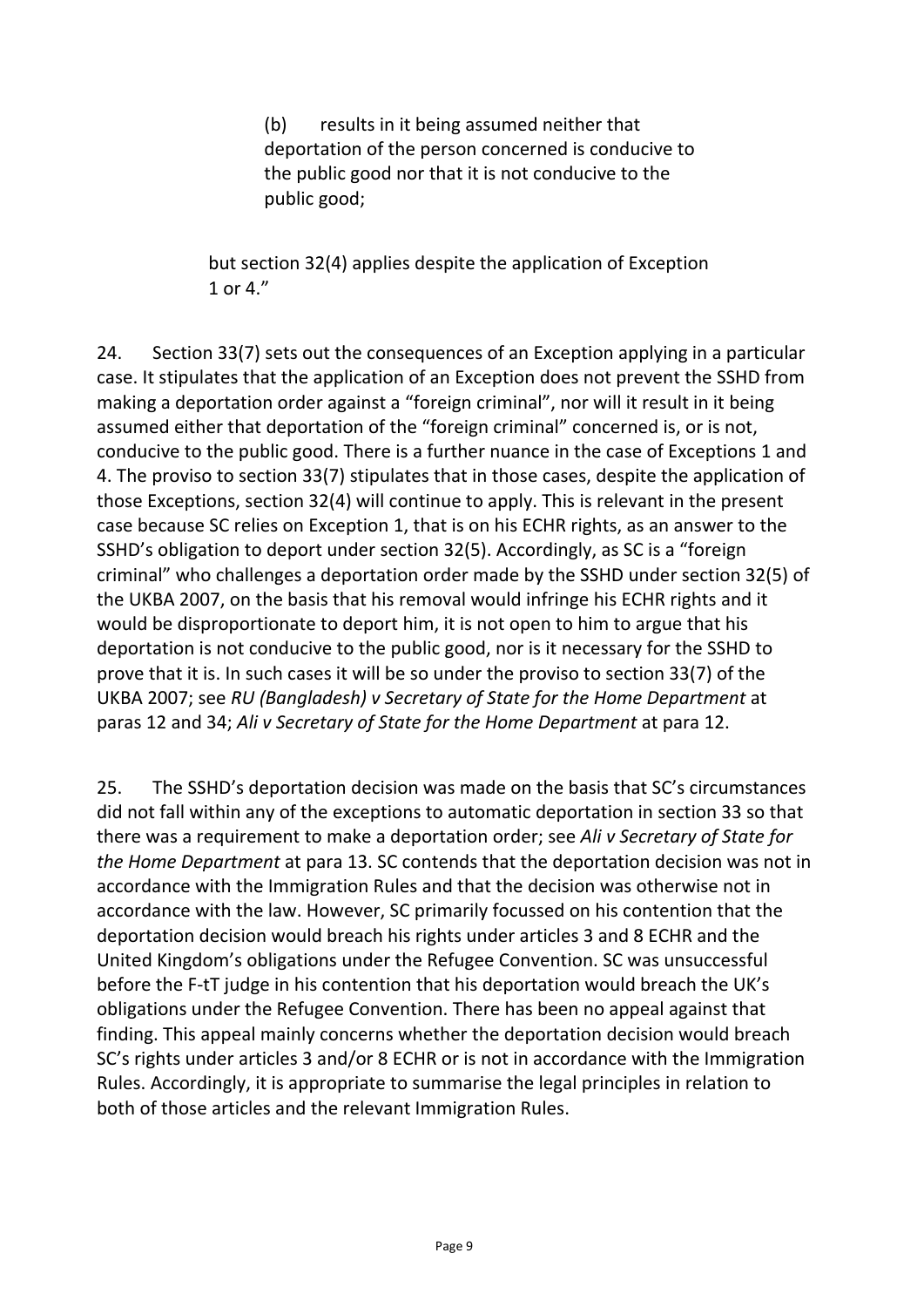*(b) Articles 3 and 8 ECHR*

26. Article 3 ECHR provides:

"No one shall be subjected to torture or to inhuman or degrading treatment or punishment."

27. The approach to the application of article 3 ECHR in the context of a deportation order requires the court to ask itself whether deportation to the country of origin would expose a person to a real risk of torture or inhuman or degrading treatment or punishment within article 3 ECHR. Deportation would expose a person to a breach of article 3 ECHR "where *substantial grounds* have been shown for believing that the person concerned faced *a real risk* of being subjected to torture or to inhuman or degrading treatment" (*Vilvarajah v United Kingdom* (1991) 14 EHRR 248, para 103) (emphasis added); see also *Soering v United Kingdom* (1989) 11 EHRR 439, para 91.

28. There is a high threshold before treatment can be regarded as being inhuman or degrading in violation of article 3 ECHR, so in cases concerned with allegations of illtreatment, the court asks itself whether the ill-treatment has attained the necessary minimum level of severity to fall within the scope of article 3.

29. In *Ireland v United Kingdom* (1978) 2 EHRR 25, the European Court of Human Rights ("ECtHR") stated, at para 162:

> "The assessment of this minimum [level of severity] is, in the nature of things, relative; it depends on all the circumstances of the case, such as the duration of the treatment, its physical or mental effects and, in some cases, the sex, age and state of health of the victim, etc."

30. That formulation, emphasising the need to consider "all the circumstances of the case", has been repeated in the subsequent case law of the ECtHR. Accordingly, the minimum level is not fixed, but depends on the circumstances of the case; see *R (AB) v Secretary of State for Justice* [2021] UKSC 28; [2022] AC 487, para 50.

31. The deportation decision would not cause a breach of SC's article 3 ECHR rights if he was able to access the effective protection of the Jamaican authorities. Furthermore, the deportation decision would not cause a breach of SC's article 3 rights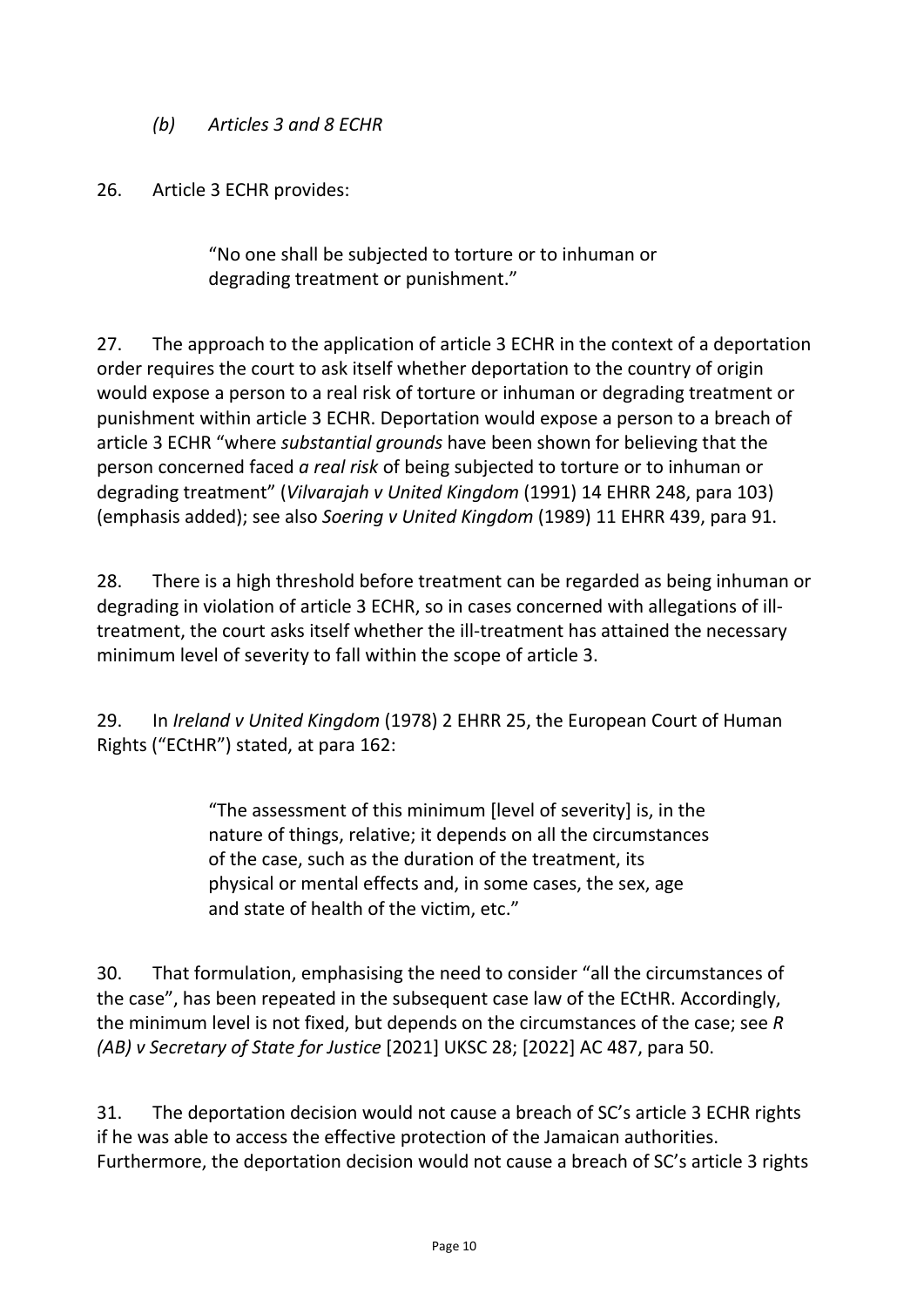if internal relocation were available to him in a part of Jamaica where he would not face *a real risk* of being subjected to torture or inhuman or degrading treatment.

32. What then is the test as to whether internal relocation is available? This was considered in *DNM v Sweden* (Application No 28379/11) by the ECtHR. DNM, a Kurd and Sunni Muslim, who had unsuccessfully claimed asylum in Sweden, claimed that the enforcement of the deportation order to Iraq would be in violation of articles 2 and 3 ECHR. In considering that claim the court considered the possibility of internal relocation between paras 54 and 59. The ECtHR stated at para 54 that:

> "Article 3 does not, as such, preclude contracting states from placing reliance on the existence of an internal flight or relocation alternative in their assessment of an individual's claim that a return to the country of origin would expose him or her to a real risk of being subjected to treatment proscribed by that provision. However, the court has held that reliance on such an alternative does not affect the responsibility of the expelling contracting state to ensure that the applicant is not, as a result of its decision to expel, exposed to treatment contrary to article 3. Therefore, as a precondition of relying on an internal flight or relocation alternative, certain guarantees have to be in place: the person to be expelled must be able to travel to the area concerned, gain admittance and settle there, failing which an issue under article 3 may arise, the more so if in the absence of such guarantees there is a possibility of his or her ending up in a part of the country of origin where there is a real risk of ill-treatment *(Sufi and Elmi v The United Kingdom,* nos 8319/07 and 11449/07, para 266, 28 June 2011, with further references)."

At para 57 the ECtHR referred to the standard of reasonableness in respect of internal relocation when it stated:

> "One factor possibly weighing against the *reasonableness* of internal relocation is that a person is persecuted by a powerful clan or tribe with influence at governmental level. However, if the clan or tribe in question is not particularly influential, an internal flight alternative might be *reasonable* in many cases." (Emphasis added)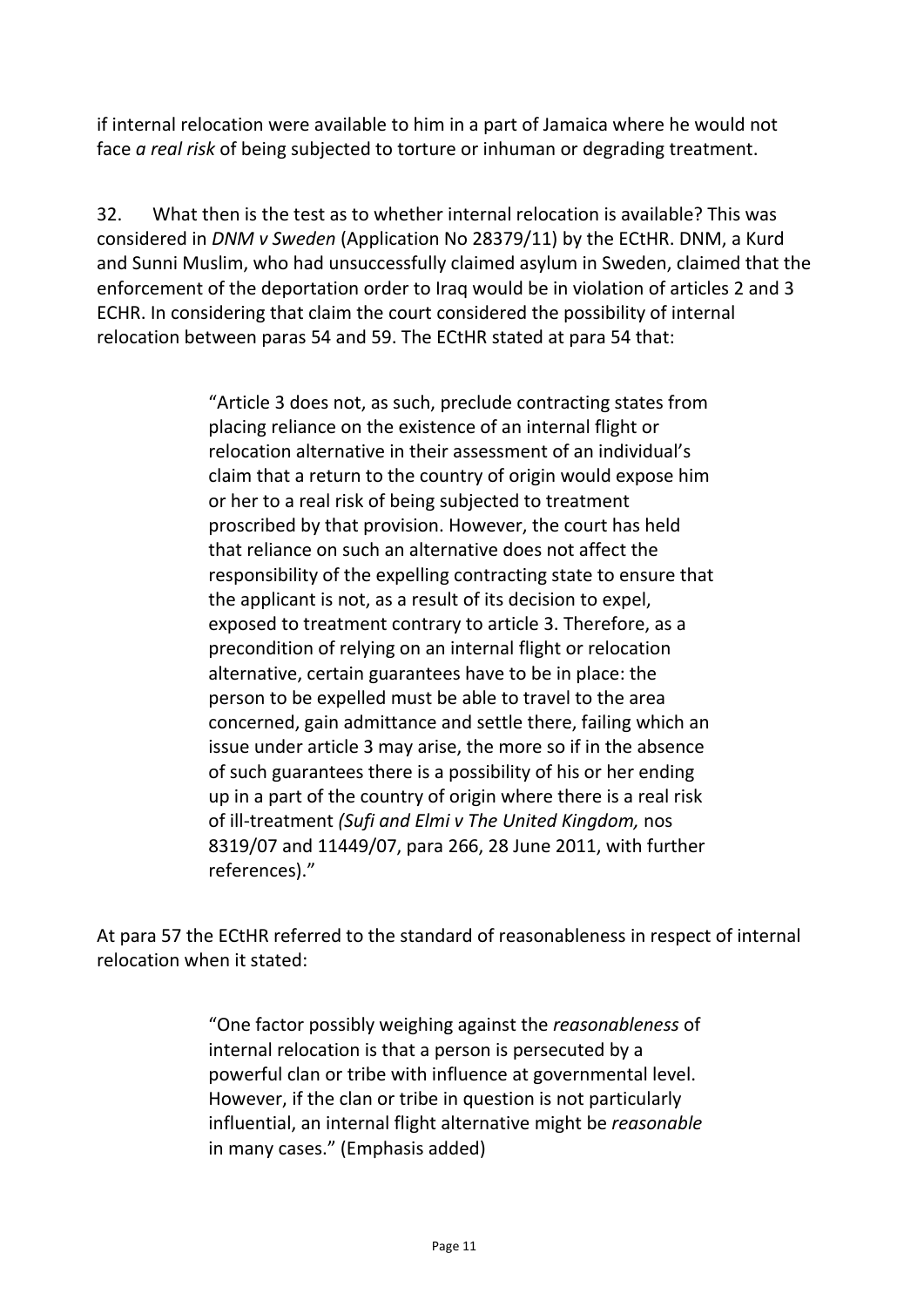At para 59 the ECtHR concluded that internal relocation was available to the applicant and in doing so relied on the standard of reasonableness whilst acknowledging that it "inevitably involves certain hardship." The ECtHR stated:

> "Internal relocation *inevitably involves certain hardship*, not the least in a tribal-based society such as Iraq. Nevertheless, having regard to what has been stated above, there is no indication that the applicant should be unable to find a relocation alternative in southern or central Iraq where the living conditions would be *reasonable* for him. In this connection, the court notes that he is a young man without any apparent health problems." (Emphasis added)

33. Another ECtHR authority is *MKN v Sweden* (Application No 72413/10) in which MKN alleged that his deportation to Iraq would involve a violation of article 3 ECHR. The ECtHR considered the possibility of relocation to the Kurdistan Region between paras 35 to 40. The court reiterated at para 35 that:

> "Article 3 does not, as such, preclude contracting states from placing reliance on the existence of an internal flight or relocation alternative in their assessment of an individual's claim that a return to the country of origin would expose him or her to a real risk of being subjected to treatment proscribed by that provision."

At para 39 the ECtHR reiterated that "Internal relocation inevitably involves certain hardship." In that paragraph the ECtHR stated that:

> "Various sources have attested that people who relocate to the Kurdistan Region may face difficulties, for instance, in finding proper jobs and housing there, not the least if they do not speak Kurdish."

However, the court referred to evidence which "suggests that there are jobs available and that settlers have access to health care as well as financial and other support from the UNHCR and local authorities." The ECtHR concluded at para 40 that "relocation to the Kurdistan Region is a viable alternative for a Christian fearing persecution or illtreatment in other parts of Iraq." In arriving at that conclusion, the ECtHR referred at para 39 to the test of reasonableness albeit on this occasion disjunctively with the standard of treatment prohibited by article 3. The court stated: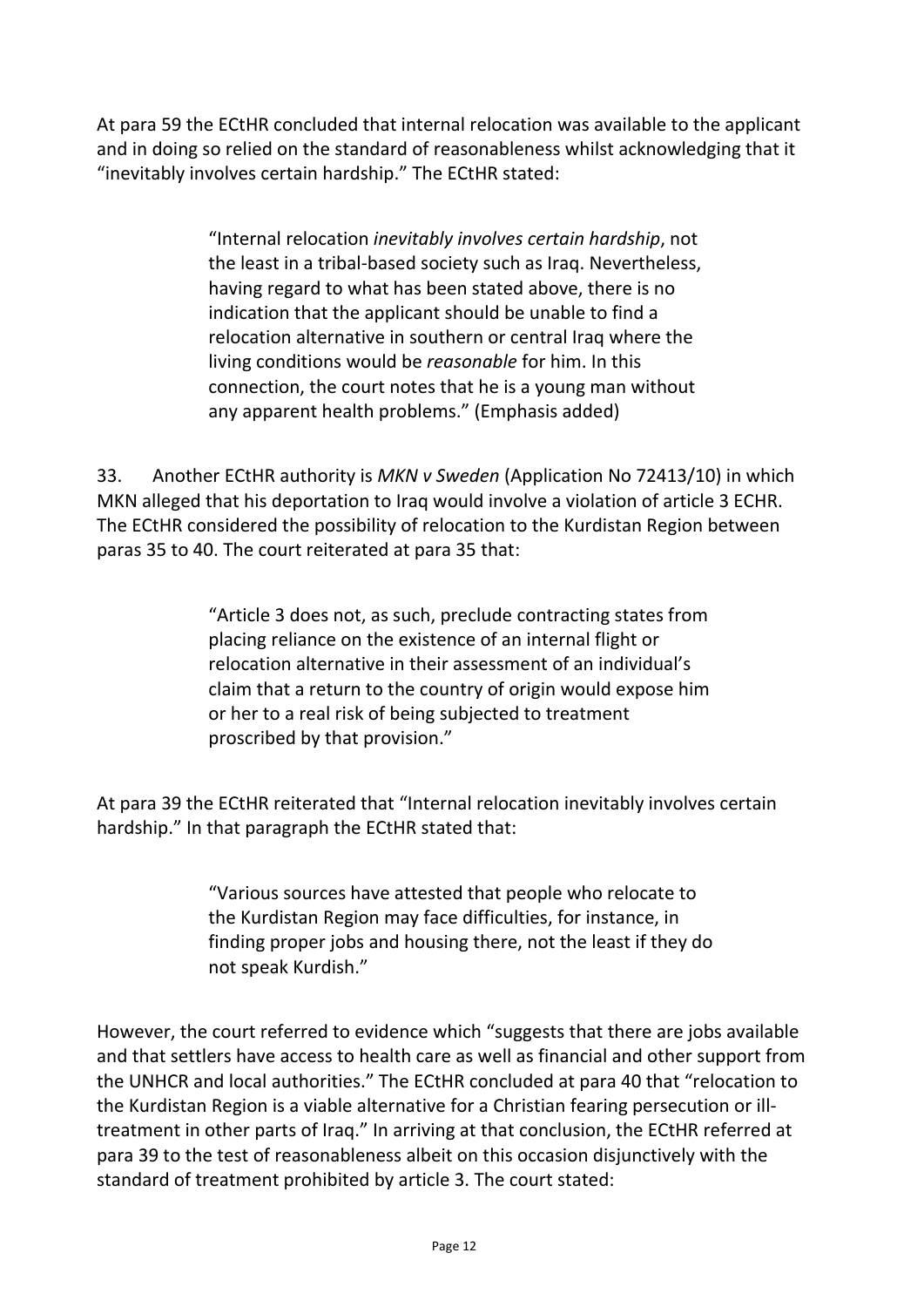"In any event, there is no indication that the general living conditions in the KRI for a Christian settler *would be unreasonable or in any way amount to treatment prohibited by article 3*. Nor is there a real risk of his or her ending up in the other parts of Iraq." (Emphasis added)

Mr Husain QC, on behalf of SC, submits that in this paragraph, using the disjunctive, the ECtHR held that even if there is no breach of article 3 in the place of relocation that there was a wider question as to whether internal relocation was unreasonable.

34. Mr Malik QC, on behalf of the SSHD, concedes for the purposes of this appeal that the test for internal relocation in respect of article 3 ECHR is reasonableness rather than whether in the proposed place of relocation the person concerned faces a real risk of being subjected to torture or inhuman or degrading treatment. That concession was informed by the SSHD's policy entitled "Considering Human Rights Claims" which under the heading of "Article 3 ECHR" includes the same guidance on internal relocation in respect of article 3 as applies in respect of claims for asylum or humanitarian protection. The policy in respect of article 3 ECHR states:

> "See the Al on Internal Relocation and paragraph 339O of the Immigration Rules."

35. The reference in the SSHD's policy to the Al is to a policy in respect of a claim for asylum under the Refugee Convention, namely to the Asylum Instruction on Internal Relocation contained in the Home Office publication entitled "Asylum Policy Instruction. Assessing credibility and refugee status." Paragraph 8.2 under the heading of "Internal Relocation" states:

> "Under paragraph 339O of the Immigration Rules, the question to be asked is whether the claimant would face a well-founded fear of persecution or real risk of serious harm in the place of relocation, and whether it is *reasonable* to expect them to travel to, and stay in that place. This requires full consideration of the situation in the country of origin, means of travel, and proposed area of relocation in relation to the individual's personal circumstances." (Emphasis added)

36. The SSHD's policy also refers to paragraph 339O of the Immigration Rules which governs the approach to internal relocation in the context of applications for refugee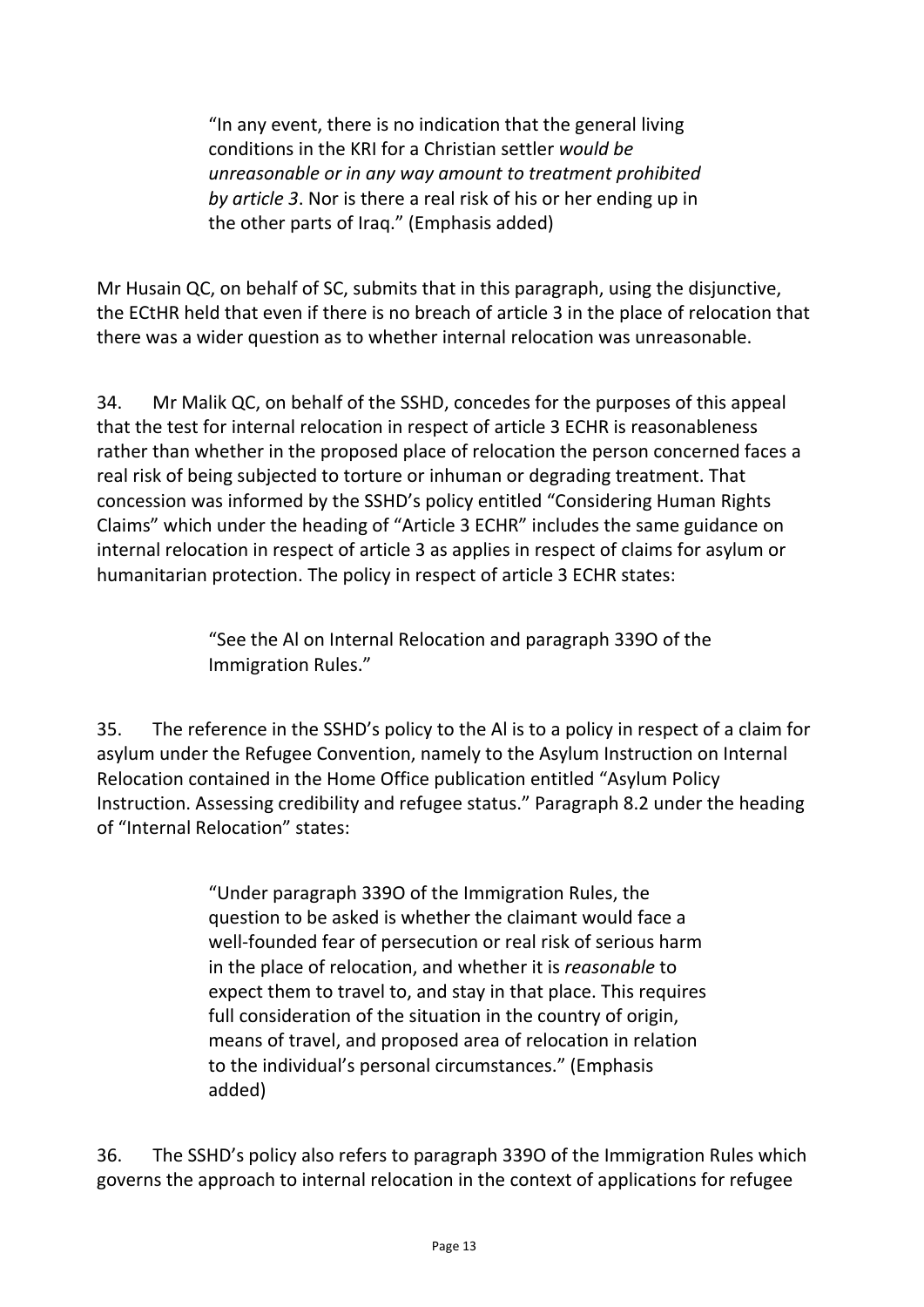status rather than whether a deportation order is in breach of article 3 ECHR. SC proceeded on the basis and for the purposes of this appeal the SSHD conceded that the paragraph, with suitable adaptations, should also apply in the context of deportation of a foreign criminal. That paragraph provides:

> "(i) The Secretary of State will not make: (a) a grant of asylum if in part of the country of origin a person would not have a well-founded fear of being persecuted, and *the person can reasonably be expected to stay in that part of the country*; or (b) a grant of humanitarian protection if in part of the country of return a person would not face a real risk of suffering serious harm, and *the person can reasonably be expected to stay in that part of the country*.

> (ii) In examining whether a part of the country of origin or country of return meets the requirements in (i) the Secretary of State, when making his decision on whether to grant asylum or humanitarian protection, will have regard to the general circumstances prevailing in that part of the country and to the personal circumstances of the person.

(iii)(i) applies notwithstanding technical obstacles to return to the country of origin or country of return." (Emphasis added)

As the emphasised phrases indicate, the test in relation to internal relocation in the context of an application for refugee status is whether "the person can reasonably be expected to stay in that part of the country." This reflects the principle that a person may establish a well-founded fear of being persecuted for a Refugee Convention reason in part of his country of nationality. If he does so, then the question as to internal relocation arises because he would not be outside the country of his nationality owing to a well-founded fear of being persecuted for a Convention reason if he could reasonably be expected to relocate internally. The SSHD has conceded that the same test applies in determining whether a deportation order is in breach of article 3 ECHR. I will proceed on that basis.

37. Article 8 ECHR provides:

"1. Everyone has the right to respect for his private and family life, his home and his correspondence.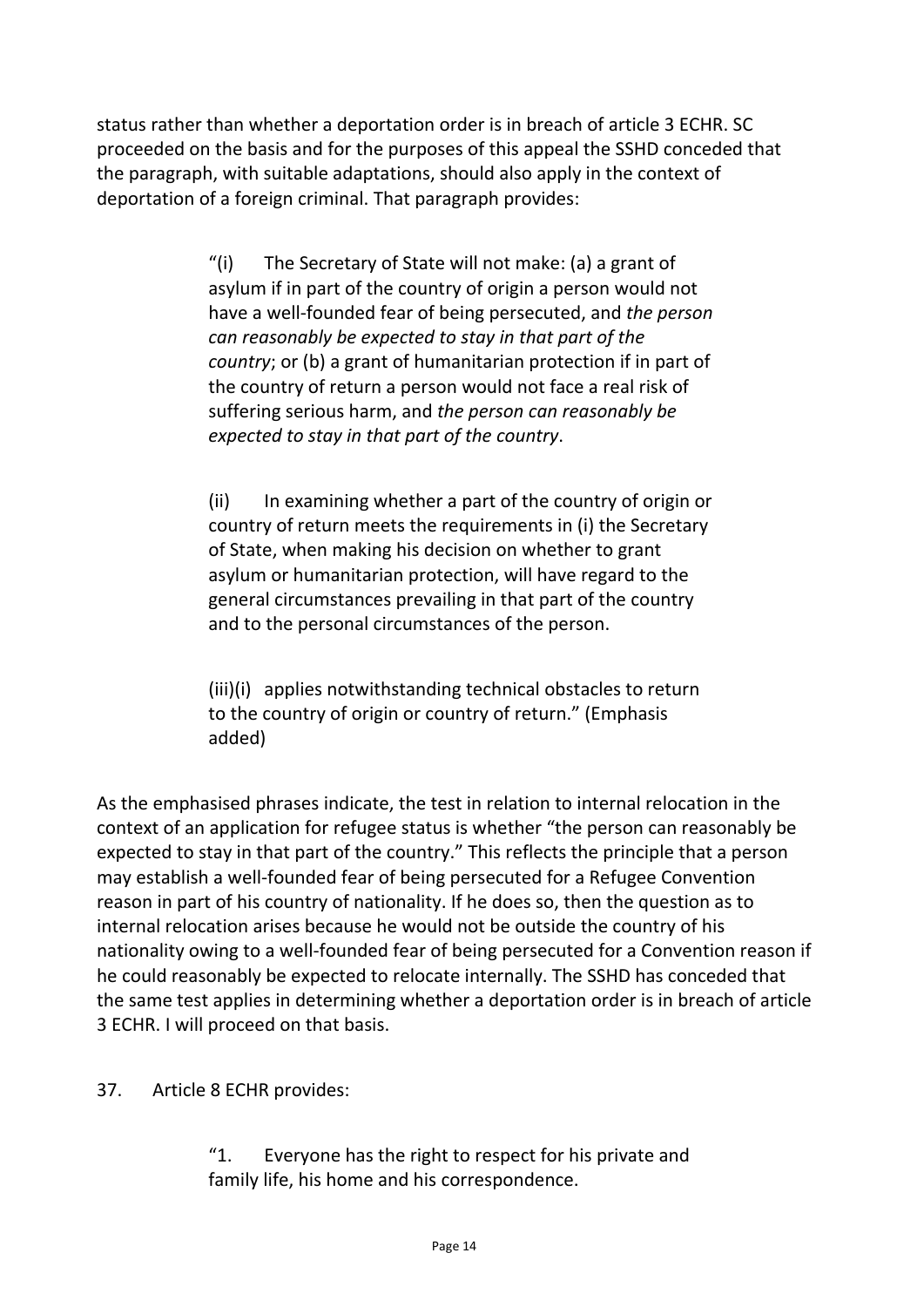2. There shall be no interference by a public authority with the exercise of this right except such as is in accordance with the law and is necessary in a democratic society in the interests of national security, public safety or the economic well-being of the country, for the prevention of disorder or crime, for the protection of health or morals, or for the protection of the rights and freedoms of others."

38. In 2012, new paragraphs 398-399A were introduced into the Immigration Rules to define the nature of private or family life that would outweigh the stated public interest in deportation of foreign criminals. As decided by this court in *Ali v Secretary of State for the Home Department* at paras 44, 49 and 50, the policy of the SSHD, as expressed in the Immigration Rules, should be given "appropriate weight" in deciding whether the interference with article 8 ECHR is proportionate and justified in any particular case before it. Subsequently, Parliament introduced via section 19 of the Immigration Act 2014, Part 5A to the NIAA 2002, which sets out the scheme that a court or tribunal is required to follow in its determination whether a decision made under the Immigration Acts breaches a person's rights under article 8 ECHR.

- *(c) NIAA 2002 and article 8 ECHR*
- 39. Section 117A of the NIAA 2002 states:

"(1) This Part applies where a court or tribunal is required to determine whether a decision made under the Immigration Acts -

> (a) breaches a person's right to respect for private and family life under article 8, and

(b) as a result would be unlawful under section 6 of the Human Rights Act 1998.

(2) In considering the public interest question, the court or tribunal must (in particular) have regard - (a) in all cases, to the considerations listed in section 117B, and (b) in cases concerning the deportation of foreign criminals, to the considerations listed in section 117C.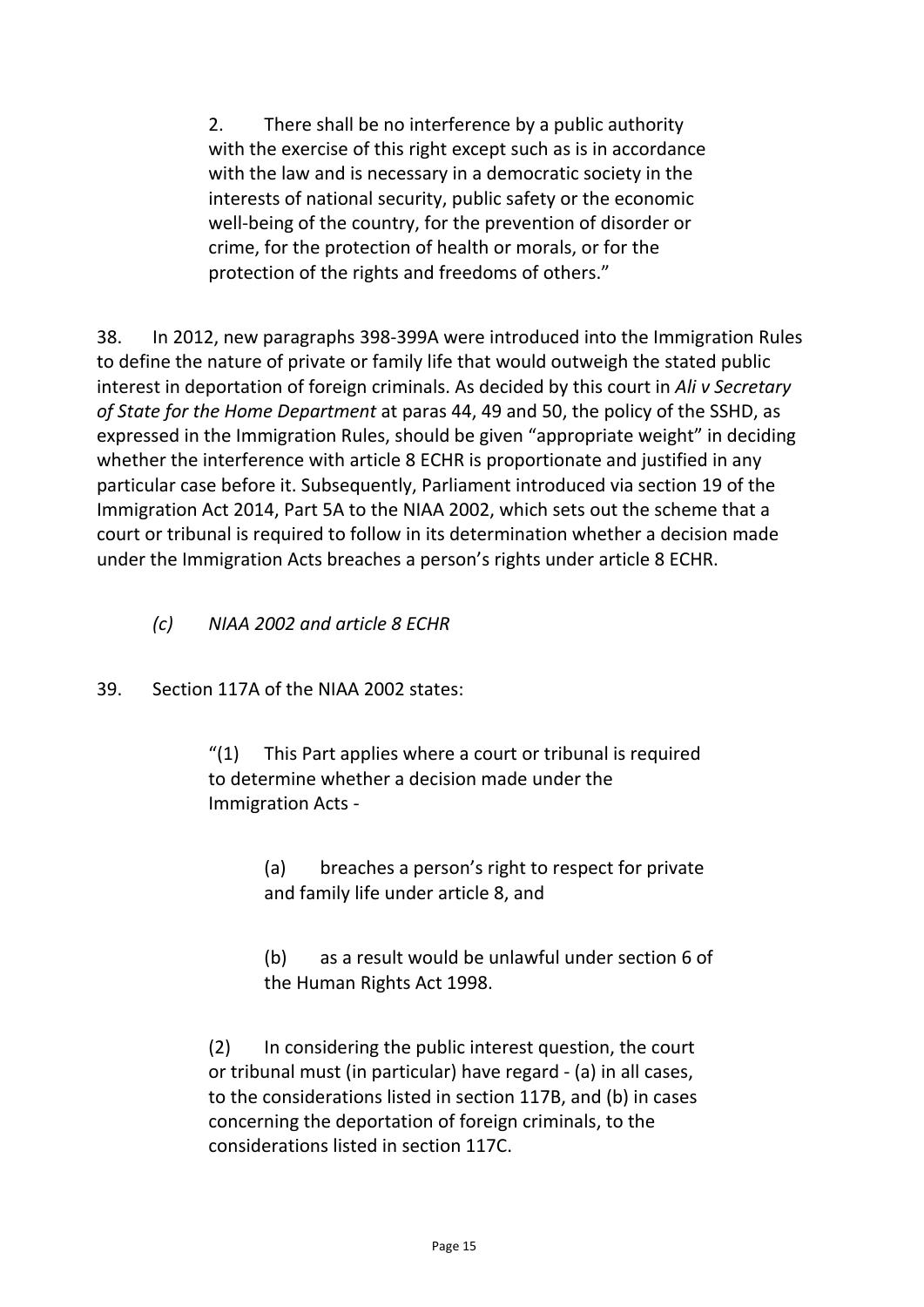(3) In subsection (2), 'the public interest question' means the question of whether an interference with a person's right to respect for private and family life is justified under article 8(2)."

40. Section 117B of the NIAA 2002 under the heading "Article 8: public interest considerations applicable in all cases" provides:

> "(1) The maintenance of effective immigration controls is in the public interest.

(2) It is in the public interest, and in particular in the interests of the economic well-being of the United Kingdom, that persons who seek to enter or remain in the United Kingdom are able to speak English, because persons who can speak English -

- (a) are less of a burden on taxpayers, and
- (b) are better able to integrate into society.

(3) It is in the public interest, and in particular in the interests of the economic well-being of the United Kingdom, that persons who seek to enter or remain in the United Kingdom are financially independent, because such persons -

- (a) are not a burden on taxpayers, and
- (b) are better able to integrate into society.
- (4) Little weight should be given to
	- (a) a private life, or
	- (b) a relationship formed with a qualifying partner,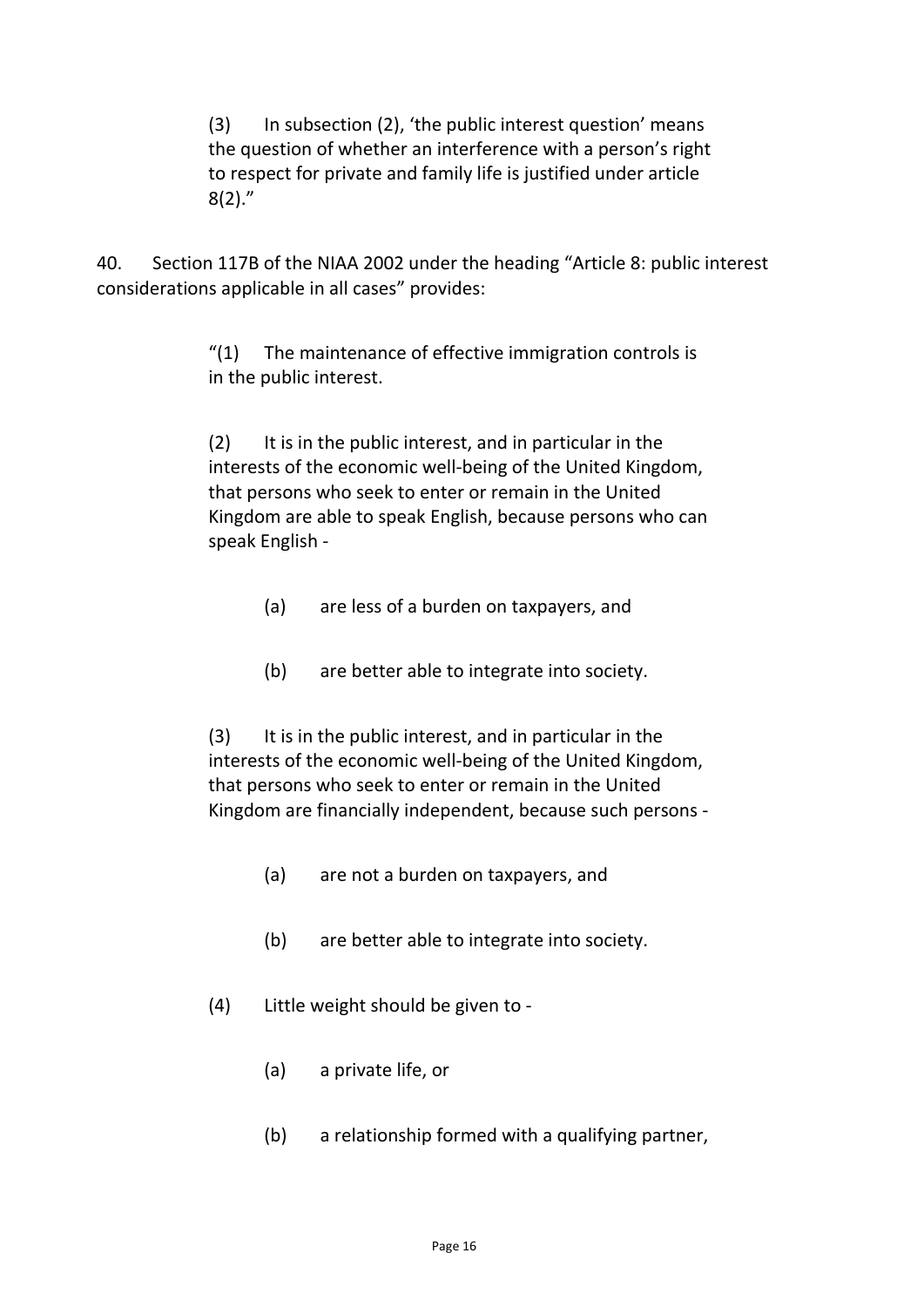that is established by a person at a time when the person is in the United Kingdom unlawfully.

(5) Little weight should be given to a private life established by a person at a time when the person's immigration status is precarious.

(6) In the case of a person who is not liable to deportation, the public interest does not require the person's removal where -

> (a) the person has a genuine and subsisting parental relationship with a qualifying child, and

(b) it would not be reasonable to expect the child to leave the United Kingdom."

41. Section 117C of the NIAA 2002 under the heading "Article 8: additional considerations in cases involving foreign criminals" sets out the following considerations to which the court or tribunal must have regard in cases concerning the deportation of foreign criminals:

> $''(1)$  The deportation of foreign criminals is in the public interest.

(2) The more serious the offence committed by a foreign criminal, the greater is the public interest in deportation of the criminal.

(3) In the case of a foreign criminal ('C') who has not been sentenced to a period of imprisonment of four years or more, the public interest requires C's deportation unless Exception 1 or Exception 2 applies.

(4) Exception 1 applies where -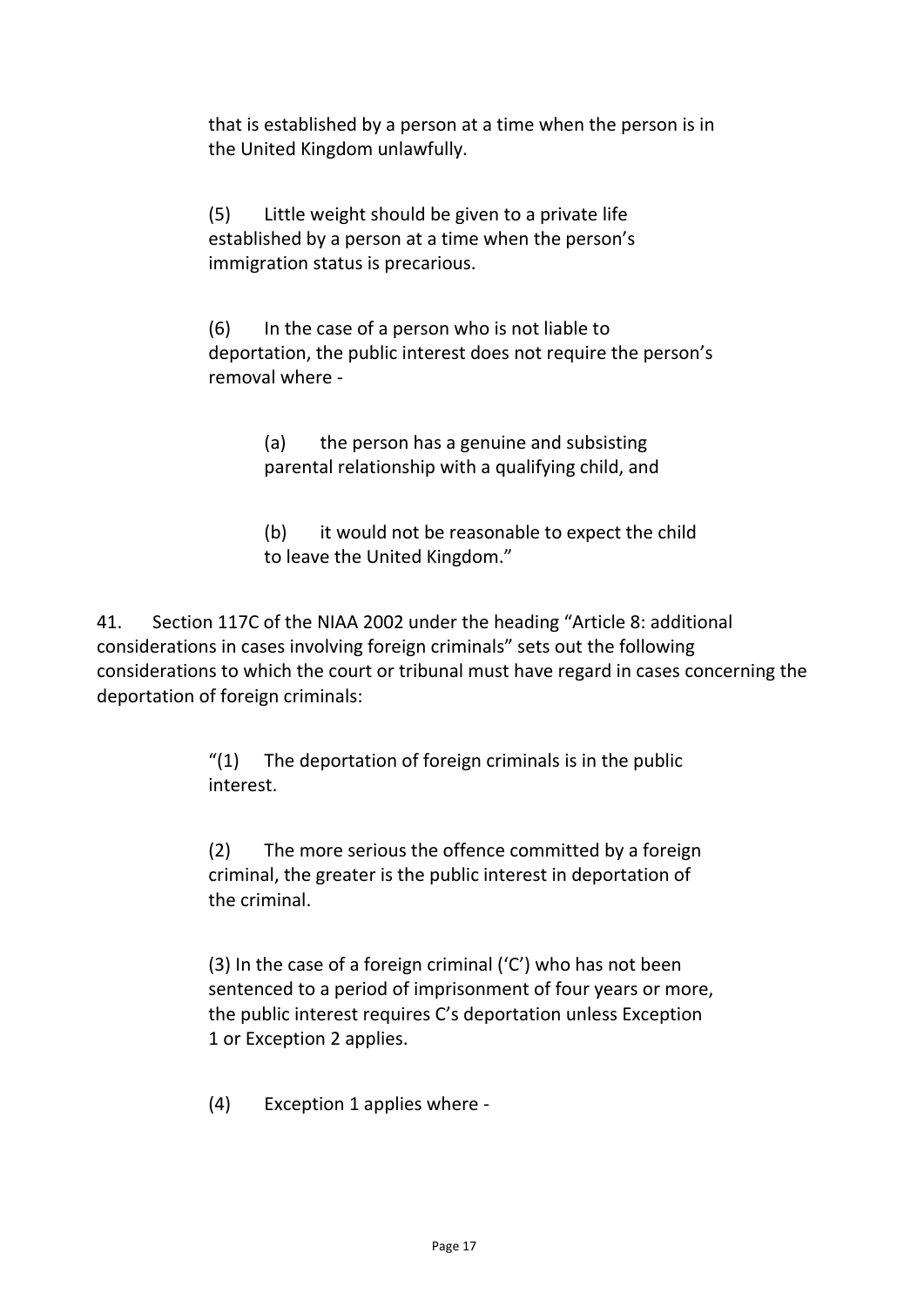(a) C has been lawfully resident in the United Kingdom for most of C's life,

(b) C is socially and culturally integrated in the United Kingdom, and

(c) there would be very significant obstacles to C's integration into the country to which C is proposed to be deported.

(5) Exception 2 applies where C has a genuine and subsisting relationship with a qualifying partner, or a genuine and subsisting parental relationship with a qualifying child, and the effect of C's deportation on the partner or child would be unduly harsh.

(6) In the case of a foreign criminal who has been sentenced to a period of imprisonment of at least four years, the public interest requires deportation unless there are very compelling circumstances, over and above those described in Exceptions 1 and 2.

(7) The considerations in subsections (1) to (6) are to be taken into account where a court or tribunal is considering a decision to deport a foreign criminal only to the extent that the reason for the decision was the offence or offences for which the criminal has been convicted."

42. Section 117C(1) and (2) provides that the deportation of a foreign criminal is in the public interest and that, the more serious the offence committed by a foreign criminal, the greater the public interest in the deportation of the criminal. As Ryder LJ explained in *Akinyemi v Secretary of State for the Home Department* [2019] EWCA Civ 2098; [2020] 1 WLR 1843, para 45:

> "There is on the face of section 117C of the NIAA 2002 a flexible or moveable quality to the public interest in deportation that is described albeit that the interest must have a minimally fixed quality. It is minimally fixed because at section 117C(1) the public interest as described can never be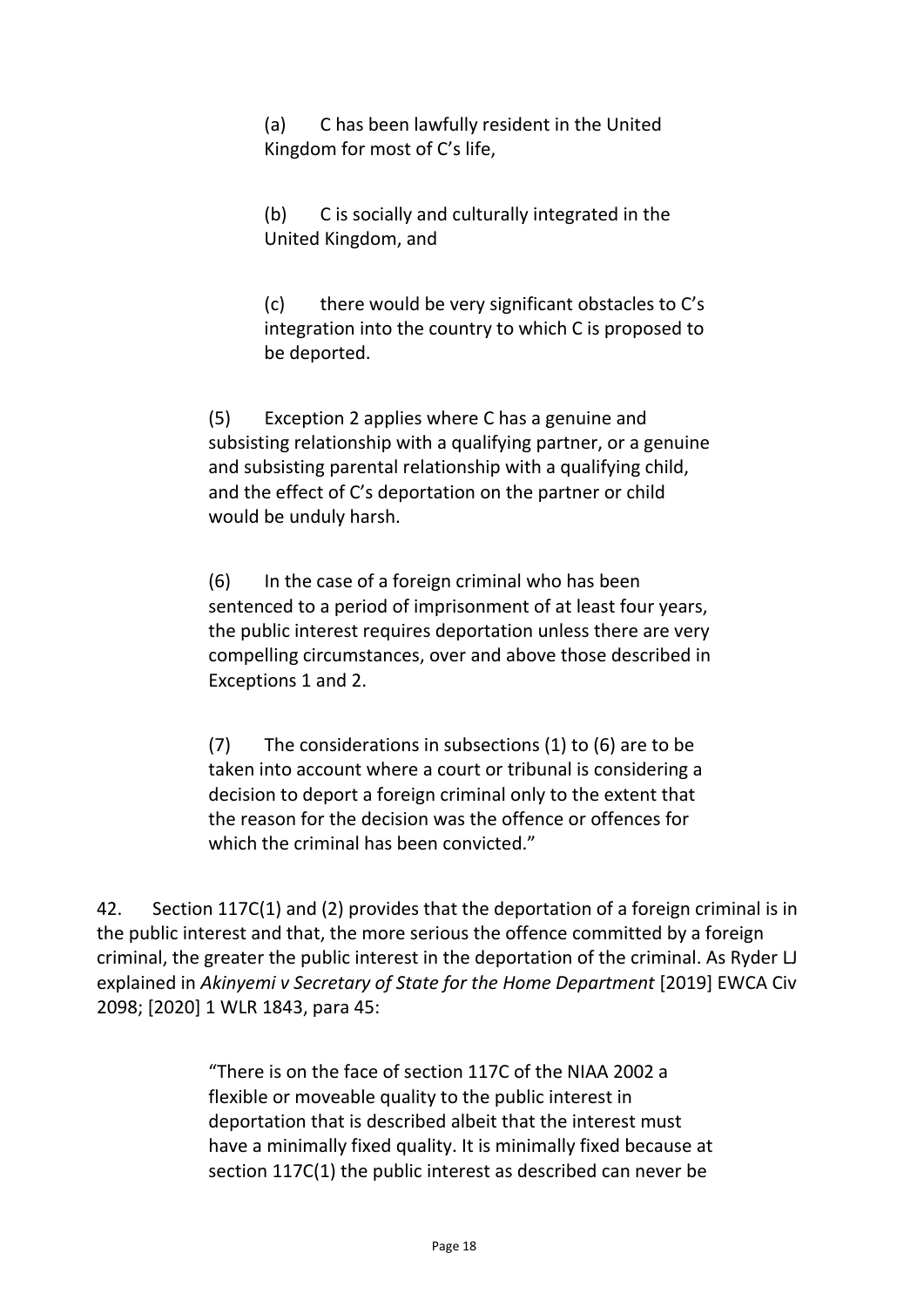other than in favour of deportation. It is flexible because at section 117C(2) the additional consideration described is as follows:

> 'The more serious the offence committed by a foreign criminal, the greater is the public interest in deportation of the criminal.'"

It is also apparent from the contrast in the statutory scheme between section 117C(3) and (6) that the greater public interest in deportation of a foreign criminal is determined by the length of the sentence of imprisonment which has been imposed. The public interest in deportation of offenders who have been sentenced to a period of imprisonment of at least four years will be outweighed only by very compelling circumstances, over and above those described in Exceptions 1 and 2.

43. The effect of section 117C is to prescribe different approaches to the justification issue under article 8(2) ECHR by reference to the length of the sentence imposed. In the case of those sentenced to imprisonment for at least 12 months but less than four years ("medium offenders"), the effect of subsection (3) is that deportation will not be justified if either of the two Exceptions identified in subsections (4) and (5) applies. Exception 1 is concerned with private life (based on long residence) and Exception 2 is concerned with family life. In the cases covered by the two Exceptions the public interest question is answered in favour of the foreign criminal, without the need for a full proportionality assessment. Parliament has pre-determined that in the circumstances there specified the public interest in the deportation of medium offenders does not outweigh the article 8 interests of the foreign criminal or his family. So, if the case falls within Exception 1 or 2 then the article 8 claim succeeds.

#### *(d) The Immigration Rules and article 8 ECHR*

44. At the same time as the coming into effect of Part 5A of the NIAA 2002, Part 13 of the Immigration Rules was correspondingly amended. The effect of section 117C is substantially reproduced in paragraphs A398-399A, though in more detail and with a different structure. In this way paragraphs 399 and 399A of the 2014 Rules refer to the same subject matter as Exceptions 1 and 2 in section 117C of the NIAA 2002, but they do so in greater detail. The Immigration Rules and the NIAA 2002 are plainly intended to have the same effect and should be construed so as to achieve that result.

45. The question arises as to whether a court or tribunal should refer to paragraphs A398-399A of the Immigration Rules where a decision made by the Secretary of State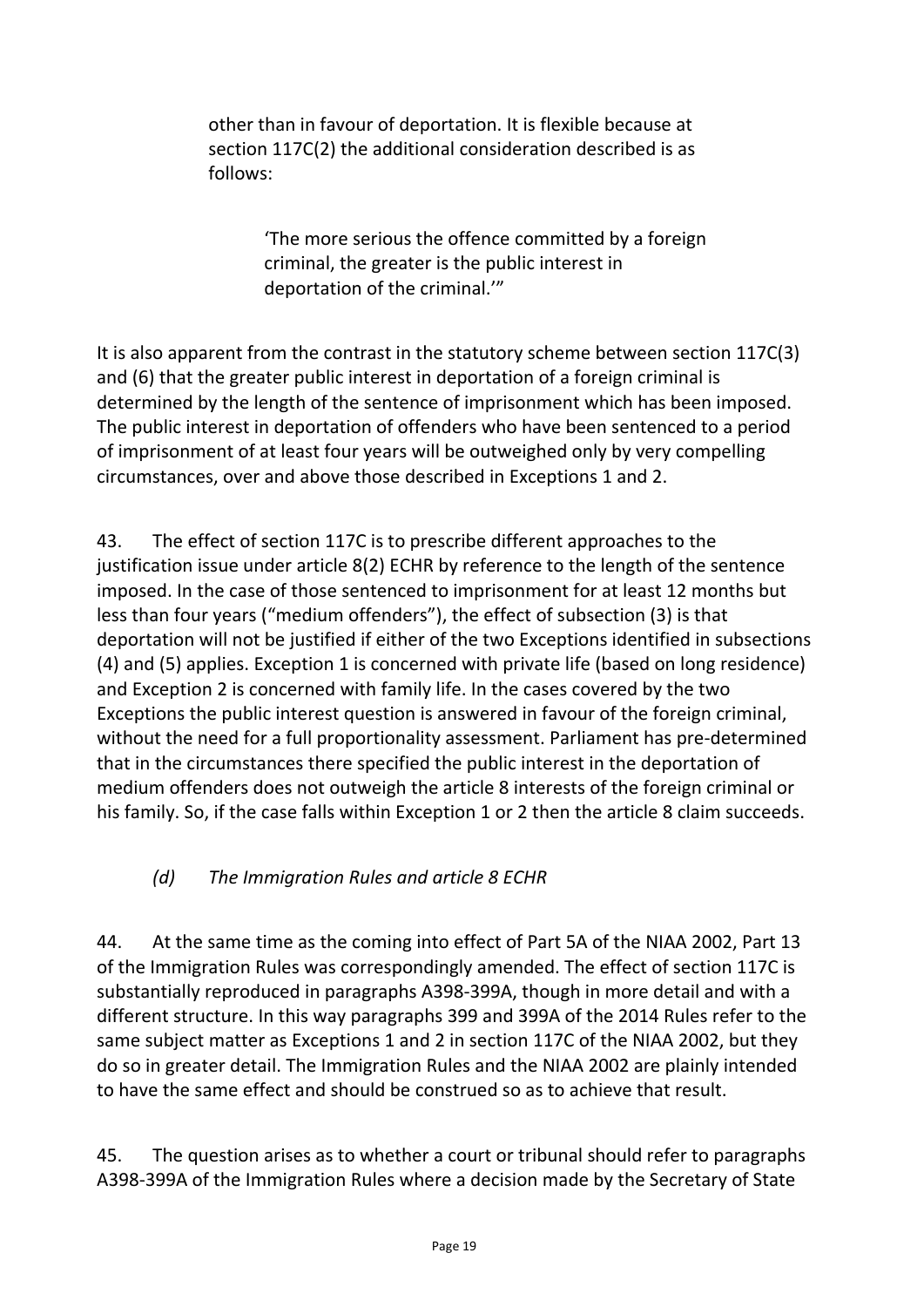under the Immigration Acts is challenged on article 8 ECHR grounds given that Part 5A of the NIAA 2002 is primary legislation which directly governs that decision. One of SC's grounds of appeal under section 84 of the NIAA 2002 is "that the decision is not in accordance with immigration rules" (see para 65 below and *Ali v Secretary of State for the Home Department* at para 53). The amendment deleting this ground of appeal does not apply to SC's appeal, see paras 117-119 below. Accordingly in this appeal there must be reference to both Part 5A of the NIAA 2002 and to the Immigration Rules.

46. The relevant Immigration Rules concerning deportation and article 8 ECHR are paragraphs A398 to 399A. Paragraph A398 provides that:

"These rules apply where:

(a) a foreign criminal liable to deportation claims that his deportation would be contrary to the United Kingdom's obligations under article 8 of the Human Rights Convention; and

(b) a foreign criminal applies for a deportation order made against him to be revoked."

47. Paragraph 398 provides that:

"Where a person claims that their deportation would be contrary to the UK's obligations under article 8 of the Human Rights Convention, and

> (a) the deportation of the person from the UK is conducive to the public good and in the public interest because they have been convicted of an offence for which they have been sentenced to a period of imprisonment of at least four years;

> (b) the deportation of the person from the UK is conducive to the public good and in the public interest because they have been convicted of an offence for which they have been sentenced to a period of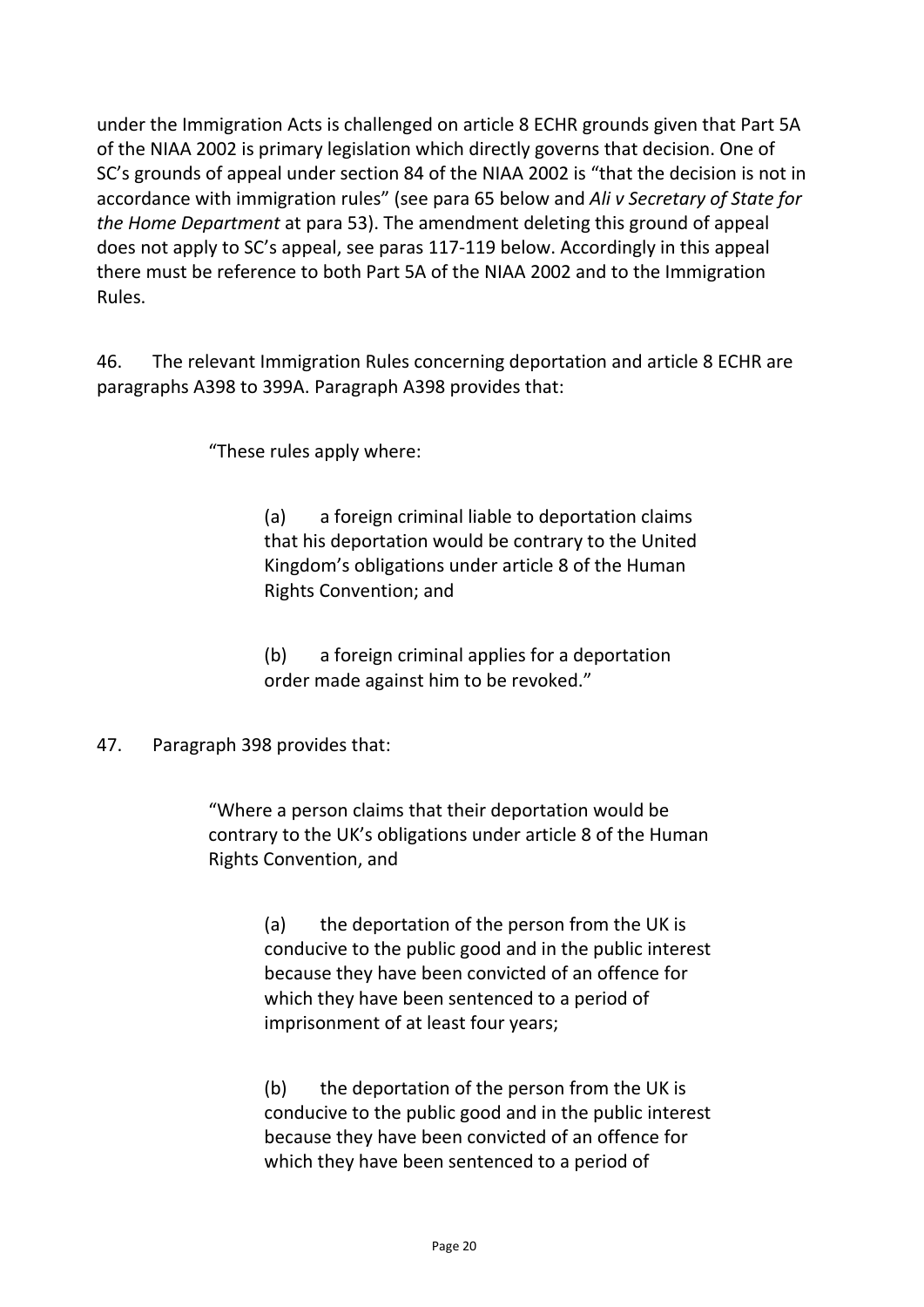imprisonment of less than four years but at least 12 months; or

(c) the deportation of the person from the UK is conducive to the public good and in the public interest because, in the view of the Secretary of State, their offending has caused serious harm or they are a persistent offender who shows a particular disregard for the law,

the Secretary of State in assessing that claim will consider whether paragraph 399 or 399A applies and, if it does not, the public interest in deportation will only be outweighed by other factors where there are very compelling circumstances over and above those described in paragraphs 399 and 399A."

48. Paragraphs 399 and 399A provide guidance to officials as to categories of case where it is accepted by the Secretary of State that deportation would be disproportionate, see *Ali v Secretary of State for the Home Department* at paras 36 and 38.

49. Paragraph 399 is not relevant as SC does not have a genuine and subsisting parental relationship with a child or a partner such as to the meet the conditions in that paragraph.

50. Paragraph 399A provides that:

"This paragraph applies where paragraph 398(b) or (c) applies if -

> (a) the person has been lawfully resident in the UK for most of his life; and

(b) he is socially and culturally integrated in the UK; and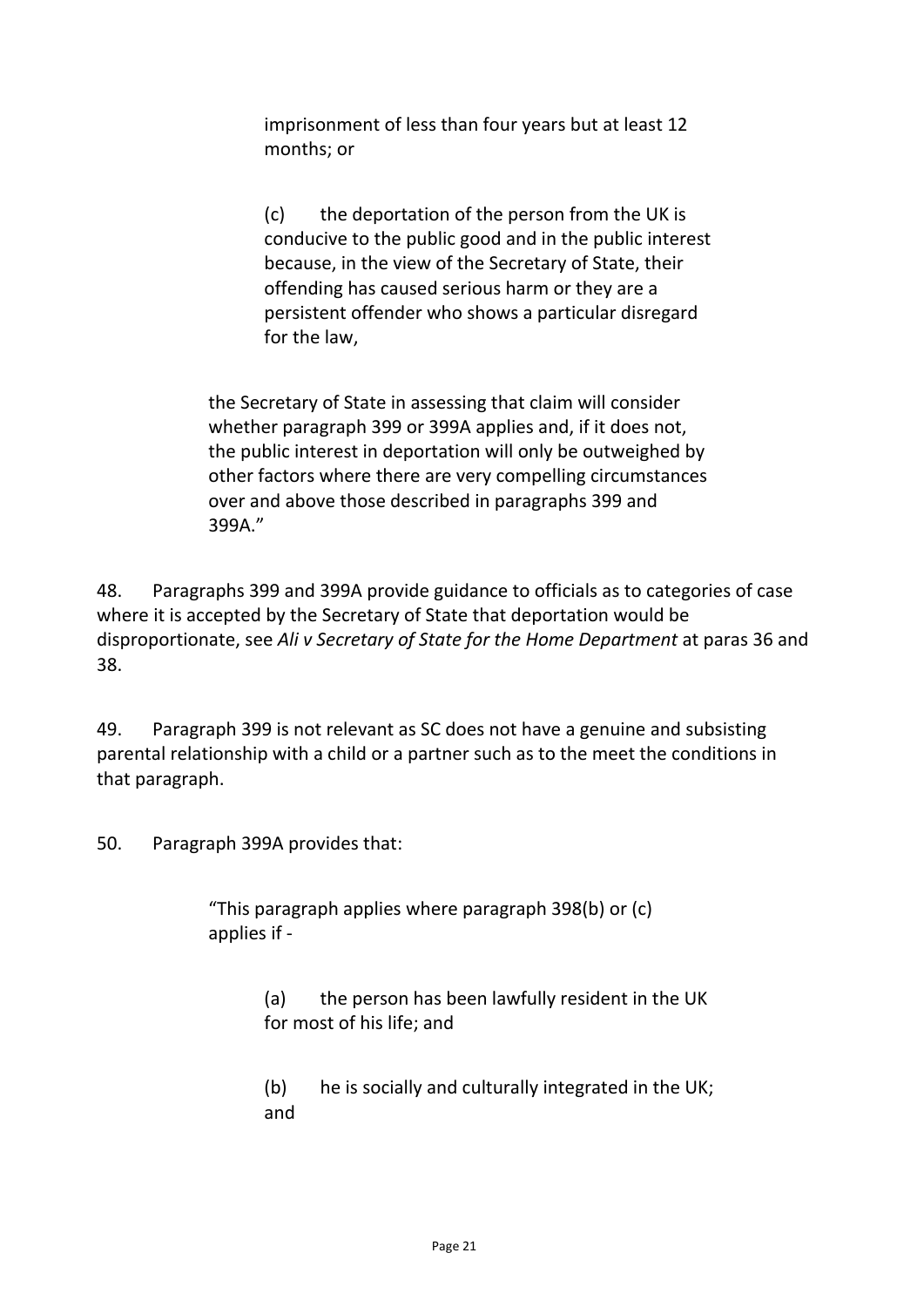(c) there would be very significant obstacles to his integration into the country to which it is proposed he is deported."

51. Whether a foreign criminal is socially and culturally integrated in the United Kingdom in section 117C(4)(b) and paragraph 399A(b) of the Immigration Rules is to be determined in accordance with common sense. As Lord Brown of Eaton-under-Heywood held in *Mahad v Entry Clearance Officer* [2009] UKSC 16; [2010] 1 WLR 48, para 10, the Immigration Rules should:

> "not … be construed with all the strictness applicable to the construction of a statute or a statutory instrument but, instead, sensibly according to the natural and ordinary meaning of the words used, recognising that they are statements of the Secretary of State's administrative policy."

Leggatt LJ delivering the judgment of the Court of Appeal in *CI (Nigeria)* v *Secretary of State for the Home Department* [2019] EWCA Civ 2027 stated, at para 58, that:

> "Relevant social ties obviously include relationships with friends and relatives, as well as ties formed through employment or other paid or unpaid work or through participation in communal activities. However, a person's social identity is not defined solely by such particular relationships but is constituted at a deep level by familiarity with and participation in the shared customs, traditions, practices, beliefs, values, linguistic idioms and other local knowledge which situate a person in a society or social group and generate a sense of belonging. The importance of upbringing and education in the formation of a person's social identity is well recognised, and its importance in the context of cases involving the article 8 rights of persons facing expulsion because of criminal offending has been recognised by the European Court."

Furthermore, I agree with the formulation of the question at para 77 of *CI (Nigeria)* that a judge should simply ask whether, having regard to his upbringing, education, employment history, history of criminal offending and imprisonment, relationships with family and friends, lifestyle and any other relevant factors, the individual was at the time of the hearing socially and culturally integrated in the UK.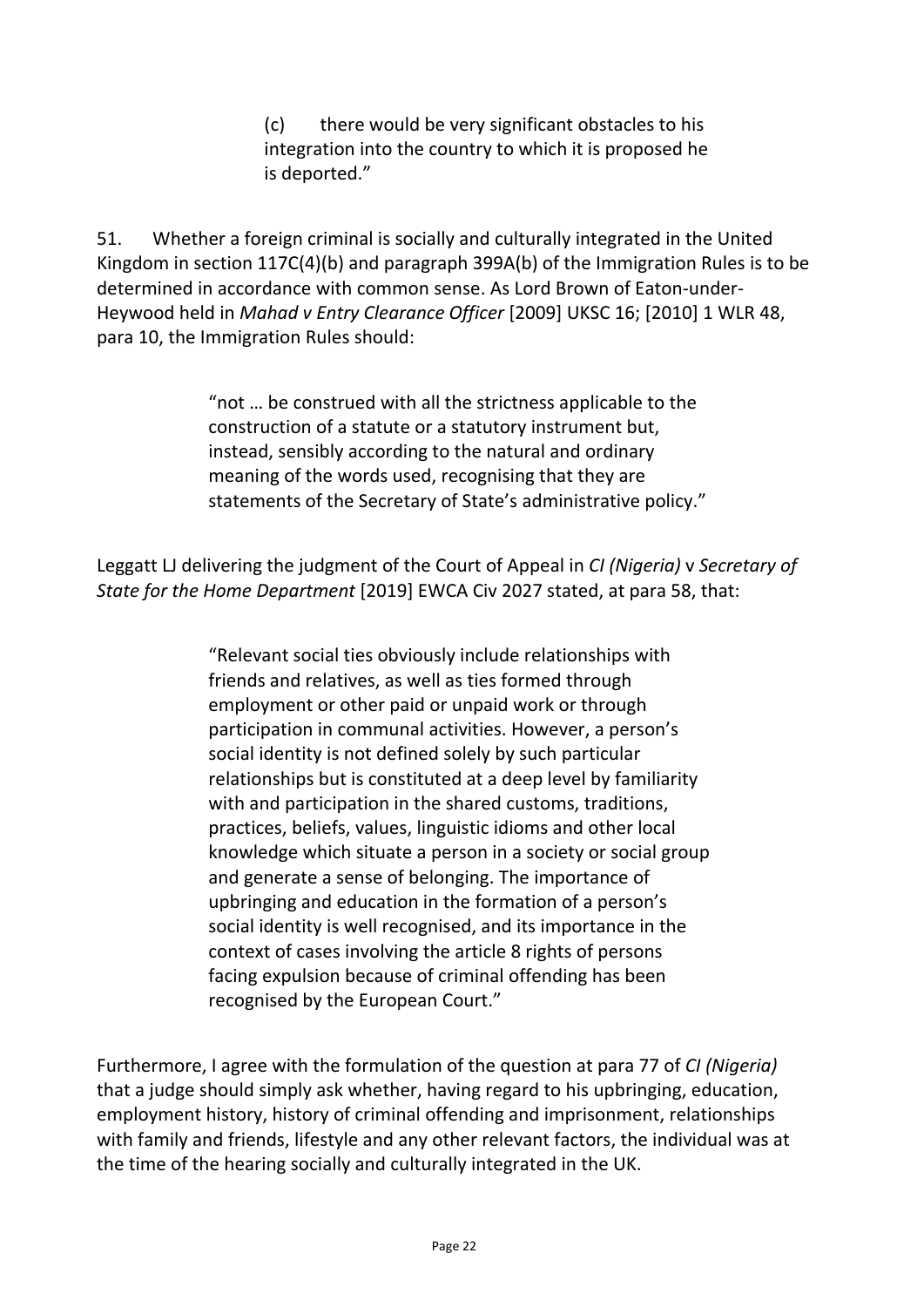52. I consider that a similar approach should apply to the question, in section 117C(4)(c) and paragraph 399A(c) as to whether there would be very significant obstacles to a foreign criminal's integration into the country to which he is proposed to be deported. In delivering the judgment of the Court of Appeal in *Kamara v Secretary of State for the Home Department* [2016] EWCA Civ 813; [2016] 4 WLR 152 Sales LJ stated at para 14 that:

> "… the concept of a foreign criminal's 'integration' into the country to which it is proposed that he be deported, as set out in section 117C(4)(c) and paragraph 399A, is a broad one. It is not confined to the mere ability to find a job or to sustain life while living in the other country. It is not appropriate to treat the statutory language as subject to some gloss and it will usually be sufficient for a court or tribunal simply to direct itself in the terms that Parliament has chosen to use. The idea of 'integration' calls for a broad evaluative judgment to be made as to whether the individual will be enough of an insider in terms of understanding how life in the society in that other country is carried on and a capacity to participate in it, so as to have a reasonable opportunity to be accepted there, to be able to operate on a day-to-day basis in that society and to build up within a reasonable time a variety of human relationships to give substance to the individual's private or family life."

*(e) Internal Relocation*

53. A person is not a refugee within the meaning of article 1A(2) of the Refugee Convention if he can reasonably be expected to live in another part of his home country where he would not have a well-founded fear of persecution (ie, internal relocation). The leading House of Lords authority on the issue of internal relocation in the context of determining whether a person is a refugee is *Januzi v Secretary of State for the Home Department* [2006] UKHL 5; [2006] 2 AC 426.

54. The primary issue in *Januzi* was whether, in judging reasonableness of internal relocation, account should be taken of any disparity between the civil, political and socio-economic human rights which the person would enjoy in the place of relocation compared with those in the place of asylum. The House of Lords held that the question whether it would be reasonable to expect a person to relocate was to be assessed by considering whether he could live a relatively normal life in the place of relocation, judged by the standards generally prevailing in his country of nationality rather than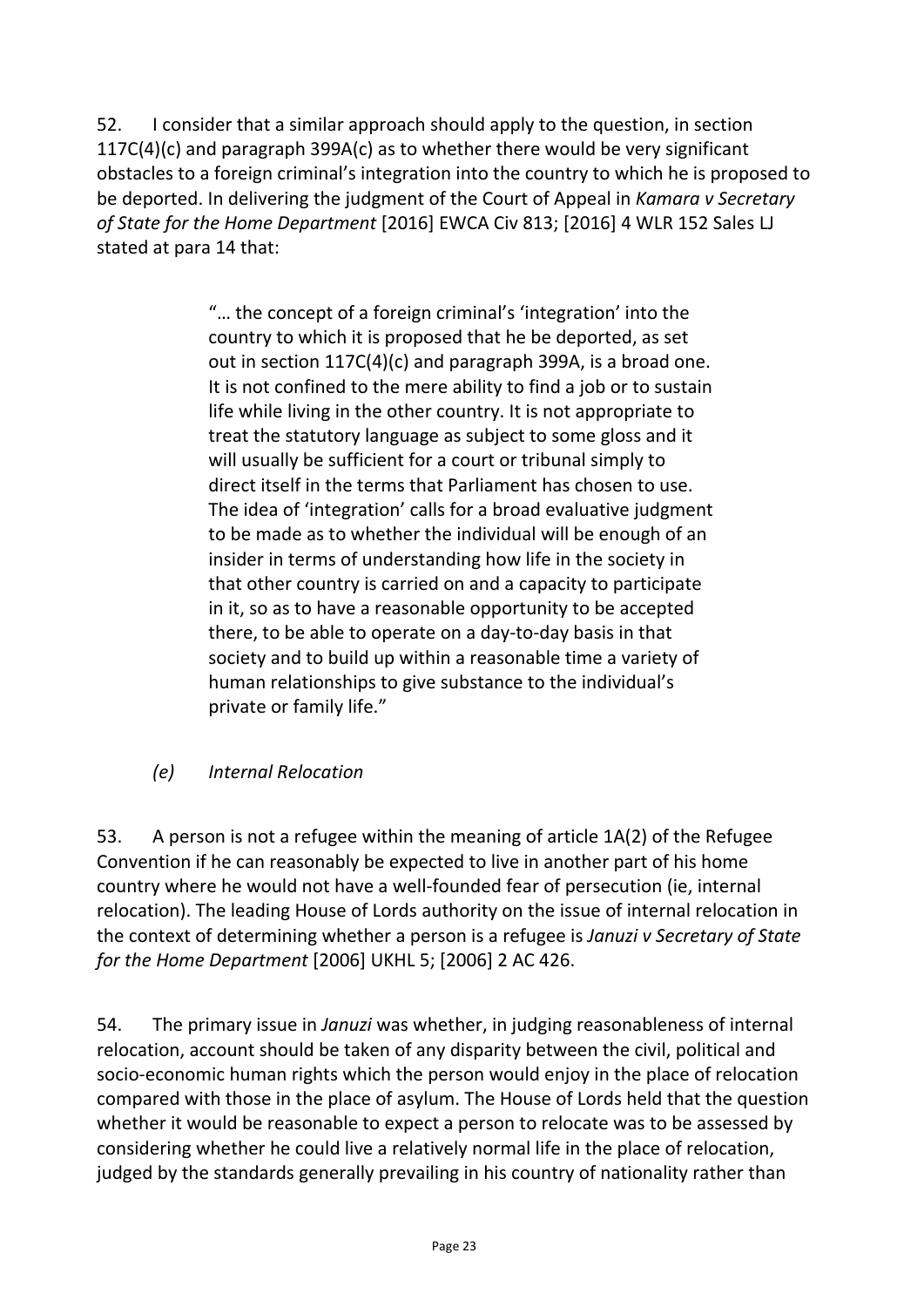the standards generally prevailing in the place of asylum: see paras 15-19, 23, 45-49, 61, 67, 70.

55. In addition to that primary issue consideration was also given in *Januzi* to the test for internal relocation. It was observed by Lord Bingham of Cornhill at para 7 that the text of the Refugee Convention does not directly address the issue of the return of a person seeking asylum to safe relocation areas in his home country. However, Lord Bingham stated, at para 5, that the amended definition of a "refugee" in article 1A(2) of the Refugee Convention includes three qualifying conditions. The first is a causative condition so that to be a refugee a person must be outside the country of his nationality "owing to well-founded fear of being persecuted for reasons of race, religion, nationality, membership of a particular social group or political opinion". Accordingly, as Lord Bingham stated at para 7:

> "if a person is outside the country of his nationality because he has chosen to leave that country and seek asylum in a foreign country, rather than move to a place of relocation within his own country where he would have no wellfounded fear of persecution, where the protection of his country would be available to him and where he could reasonably be expected to relocate, it can properly be said that he is not outside the country of his nationality owing to a well-founded fear of being persecuted for a Convention reason."

56. In *Januzi* it was not in contention between the parties that reasonableness was the test to be applied when deciding whether a relocation alternative is open to an applicant for asylum. Lord Bingham stated, at para 8, that the reasonableness test of internal relocation was readily and widely accepted. In that regard he referred to it being applied by the Federal Court of Appeal in Canada and that it had been applied in Australia and New Zealand.

57. The test of reasonableness in relation to internal relocation in the context of applications for refugee status is found in paragraph 339O of the Immigration Rules (see para 36 above). The test of reasonableness is also found in article 8 of the Council Directive 2004/83/EC of 29 April 2004 (the Qualification Directive) which under the heading of "Internal protection" provides:

> "1. As part of the assessment of the application for international protection, member states may determine that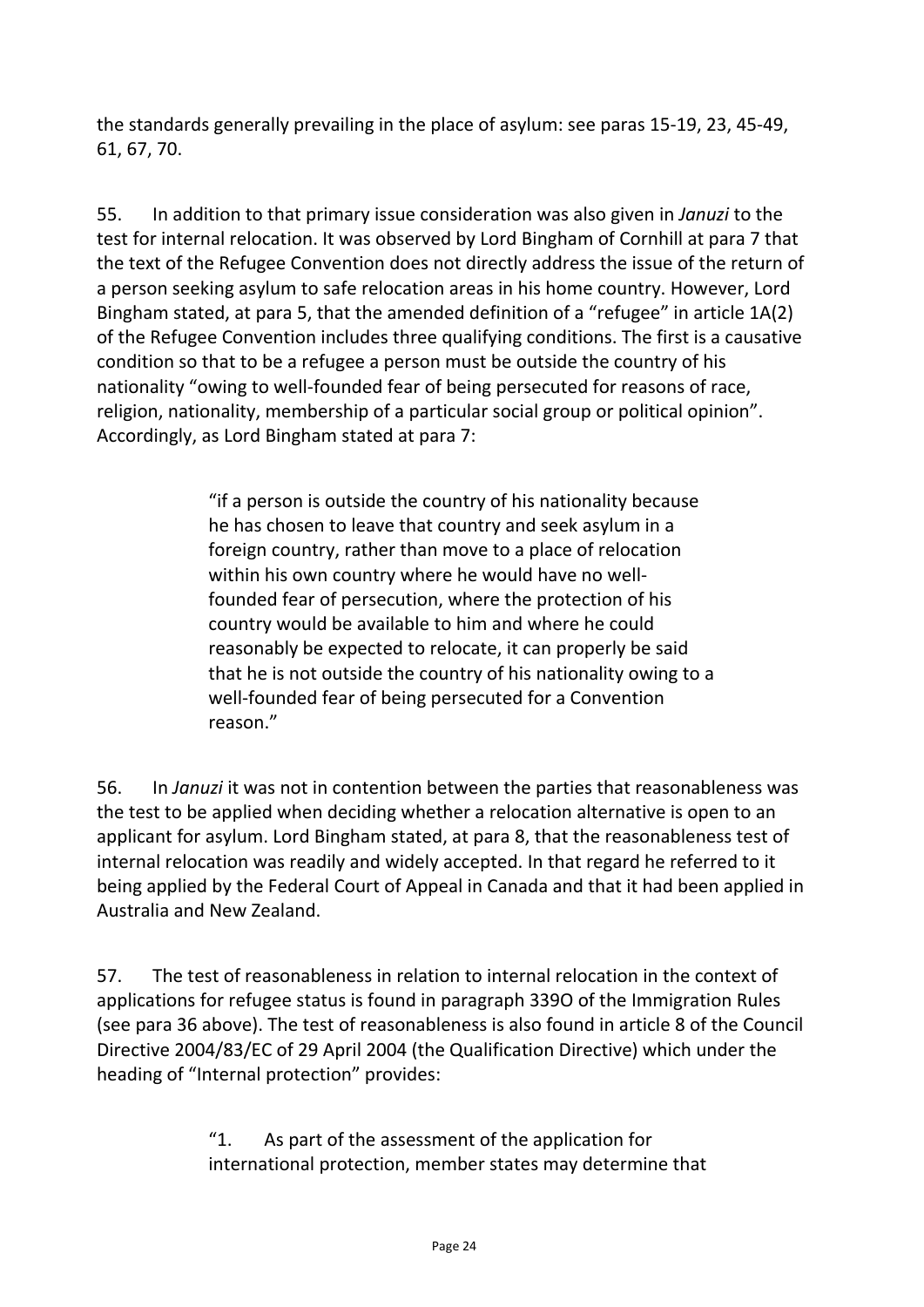an applicant is not in need of international protection if in a part of the country of origin there is no well-founded fear of being persecuted or no real risk of suffering serious harm and *the applicant can reasonably be expected to stay in that part of the country*.

2. In examining whether a part of the country of origin is in accordance with paragraph 1, member states shall at the time of taking the decision on the application *have regard to the general circumstances prevailing in that part of the country and to the personal circumstances of the applicant*.

3. Paragraph 1 may apply notwithstanding technical obstacles to return to the country of origin." (Emphasis added)

58. The test of reasonableness involves consideration of all the relevant circumstances looked at cumulatively. In *Januzi* Lord Bingham summarised the correct approach to the problem of internal relocation. He stated, at para 21, that:

> "The decision-maker, taking account of all relevant circumstances pertaining to the claimant and his country of origin, must decide whether it is reasonable to expect the claimant to relocate or whether it would be unduly harsh to expect him to do so ... There is, as Simon Brown LJ aptly observed in *Svazas v Secretary of State for the Home Department* [2002] 1 WLR 1891, para 55, a spectrum of cases. The decision-maker must do his best to decide, on such material as is available, where on the spectrum the particular case falls … All must depend on a fair assessment of the relevant facts."

59. Lord Bingham returned to the test of reasonableness in *AH (Sudan) v Secretary of State for the Home Department (United Nations High Commissioner for Refugees intervening)* [2007] UKHL 49; [2008] AC 678. He stated, at para 13 that "the test propounded by the House in *Januzi* was one of great generality, excluding from consideration very little other than the standard of rights protection which an applicant would enjoy in the country where refuge is sought."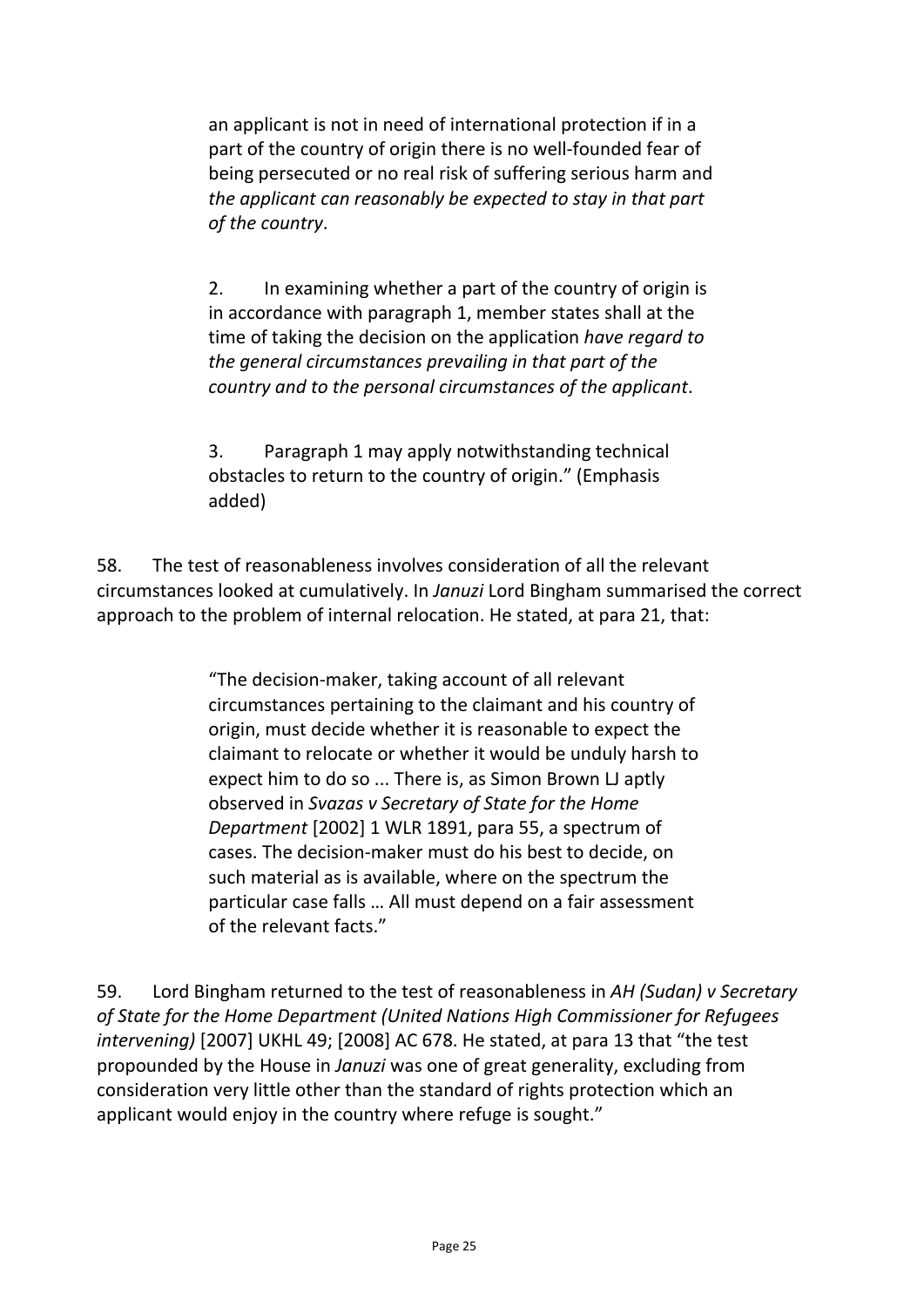60. However, the stringency of the reasonableness test is not to be underestimated. In *Januzi* Lord Bingham equated reasonableness of internal relocation with whether it would be unduly harsh. So much is apparent from para 21 of his speech (see para 58 above) in which he stated that the "decision-maker, …, must decide whether it is reasonable to expect the claimant to relocate or whether it would be unduly harsh to expect him to do so."

61. Lord Hope of Craighead, in his speech in *Januzi* at para 24 defined the test as being:

> "The question in each case is whether it is unreasonable, in the sense that it would be unduly harsh, for the applicant to be expected to relocate internally within that country."

He continued at para 47 by stating:

"The question where the issue of internal relocation is raised can, then, be defined quite simply. … it is whether it would be unduly harsh to expect a claimant who is being persecuted for a Convention reason in one part of his country to move to a less hostile part before seeking refugee status abroad. The words 'unduly harsh' set the standard that must be met for this to be regarded as unreasonable."

62. Also, Lord Carswell, in his speech in *Januzi* at para 63 stated that an applicant for asylum "should not be returned if it would be unduly harsh *sive* unreasonable to expect him to relocate in that particular place". He continued at para 67 by stating that it was "necessary to stress the rigorous nature of the test for unreasonableness or undue harshness".

*(f) The appeals regime under Part 5 of the NIAA 2002 in relation to the decision to deport SC*

63. Section 81 in Part 5 NIAA 2002, provides:

"In this Part 'the Tribunal' means the First-tier Tribunal."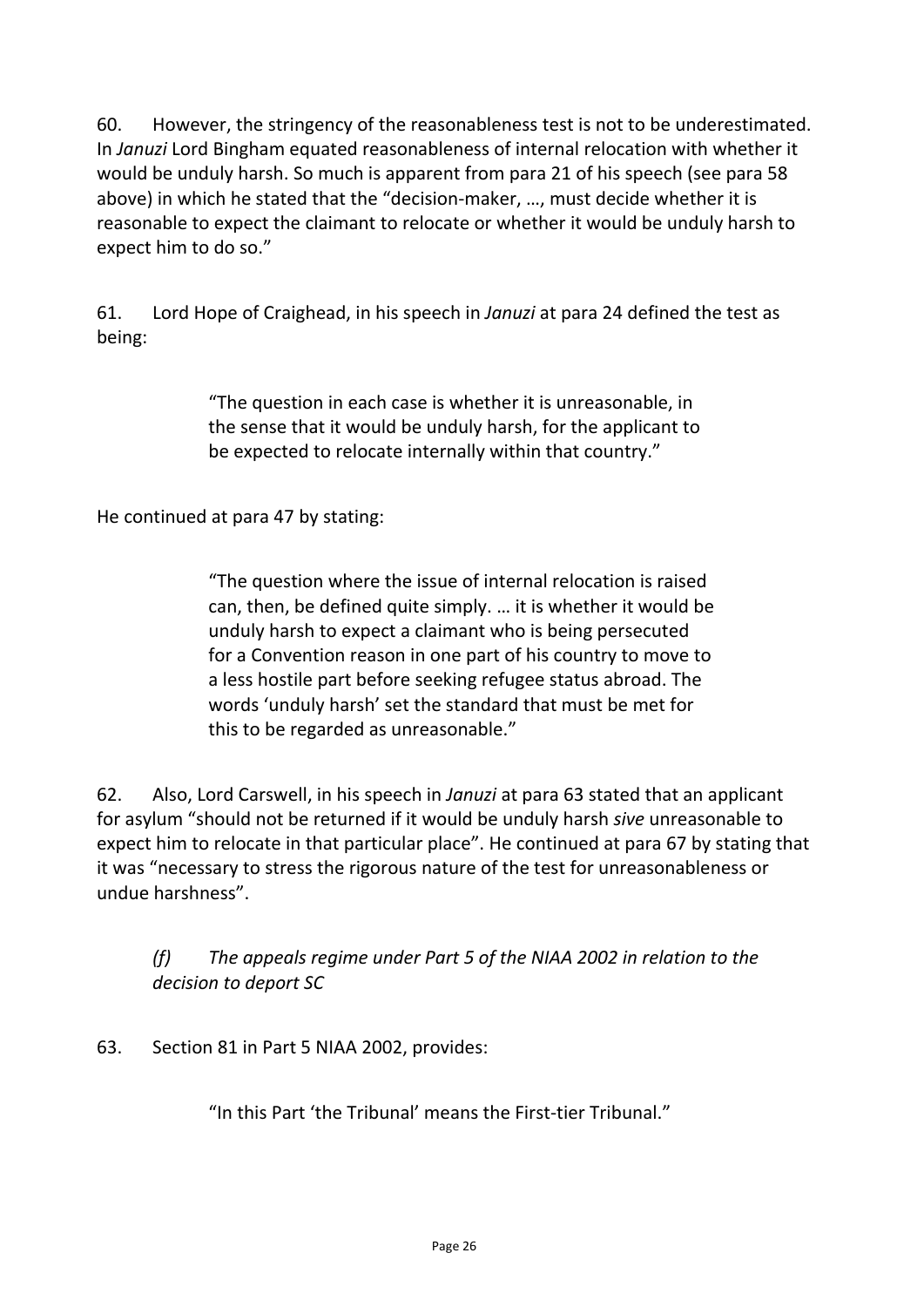64. Section 82 under the heading of "Right of Appeal: general" in so far as relevant and pre-amendment provided:

> "(1) Where an immigration decision is made in respect of a person he may appeal to the Tribunal.

(3A) …

(a) a decision that section 32(5) applies is an immigration decision for the purposes of this Part, and

(b) a reference in this Part to an appeal against an automatic deportation order is a reference to an appeal against a decision of the Secretary of State that section 32(5) applies.

 $\left[\ldots\right]''$ 

65. Section 84 under the heading of "Grounds of appeal" in so far as relevant and pre-amendment provided:

> $''(1)$  An appeal under section 82(1) against an immigration decision must be brought on one or more of the following grounds -

> > (a) that the decision is not in accordance with immigration rules;

[…]

(e) that the decision is otherwise not in accordance with the law;

[…]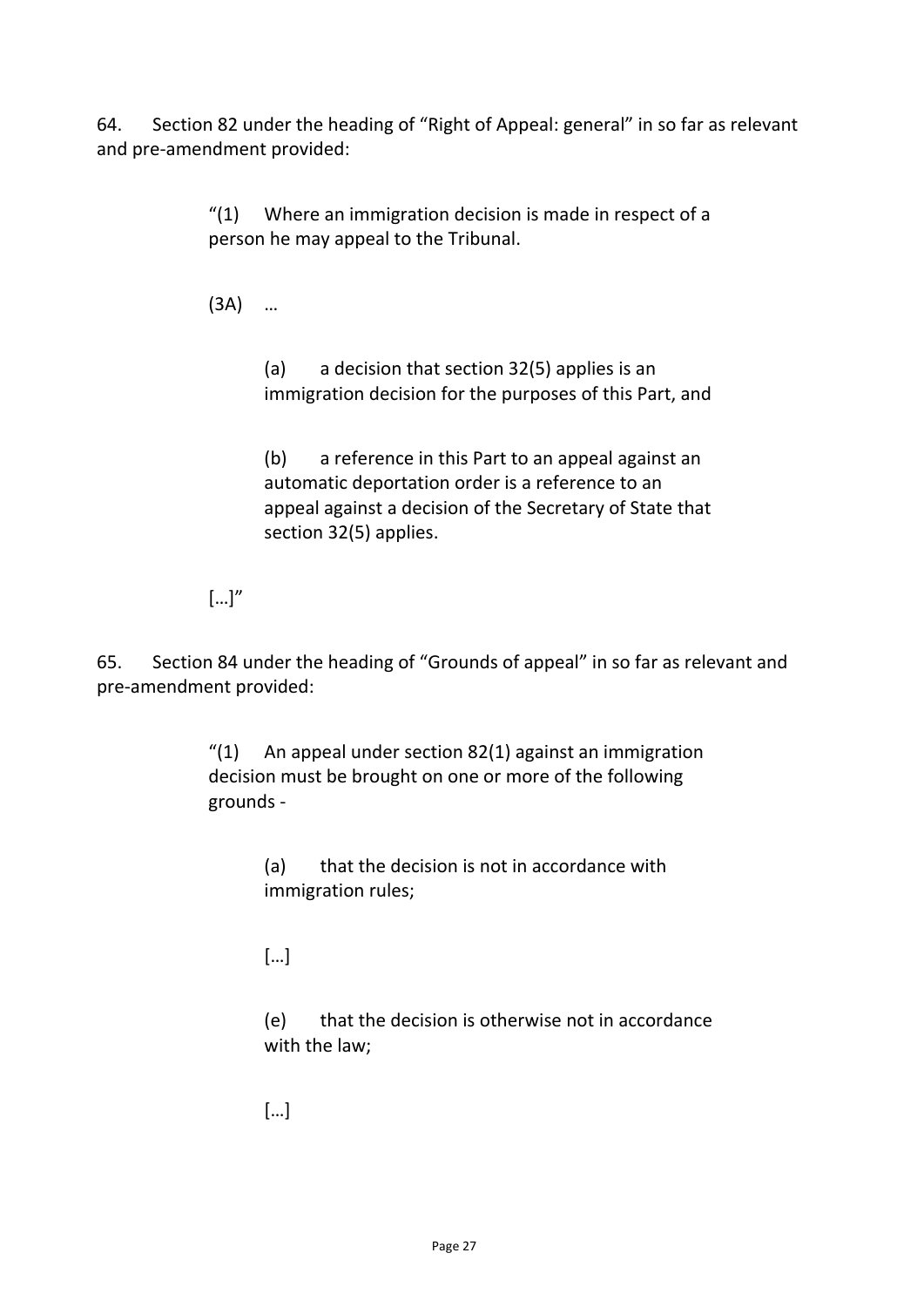(g) that removal of the appellant from the United Kingdom in consequence of the immigration decision would breach the United Kingdom's obligations under the Refugee Convention or would be unlawful under section 6 of the Human Rights Act 1998 as being incompatible with the appellant's Convention rights.

 $[...]''$ 

SC relied on these three grounds of appeal before the F-tT.

66. In relation to SC's ground of appeal under section 84(1)(a) of the NIAA 2002 that the deportation decision was not in accordance with the immigration rules SC contended:

(i) that in so far as the decision relied on his ability to internally relocate so as not to be in breach of article 3 ECHR, it was not in accordance with paragraph 339O of the Immigration Rules; and

(ii) in so far as the decision was that there was no breach of article 8 ECHR it was not in accordance with paragraph 399A of the Immigration Rules.

67. In relation to the ground of appeal under section 84(1)(e) of the NIAA 2002 that the deportation decision was "otherwise not in accordance with the law" SC identified the law as being article 8 of the Qualification Directive which applies to applications for international protection taken with the SSHD's policy to apply that article in considering SC's ability to internally relocate. Before this court Mr Husain submitted that if the SSHD failed to follow her policy without good reason, then there would be an error of public law so that the decision was "otherwise not in accordance with law." Mr Husain did not focus on this ground of appeal as the grounds in section 84(1)(a) and (g) of the NIAA 2002 were the central planks of SC's case. Accordingly, there was no argument in relation to this ground in this court and I propose to say nothing further about it.

68. In relation to the ground of appeal under section 84(1)(g) of the NIAA 2002 SC contended that his removal from the United Kingdom in consequence of the deportation decision would be unlawful under section 6 of the Human Rights Act 1998 as being incompatible with his articles 3 and 8 ECHR rights.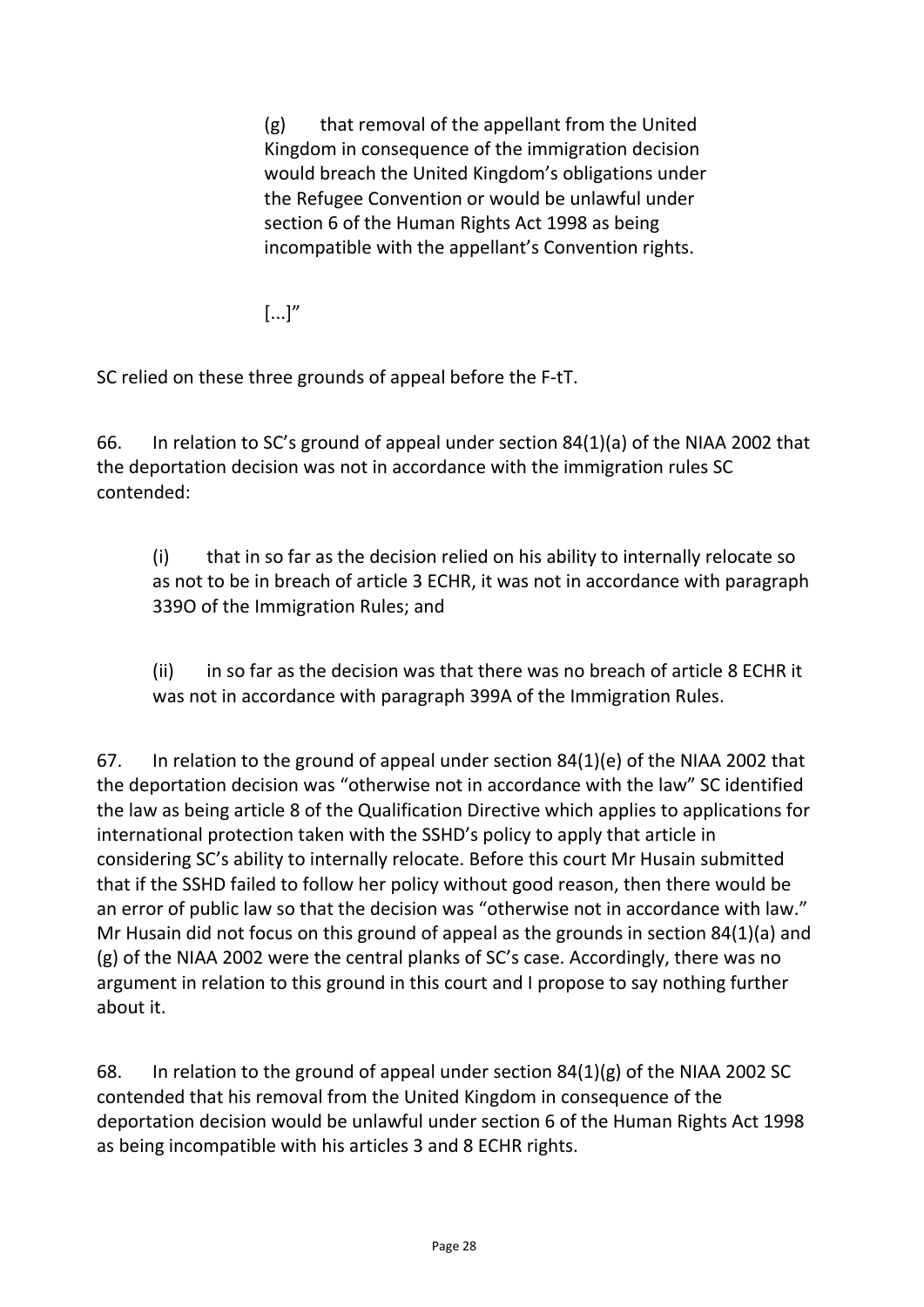69. An appeal against a decision of the F-tT lies to the UT, on a point of law, under section 11 of the Tribunals, Courts and Enforcement Act 2007. A further appeal lies under that Act to the Court of Appeal, or the equivalent courts in Scotland and Northern Ireland, and ultimately to this court.

70. The approach to an appeal from the F-tT on a point of law should be informed by para 30 of Lady Hale's judgment in *AH (Sudan) v Home Secretary* [2008] AC 678. Lady Hale stated that the F-tT "is an expert tribunal charged with administering a complex area of law in challenging circumstances" and continued by stating that:

> "the ordinary courts should approach appeals from them with an appropriate degree of caution; it is probable that in understanding and applying the law in their specialised field the tribunal will have got it right: see *Cooke v Secretary of State for Social Security* [2002] 3 All ER 2 79, para 16. They and they alone are the judges of the facts. It is not enough that their decision on those facts may seem harsh to people who have not heard and read the evidence and arguments which they have heard and read. Their decisions should be respected unless it is quite clear that they have misdirected themselves in law. Appellate courts should not rush to find such misdirections simply because they might have reached a different conclusion on the facts or expressed themselves differently."

71. There is no statutory right of appeal against the refugee status decision. Furthermore, as explained at para 72 below SC's appeal on the ground that the deportation order breached the UK's obligations under the Refugee Convention was dismissed and there has been no appeal from that decision.

#### **4. The judgments of the First-tier Tribunal, the Upper Tribunal and of the Court of Appeal**

# *(a) The judgment of the First-tier Tribunal*

72. SC appealed to the F-tT on several grounds including that the deportation decision would breach the UK's obligations under article 33(1) of the Refugee Convention which sets out the "Prohibition of Expulsion or Return ('Refoulement')". SC contended that the deportation decision would involve impermissibly returning him to Jamaica. However, certain refugees are excluded by article 33(2) from the protection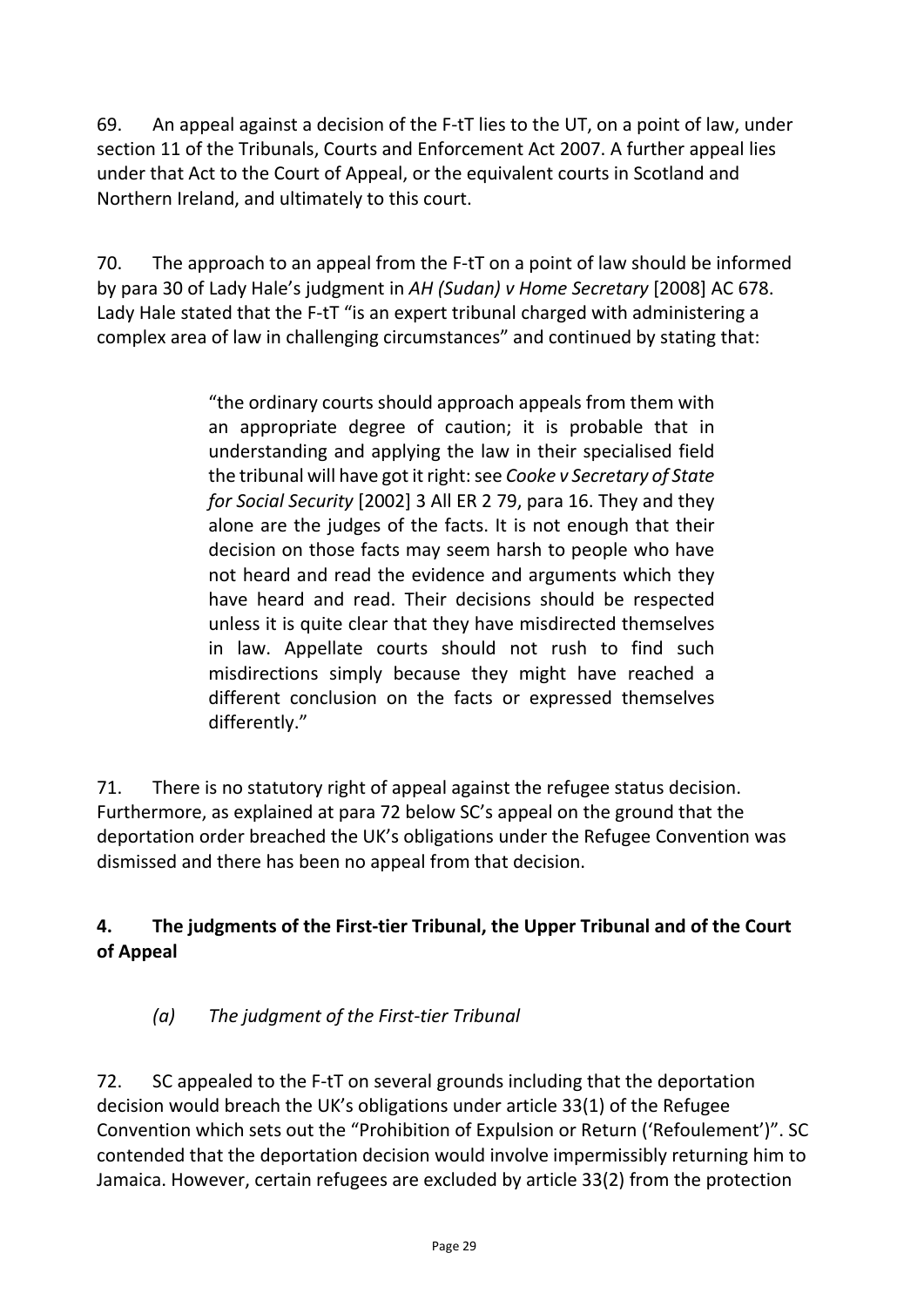provided by article 33(1) including those who have been convicted by a final judgment of a particularly serious crime and who constitute a danger to the community of the country in which he is. Section 72(2) NIAA 2002 provides that:

> "A person shall be presumed to have been convicted by a final judgment of a particularly serious crime and to constitute a danger to the community of the United Kingdom if, he is (a) convicted in the United Kingdom of an offence, and (b) sentenced to a period of imprisonment of at least two years."

SC satisfied both of those conditions having been convicted in the UK of an offence and having been sentenced to two years imprisonment. So, the presumption under section 72(2) NIAA 2002 of having been convicted of a particularly serious crime and of constituting a danger to the community of the United Kingdom applied. By virtue of section 72(6) the presumption that a person constitutes a danger to the community is rebuttable. The SSHD could have issued a certificate under section 72(9) that the presumption under subsection (2) applied to SC (subject to rebuttal). If a certificate had been issued then in respect of this ground of appeal it would have had the effect, under section 72(10), that the Tribunal hearing the appeal must begin substantive deliberation on the appeal by considering the certificate, and if in agreement that the presumptions under subsection (2), applied (having given the appellant an opportunity for rebuttal) must dismiss this ground of appeal. There was no such certificate. However, the F-tT judge proceeded on the basis of the presumption in section 72(2). She determined that SC was unable to rebut that presumption as he is a prolific offender and the risk that he would commit a violent crime within one or two years was described as very high. Accordingly, the F-tT judge dismissed SC's ground of appeal in so far as it related to a contention that the deportation decision would breach the UK's obligations under article 33(1) of the Refugee Convention. There is no appeal from that part of the F-tT judge's decision.

73. Another ground upon which SC appealed to the F-tT was that his removal from the United Kingdom in consequence of the immigration decision would be unlawful under section 6 of the Human Rights Act 1998 as being incompatible with his rights under articles 3 and 8 ECHR. The F-tT judge took into account the findings made by the Immigration Adjudicator in respect of SC's mother's successful asylum appeal in September 2003 together with the evidence from both SC and of his mother. I have summarised the uncontested factual findings at paras 6 to 11 above. The F-tT judge also referred to the University of Toronto's country report on Jamaica updated on 23 July 2012 which showed widespread discrimination and violence against LGBT people which extended to family members and to those suspected of being homosexual. The F-tT judge found, at para 36, that there was a real risk of SC being subjected to further serious ill-treatment, in contravention of article 3 ECHR, owing to his mother's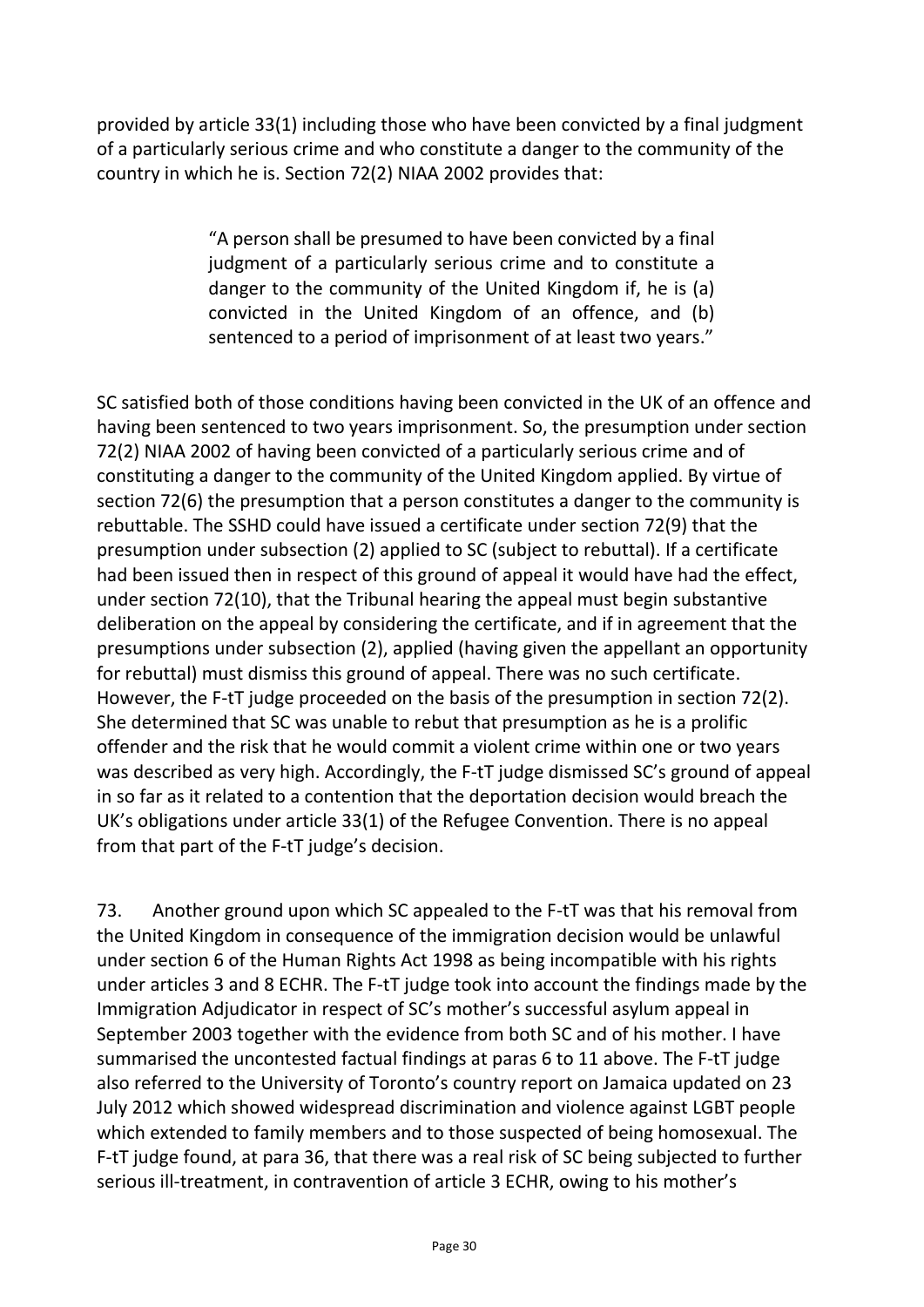sexuality if he were to be removed to Jamaica. Thereafter, the F-tT judge considered whether SC would be able to access the protection of the Jamaican authorities or whether he could avoid persecution by relocating internally within Jamaica.

74. In relation to accessing the protection of the Jamaican authorities the F-tT judge had regard to the country guidance case of *SW (lesbians - HJ and HT applied) Jamaica CG* [2011] UKUT 00251 (IAC) noting that the UT in that case found that "the Jamaican state offers lesbians no sufficiency of protection." She also referred to the findings in 2003 of the Immigration Adjudicator which led to his finding that SC and his mother had been persecuted because she was a lesbian and that there was no effective state protection. She noted that the SSHD did not seek to argue that the position had improved since then. The F-tT judge found, at para 37, that SC would be unable to access state protection.

75. In relation to the issue of internal relocation there was a considerable volume of evidence before the F-tT judge. Based on that evidence she found, at para 38, that the only possible area of safety might be a rural area. Thereafter, she considered whether SC could reasonably be expected to stay in a rural area by making a cumulative assessment of all the factors.

76. The F-tT judge accepted the evidence contained in a report dated 5December 2013 from a psychotherapist, Lucy Kralj, that SC has a highly complex form of posttraumatic stress disorder ("PTSD") and is "deeply traumatised". She also accepted Ms Kralj's description of SC as being "institutionalised". The F-tT judge also found that SC had a "long history of depression" and that he requires long-term psychological treatment in relation to his mental health conditions.

77. Before accepting Ms Kralj's diagnosis the F-tT judge had considered the catalogue of traumatic abuse which SC had endured in Jamaica (see paras 6 to 10 above) including that SC had witnessed his mother being raped and assaulted on multiple occasions. In addition, SC disclosed to Ms Kralj that he had been raped by a number of adult males in Jamaica, during his childhood which had left him with physical injuries at the time. Furthermore, the F-tT judge had also considered SC's social services records in the UK from 2003 onwards which catalogued substantial difficulties in his formative years in the UK together with abuse and neglect. Those records referred to his special educational needs, his aggressive outbursts at school, episodes of physical abuse at the hands of his mother, together with concerns by social services that he was being left alone at home and inadequately clothed and fed. There was also reference in the records to SC being exposed by his mother to inappropriate individuals in the UK and being rendered homeless following the grant of asylum. The F-tT judge considered it notable from one report that SC refused to talk about his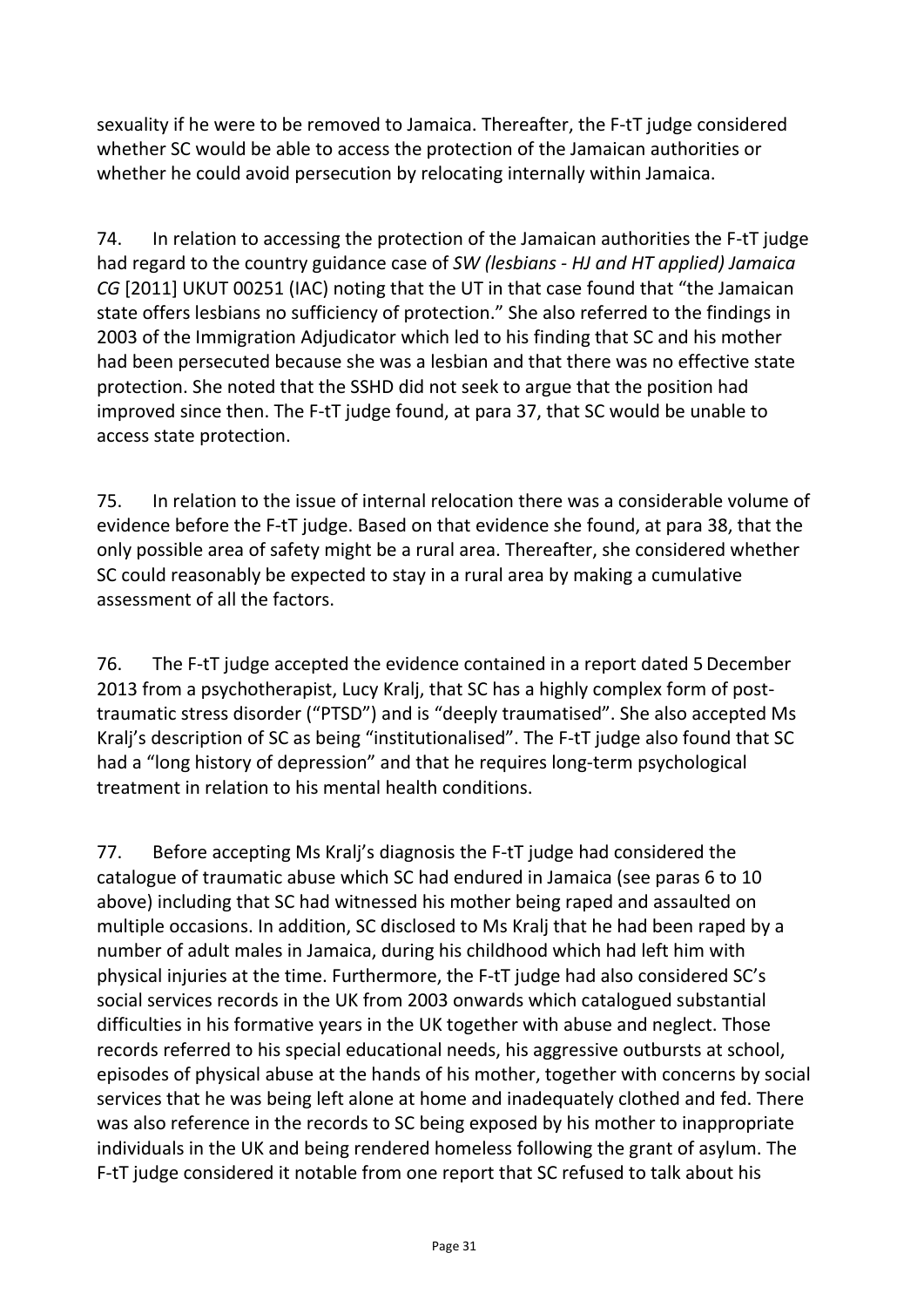home life or confide that his mother was beating him, and social services were aware of this only because of his mother's admissions to them to this effect.

78. In addition, the F-tT judge having seen SC giving evidence found that he was a witness of truth except for one issue which she did not consider to be material. Her assessment that SC was telling the truth coincided with a similar assessment by Ms Kralj. That assessment was explained by Ms Kralj in "exceptional detail" for instance, describing SC's demeanour on multiple occasions, his lack of exaggeration of symptoms and his denial of some symptoms.

79. The F-tT judge's findings on the issue of internal relocation are contained in para 38 of the decision:

> "38. In terms of the issue of internal relocation, I do not accept that it is reasonable to expect [SC] to seek to reside in another area of Jamaica in order to avoid his own and his mother's persecutors. [SC's] only links in Jamaica are in the area of Kingston where he used to live with his mother and maternal grandparents. Neither remain in Jamaica. Firstly, [SC] has not lived in Jamaica since 2001, visited the country subsequently or been in contact with any party there. Secondly, [SC] is deeply traumatised and in need of long-term psychological treatment (he is also described by Ms Kralj as institutionalised) and thirdly, most employment opportunities are likely to be available in the capital. Therefore, in order to avoid persecution, [SC] would be faced with moving to a rural location in order to avoid the general population, where he would be unsupported, homeless, destitute, unemployed and in need of psychological treatment."

80. Accordingly, she found, at para 38, that it would be unreasonable "to expect [SC] to seek to reside in another area of Jamaica in order to avoid his own and his mother's persecutors". In arriving at her decision as to internal relocation being unreasonable, she did not take into account what was "due" to SC as a criminal. She allowed SC's appeal on the basis that the deportation decision would be unlawful under section 6 of the Human Rights Act 1998 as being incompatible with the appellant's rights under article 3 ECHR.

81. For completeness the F-tT judge proceeded to consider SC's ground of appeal under article 8 ECHR, notwithstanding that she had allowed his appeal under article 3.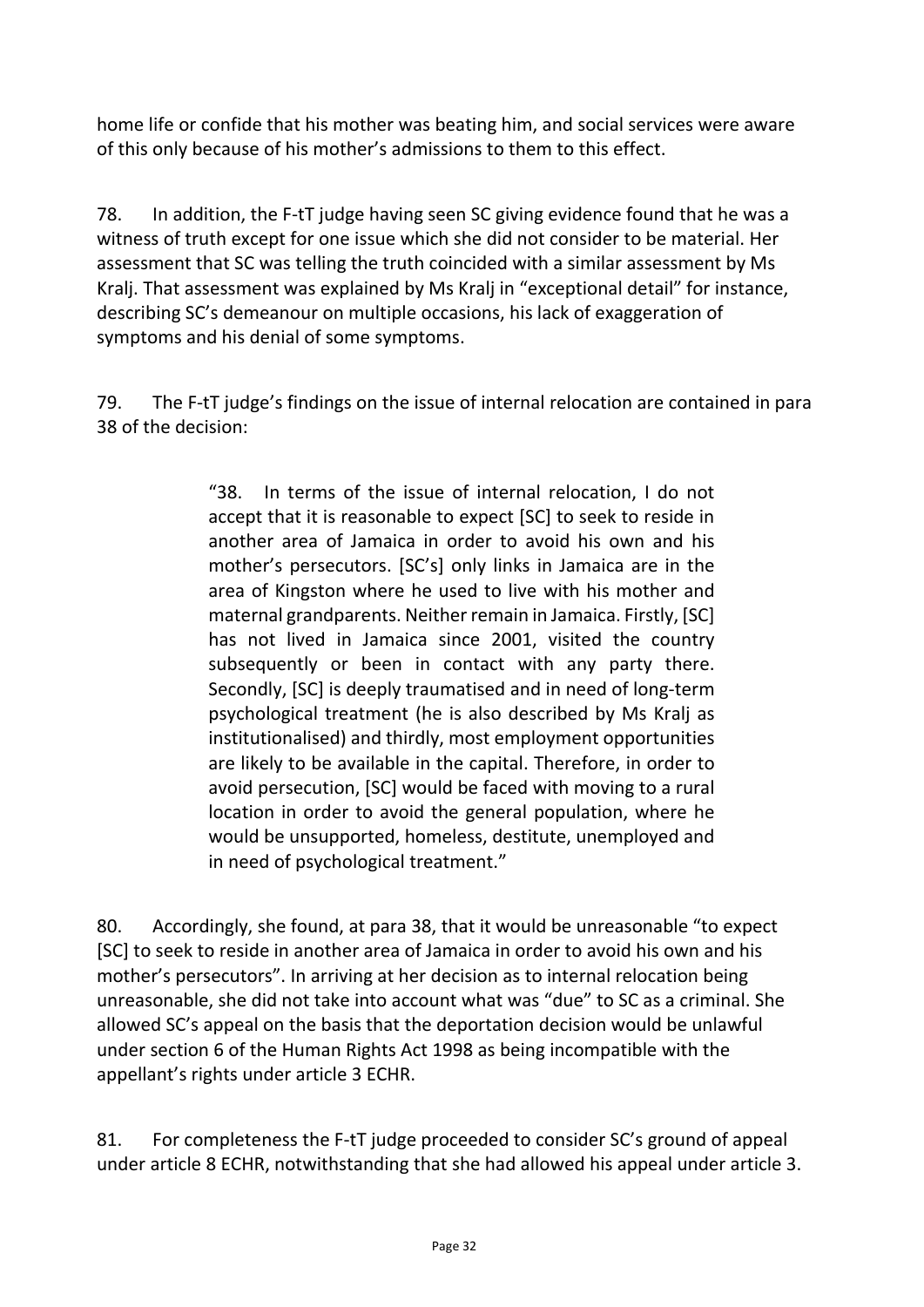82. In considering whether SC's deportation was incompatible with his rights under article 8 the F-tT judge correctly applied the version of the Immigration Rules which post-dated the changes made on 28 July 2014 identifying, at para 42, that SC came within para 398(b) of those rules as he had been convicted of an offence for which he had been sentenced to a period of imprisonment of less than four years but at least 12 months so that his deportation was conducive to the public good and in the public interest, unless in SC's case, para 399A of the Immigration Rules applied. The F-tT judge found:

(a) at para 45, in respect of para 399A(a) of the Immigration Rules that SC had been lawfully resident in the UK since 10 December 2002 when SC's mother applied for asylum with SC as her dependant, so that for most of his life he has been lawfully resident in the UK;

(b) at para 46, in respect of para 399A(b) of the Immigration Rules that SC had lived in the UK since the age of ten, he had attended school here, his mother and only sibling are settled here and his three children, with whom he wished to re-establish a relationship, were also settled here. She also found that SC had no contact with anyone in Jamaica and that his offending did not indicate a lack of social integration in the UK. Accordingly, SC was socially and culturally integrated in the UK; and

(c) at para 47, in respect of para 399A(c) of the Immigration Rules that SC has no family in Jamaica, his maternal grandparents reside in America, he is not in contact with anyone in Jamaica, he was the victim of torture, and he is severely traumatised and in need of long-term specialist therapy. Accordingly, there would be very significant obstacles to his integration into Jamaica.

Accordingly, the F-tT judge found, at para 48, that SC was able to meet the requirements of para 399A of the Immigration Rules so that his deportation would be contrary to the UK's obligations under article 8 ECHR.

83. However, in case the F-tT judge was wrong about the calculation of SC's lawful residence in the UK she went on to consider whether there were "very compelling reasons" (sic) which might outweigh the considerable weight to be given to the public interest in SC's deportation. Accordingly, she carried out a proportionality assessment. She held at para 50 that SC's removal would amount to an interference with his private life and that the interference was in pursuance of a legitimate aim, ie, the prevention of disorder and crime. In conducting the proportionality assessment, she had regard to the factors set out in section 117B and 117C of the NIAA 2002. In relation to section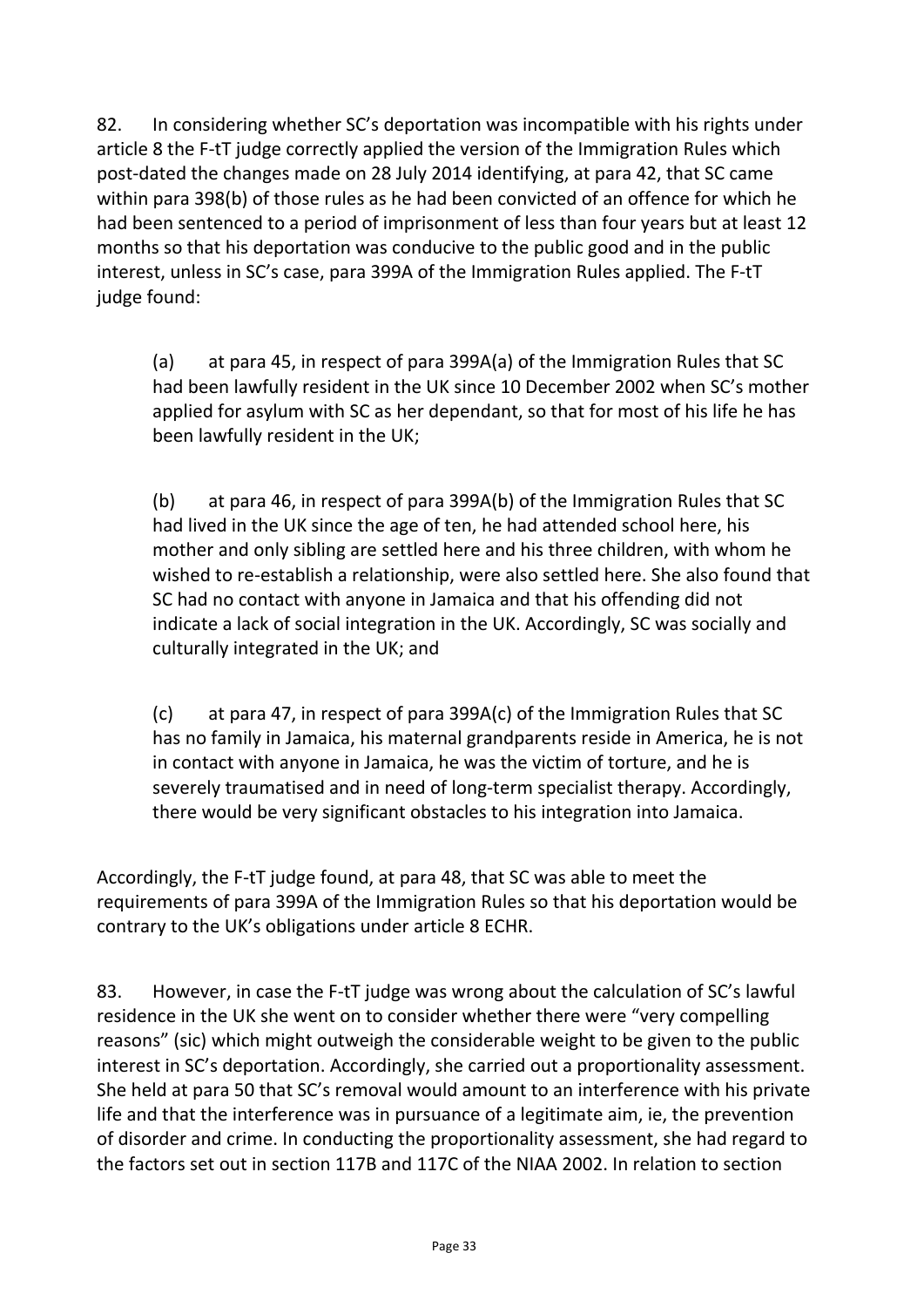117C(1) she held, at para 52, that deportation of SC as a foreign criminal was in the public interest. In relation to section 117C(2) she held his offending was "far from being at the lower end of the scale". Section 117C(3) provides that the public interest requires SC's deportation unless Exception 1 or Exception 2 applied. However, the F-tT judge held, at para 53, that Exception 1 applied as SC had been lawfully resident in the United Kingdom for most of his life, he was socially and culturally integrated in the United Kingdom, and there would be very significant obstacles to SC's integration into Jamaica.

84. Nonetheless the F-tT judge also considered, at paras 53 to 68 whether there were "very compelling reasons" such as to outweigh the considerable public interest in SC's deportation. She found, at paras 63 to 66, that there were the following "compelling reasons" (as opposed to "very compelling circumstances", as set out in the legislation), namely: (a) SC experienced ill-treatment in Jamaica; (b) SC has a particularly close relationship with his mother; (c) SC's mother would seek to return to Jamaica with him, and this would be a disproportionate interference with her moral and physical integrity; (d) SC has severed ties with the gang of which he was a member; (e) SC may have been failed by the institutions in this country when he was a child; and (f) SC had made substantial progress, in a very short period of time, in turning his life around in view of his traumatic experiences in Jamaica and other life circumstances. She held, at para 67 that "an exception applies in [SC's] case which renders his deportation contrary to article 8 of the ECHR."

85. Accordingly, having found that SC's deportation was incompatible with his rights under both articles 3 and 8 ECHR, the F-tT judge held, at para 69, that the Exception to automatic deportation in section 33(1)(a) of the UKBA 2007 applied. At para 70, she allowed SC's appeal.

# *(b) The judgment of the Upper Tribunal*

86. On the SSHD's appeal to the UT there was no challenge to the conclusion that SC's deportation to Jamaica would expose him to a real risk of inhuman or degrading treatment in Kingston nor was there any challenge to the conclusion that no effective state protection was likely to be available to SC in Jamaica. The SSHD focused her challenge on the F-tT Judge's findings relating to whether SC could avoid serious harm through internal relocation. The UT judge considered that the F-tT judge had referred herself to the correct test set out in *Januzi*, namely whether there was a safe area to which SC could relocate, and if there was, whether it was reasonable to expect SC to do so, to avoid serious harm. In relation to the first question the UT judge considered that it was reasonable for the F-tT judge to infer that the only possible area of safety might be a rural area. In relation to the second question the UT judge considered that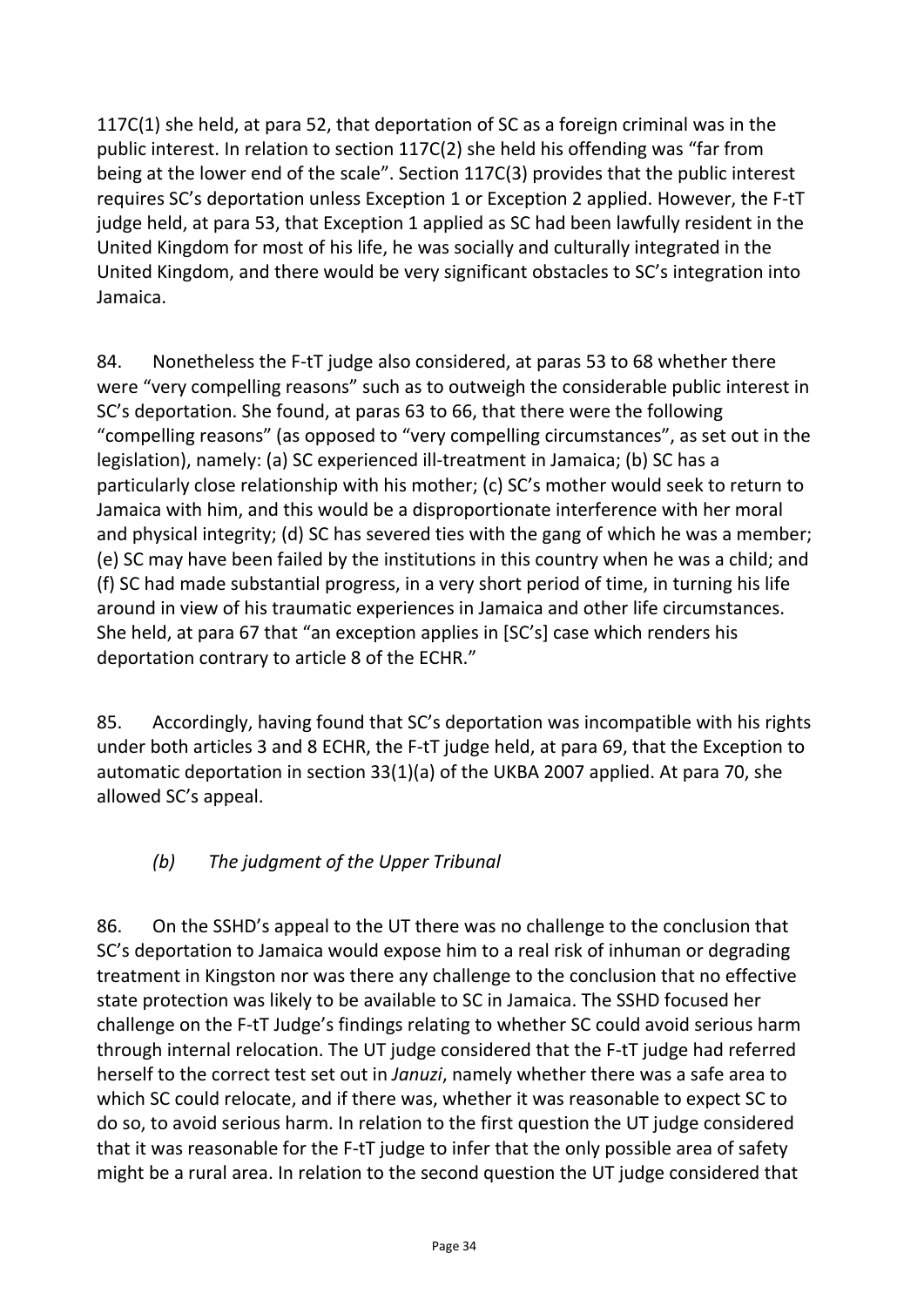it was open to the F-tT judge to make a cumulative assessment of a number of factors which taken as a whole rendered relocation unreasonable. Those factors included SC's personal circumstances such as that he was deeply traumatised, had not lived in Jamaica since he was ten years old, had no remaining links to the country, was vulnerable as a result of past persecution, and it was reasonable to infer that he could only avoid persecution by going to a rural area where employment opportunities would be negligible compared to urban areas.

### *(c) The judgment of the Court of Appeal*

87. Again, in the Court of Appeal there was no challenge to the conclusion that SC's deportation to Jamaica would expose him to a real risk of inhuman or degrading treatment in Kingston, so that the only issue as to whether deportation would breach SC's article 3 ECHR rights was as to internal relocation.

88. Sir Ernest Ryder, the Senior President of Tribunals, with whose judgment Davis and Henderson LJJ agreed, considered at para 35, that the decision of the F-tT judge on the question of internal relocation was flawed. This was so for several reasons including, at para 40, "that SC's criminality should have been considered and it was not." The Senior President reached that conclusion after recording, at para 37, the SSHD's challenge to the F-tT judge's decision that SC's criminal convictions were a relevant factor in relation to the reasonableness of internal relocation so that his "criminality may *turn* relocation from what would otherwise be an unduly harsh consequence into a consequence which is not unduly harsh" (emphasis added). The Senior President stated, at para 39, that the test in *Januzi* "was left intentionally broad" requiring consideration of "all relevant circumstances concerning the person and the country" and that "in principle [those circumstances] includes criminality." It was recognised by the Senior President, at para 39, that criminality may be a factor of no weight and it "may change nothing". However, adopting the language of criminality being a factor having a turning impact, the Senior President, stated, at para 39, that "it is difficult to characterise in what circumstances an unduly harsh consequence might be *turned* into a consequence that is not unduly harsh by this factor" (emphasis added). However, the Senior President considered that this difficulty in characterisation did not detract from the proposition that SC's criminality was relevant to the reasonableness of internal relocation. In this regard, the Senior President concluded, at para 40:

> "The phrase 'unduly harsh' imports a value judgment of what is 'due' to the person. It is possible to postulate that what may be an unduly harsh consequence for one person may not be an unduly harsh consequence for another person where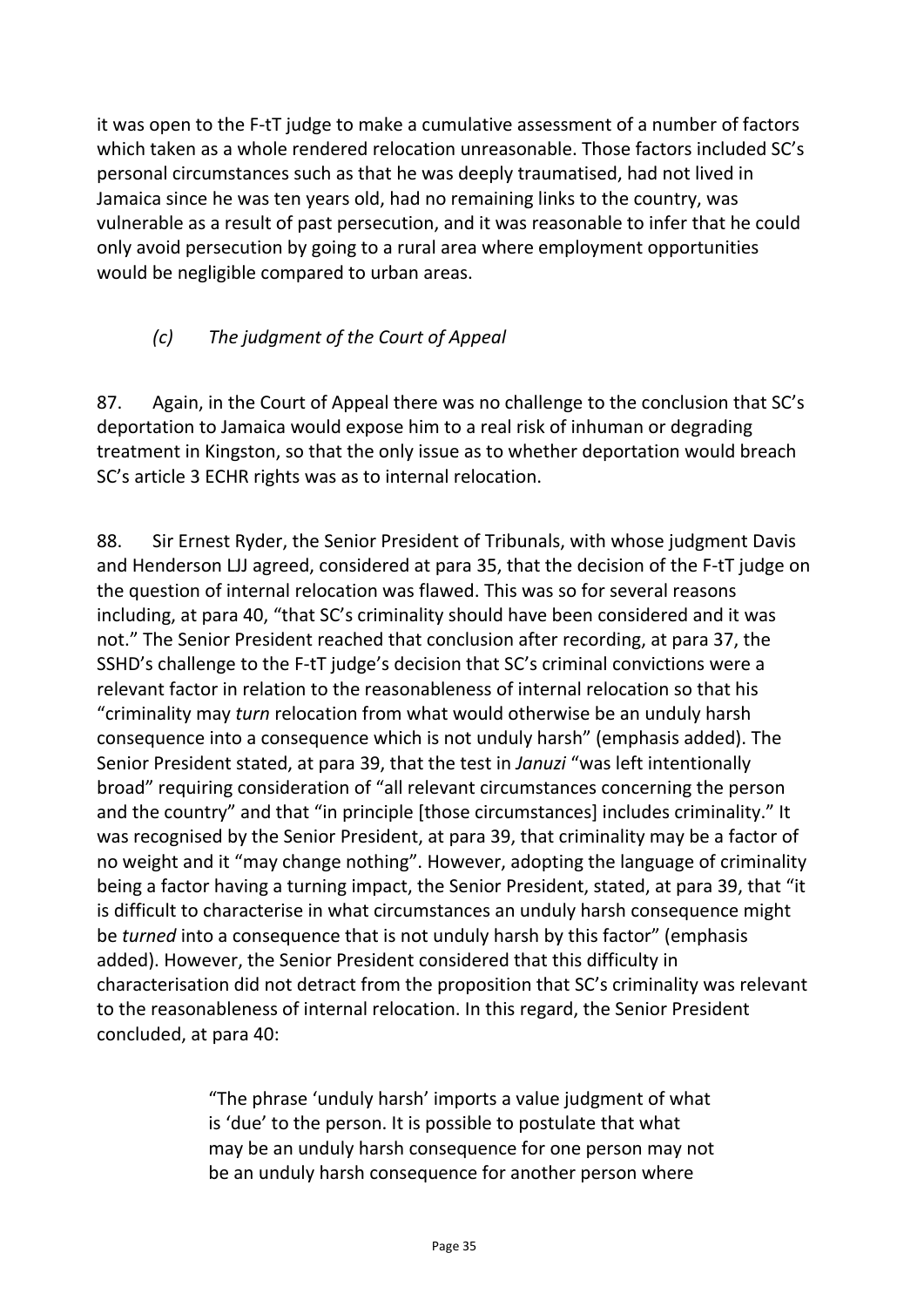the latter is a person who represents a danger to the community because he has committed serious offences."

The Senior President continued, at para 41, to hold that the F-tT judge ought to have expressly weighed SC's criminal activity in the balance in relation to internal relocation and at para 42 "that it is not possible to say that SC's criminal convictions were properly considered."

89. The Senior President also considered, at para 36, that the decision of the F-tT judge on the question of internal relocation was flawed as the tribunal did not have sufficient factual material to undertake a holistic assessment as to whether it was reasonable or not unduly harsh to expect SC to relocate.

90. The Senior President also considered that the F-tT judge did not analyse whether an article 8 interference was justified in accordance with the statutory scheme but rather she treated the article 8 analysis as a free-standing question outside the statutory scheme. As a result, the Senior President considered that "the evaluation [was] lacking in focus."

91. Accordingly, the Court of Appeal set aside the determinations of the UT and the F-tT in relation to both articles 3 and 8 ECHR and remitted the application to the F-tT for rehearing.

#### **5. The first issue: whether criminality is a relevant factor in determining the reasonableness of internal relocation**

92. In relation to this ground of appeal, Mr Husain on behalf of SC, contended that a person's criminal convictions cannot justify, all else being equal, subjecting SC to a greater level of hardship than a person who does not have a criminal conviction, for the purpose of deciding whether it would be unreasonable or unduly harsh to expect him to internally relocate in Jamaica. Accordingly, Mr Husain contended that SC's criminal conduct is of no relevance to whether internal relocation is unreasonable or unduly harsh.

93. Contrary to the SSHD's submissions before the Court of Appeal that SC's "criminality may *turn* relocation from what would otherwise be an unduly harsh consequence into a consequence which is not unduly harsh" Mr Malik, in his oral submissions in this court, stated that it was not the SSHD's case that a person's criminal background meant that he should suffer more before relocation is determined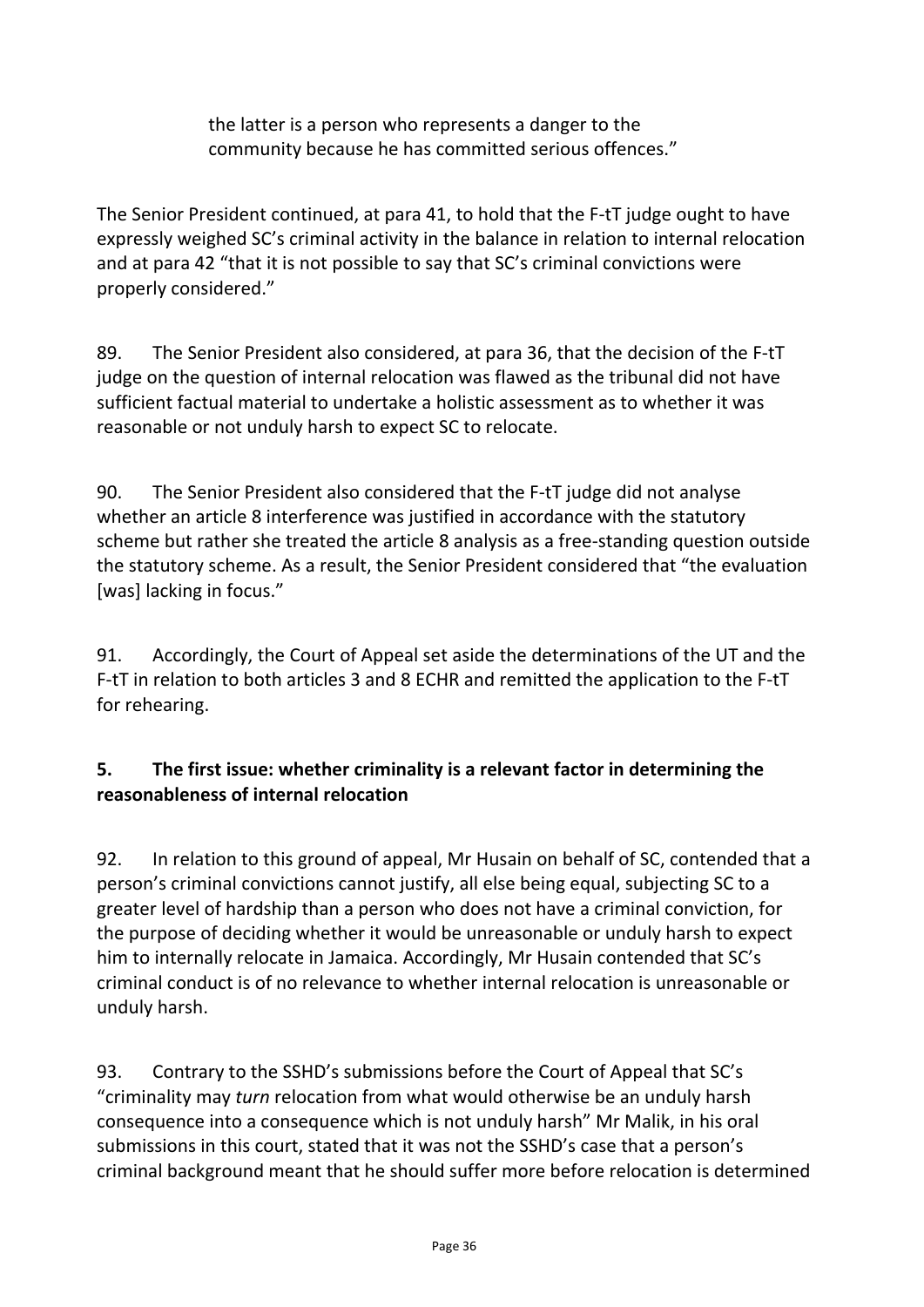to be unreasonable and he also accepted that a criminal should not have to tolerate harsher consequences simply because they are a criminal. Mr Malik accepted that the standard of reasonableness did not import a value judgment of what was "due" to the person and that the public interest in deporting foreign criminals cannot render internal relocation reasonable or not unduly harsh.

94. However, Mr Malik contended that a person's criminality might shed light on their robustness, their strength of character, their ability to plan, to interact with others, to make new links, to develop relationships and to adjust in difficult circumstances. Mr Malik submitted that it was only in this sense that a person's criminality was relevant to the reasonableness of internal relocation in that a holistic assessment of all the circumstances includes specific reference to the individual's personal circumstances including survival capacities. So, Mr Malik contended that the only relevance of a person's criminality in determining the reasonableness of internal relocation was that it might have a bearing, one way or the other, on his survival capacities.

95. The correct approach to the question of internal relocation under the Refugee Convention is that set out in *Januzi* at para 21 and in *AH (Sudan)* at para 13 (see paras 58 and 59 above). It involves a holistic approach involving specific reference to the individual's personal circumstances including past persecution or fear thereof, psychological and health condition, family and social situation, and survival capacities in order to determine the impact on that individual of settling in the proposed place of relocation and whether the individual "can reasonably be expected to stay" in that place. It does not take into account the standard of rights protection which a person would enjoy in the country where refuge is sought. Also, as correctly conceded by the SSHD, it does not take into account what is "due" to the person as a criminal. There is no support for such an approach in domestic authority or in authority in any other jurisdiction. For instance, in Australia, Gummow, Hayne and Crennan JJ delivering the judgment of the High Court in *SZATV v Minister for Immigration and Citizenship* (2007) 233 CLR 18 stated, at para 24 that:

> "What is 'reasonable', in the sense of 'practicable', must depend upon the particular circumstances of the applicant for refugee status and the impact upon that person of relocation of the place of residence within the country of nationality."

This anchors the test of reasonableness of internal relocation on the particular circumstances of the individual and the impact upon that person of the proposed place of relocation. It says nothing as to what is "due" to the individual as a criminal.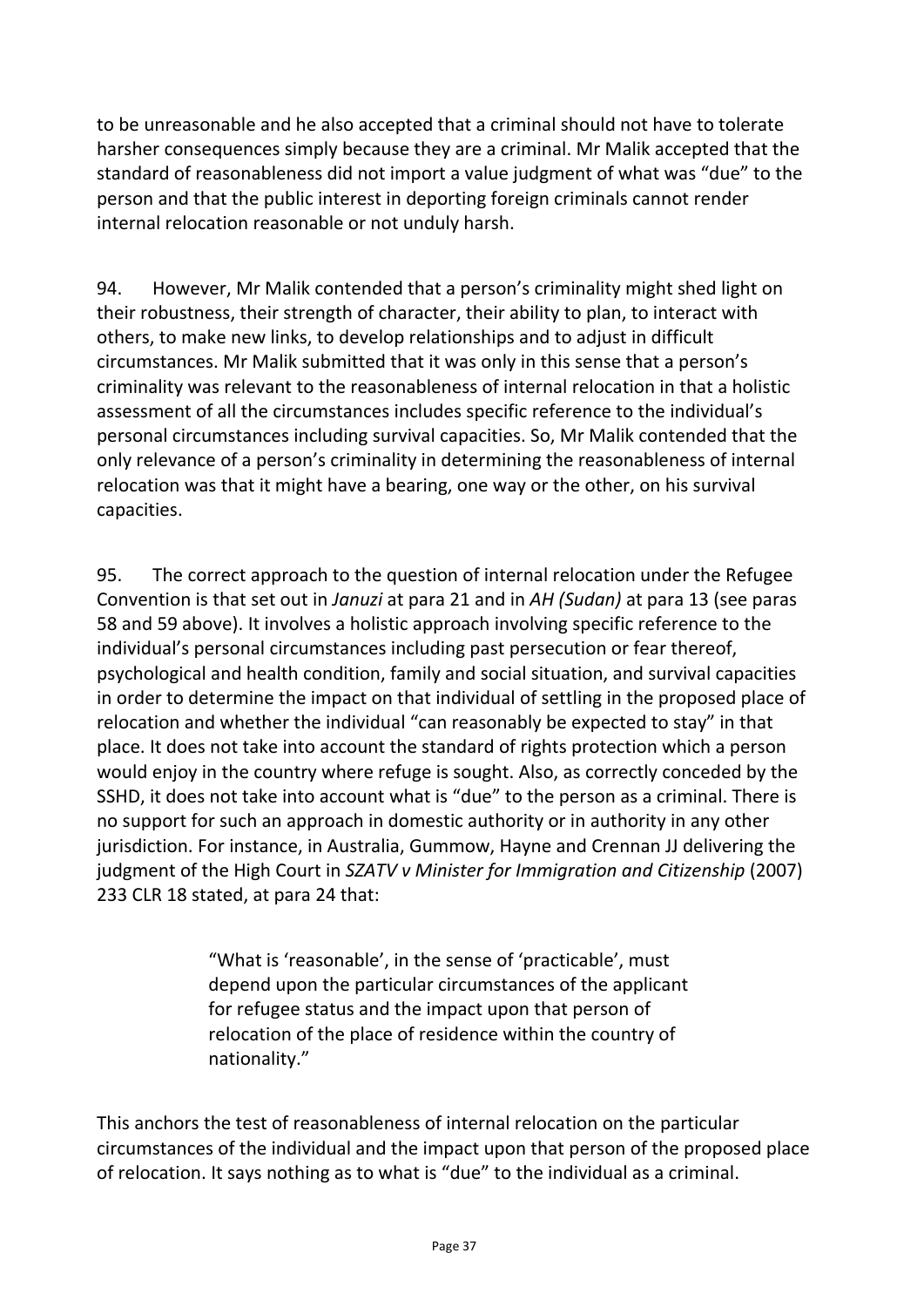96. The Court of Appeal, at para 40 of the Senior President's judgment, imported a value judgment of what is "due" to the person as a criminal into the question as to whether internal relocation was reasonable or not unduly harsh (see para 88 above). I consider that this was an error of law.

97. On behalf of the SSHD it was contended that criminality may say something about a person's character or life chances both of which are relevant to a holistic assessment of whether internal relocation is reasonable or not unduly harsh. For instance, criminal convictions may make it harder for a person to obtain employment in the place of internal relocation or they may say something about the person's robustness and ability to adapt. However, I consider that the F-tT judge did consider SC's criminality in that limited sense. The F-tT judge gave extensive consideration to SC's character against the backdrop of all the offences which he had committed, finding, on the basis of uncontested evidence, that SC was not robust but rather was "deeply traumatised". The reasoning of the F-tT judge in relation to her finding that SC would be "destitute" and "unemployed" in rural areas of Jamaica was based on her finding that most employment opportunities were likely to be available in the capital. However, on a fair reading of her judgment SC's lack of employment prospects in rural areas was also based on his deeply traumatised condition. It is correct that the F-tT judge did not expressly consider the impact of SC's criminality on his employment prospects in rural areas of Jamaica but if she had done so she would have been entitled to find this to have been an additional reason as to why he would be destitute and unemployed in rural areas of Jamaica. Furthermore, I consider that if the SSHD had sought to obtain findings of fact based on SC's character informed by his criminality then that should have been raised before the F-tT judge.

98. In determining this ground of appeal, this court, like the UT and the Court of Appeal, must ask itself whether the F-tT judge was wrong in her approach to SC's criminality when considering the issue as to whether SC "can reasonably be expected to stay" in a rural area of Jamaica: see the judgment of Lord Carnwath JSC in *R (R) v Chief Constable of Greater Manchester Police* [2018] UKSC 47; [2018] 1 WLR 4079, paras 53 to 64. I consider that the approach of the F-tT judge was in accordance with the test for internal relocation applicable in relation to an application for asylum which by concession applies with "equal cogency to article 3 claims of this nature". It was also in accordance with paragraph 339O of the Immigration Rules. I would allow this ground of appeal.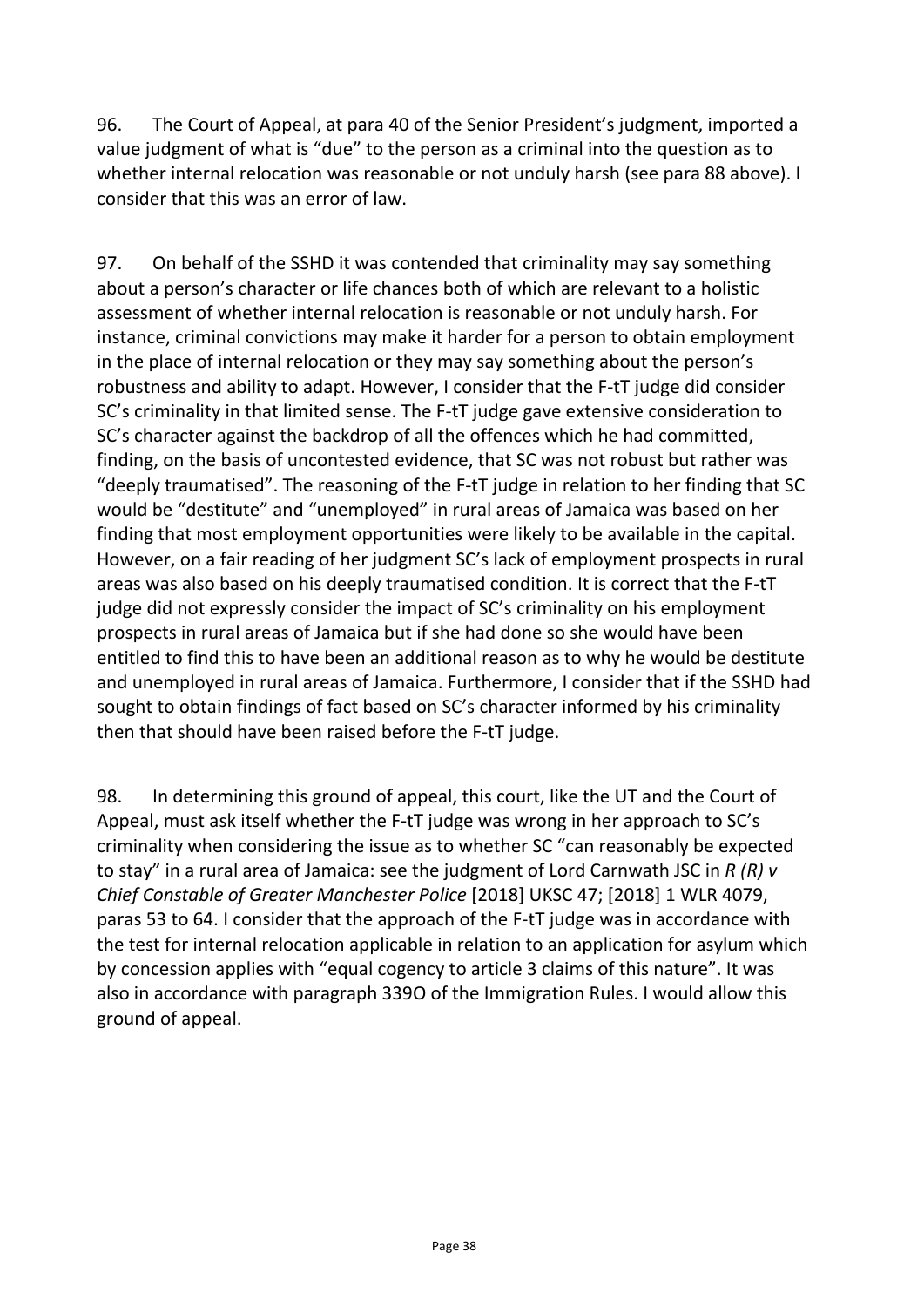#### **6. The second issue: did the F-tT judge err in law in holding that SC could not reasonably be expected to stay in a rural area of Jamaica**

99. The Court of Appeal considered, at para 36 of the judgment of the Senior President, that the decision of the F-tT judge on the question of internal relocation was flawed as the tribunal did not have sufficient factual material to undertake a holistic assessment as to whether it was reasonable or not unduly harsh to expect SC to relocate.

100. In relation to this ground of appeal, Mr Husain, on behalf of SC, contended that the Court of Appeal subjected the reasoning of the F-tT judge to an unduly critical analysis which failed to take account of the submissions before her and of the evidence she considered and accepted. Mr Malik, on behalf of the SSHD, contends that the F-tT judge gave inadequate reasons for her conclusions, failed to take into account material matters and made findings without proper evidential foundation.

101. I can deal with this ground of appeal briefly. First, the nature of the F-tT judge's task will vary depending on the way the case has been presented by the parties and on the evidence before her. Second, the SSHD raised the issue of internal relocation without identifying any specific area where she contended that SC would be safe. I consider on the evidence before her that it was reasonable for the F-tT judge to infer that the only possible area of safety might be a rural area. Third, the F-tT judge found based on medical evidence, which was essentially accepted by the SSHD, that SC had a highly complex form of PTSD, had a long history of depression, was deeply traumatised, could be described as "institutionalised" and was in need of long-term psychological treatment. Based on those findings alone it was open to the F-tT judge to determine that it was unreasonable for him to relocate to a rural area of Jamaica. I consider that this conclusion was not only open to the F-tT judge but was inevitable given the additional factors she enumerated including that SC had not lived in Jamaica since 2001, had not visited the country subsequently or been in contact with any person there. A lack of family or personal connections anywhere in Jamaica, a lack of familiarity with any area outside Kingston, and a lengthy separation from the country's society and culture, could only make it more difficult for SC to establish himself in an unfamiliar rural area. I also consider that it is unfair to criticise the F-tT judge's finding that "most employment opportunities are likely to be available in the capital" given the absence of any argument or evidence before her advanced on behalf of the SSHD in relation to there being adequate employment opportunities for a deeply traumatised person in the rural areas of Jamaica.

102. I can discern no error of law made by the F-tT judge. I would allow this ground of appeal.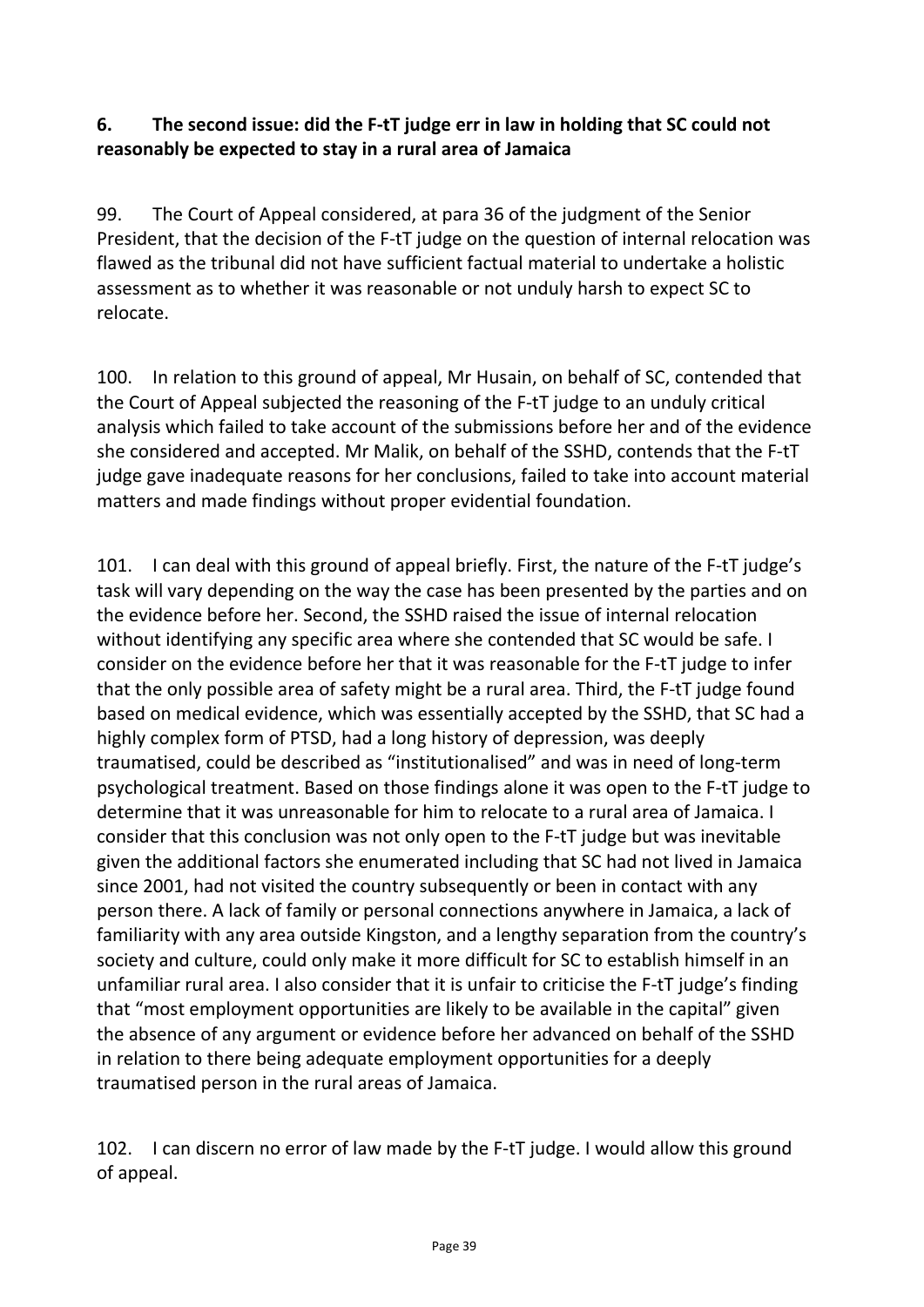#### **7. Conclusion in relation to article 3 ECHR**

103. SC cannot "reasonably be expected to stay" in the rural areas of Jamaica which in turn means that the SSHD's deportation decision in relation to SC is unlawful under section 6 of the Human Rights Act 1998 as being incompatible with SC's article 3 ECHR rights and not in accordance with paragraph 339O of the Immigration Rules. The overall outcome is that SC succeeds on the article 3 ECHR ground and on the ground that the deportation decision was not in accordance with paragraph 339O of the Immigration Rules.

#### **8. The third issue: did the F-tT judge err in her assessment of sections 117C(4)(b)- (c) of the NIAA 2002 and paragraph 399A(b)-(c) of the Immigration Rules**

104. There is no dispute that SC met the first criteria in Exception 1 as contained in section 117C(4) and in paragraph 399A of the Immigration Rules, namely that SC "has been lawfully resident in the United Kingdom for most of [his] life." This ground of appeal concerns the second and third criteria in Exception 1 as contained in both section 117C(4) and in paragraph 399A, namely (b) whether SC "is socially and culturally integrated in the United Kingdom" and (c) whether "there would be very significant obstacles to [SC's] integration" into Jamaica.

105. The F-tT judge considered Exception 1 by reference to each of the criteria in paragraph 399A of the Immigration Rules (see para 82 above). It would have been correct for the F-tT judge to have considered both paragraph 399A and section 117C of the NIAA 2002. However, the terms of paragraph 399A are in exactly the same terms as section 117C(4) of the NIAA 2002 so that in considering the criteria in paragraph 399A the F-tT judge was also considering the criteria in section 117C(4). Furthermore, the F-tT judge also meticulously considered the criteria in section 117C (see para 83 above) but at a later stage when carrying out a full proportionality assessment. I consider that the failure by the F-tT judge to follow the correct structure had no bearing on the outcome. Her approach did not lack focus but rather faithfully followed paragraph 399A of the Immigration Rules. Exception 1 is precisely defined by three factual issues, none of which turn on the seriousness of the offence, but, for a sentence of less than four years, they are enough, if they are met, to remove the public interest in deportation. The F-tT judge, as she was required to do, considered each of those factual issues. I respectfully disagree that at this stage of her analysis she treated the article 8 analysis as a free-standing question outside the statutory scheme. It was only after she had determined Exception 1 in favour of SC by reference to paragraph 399A of the Immigration Rules that she went on in the alternative to undertake a full proportionality assessment in case she was wrong as to the period of SC's lawful residence in the UK.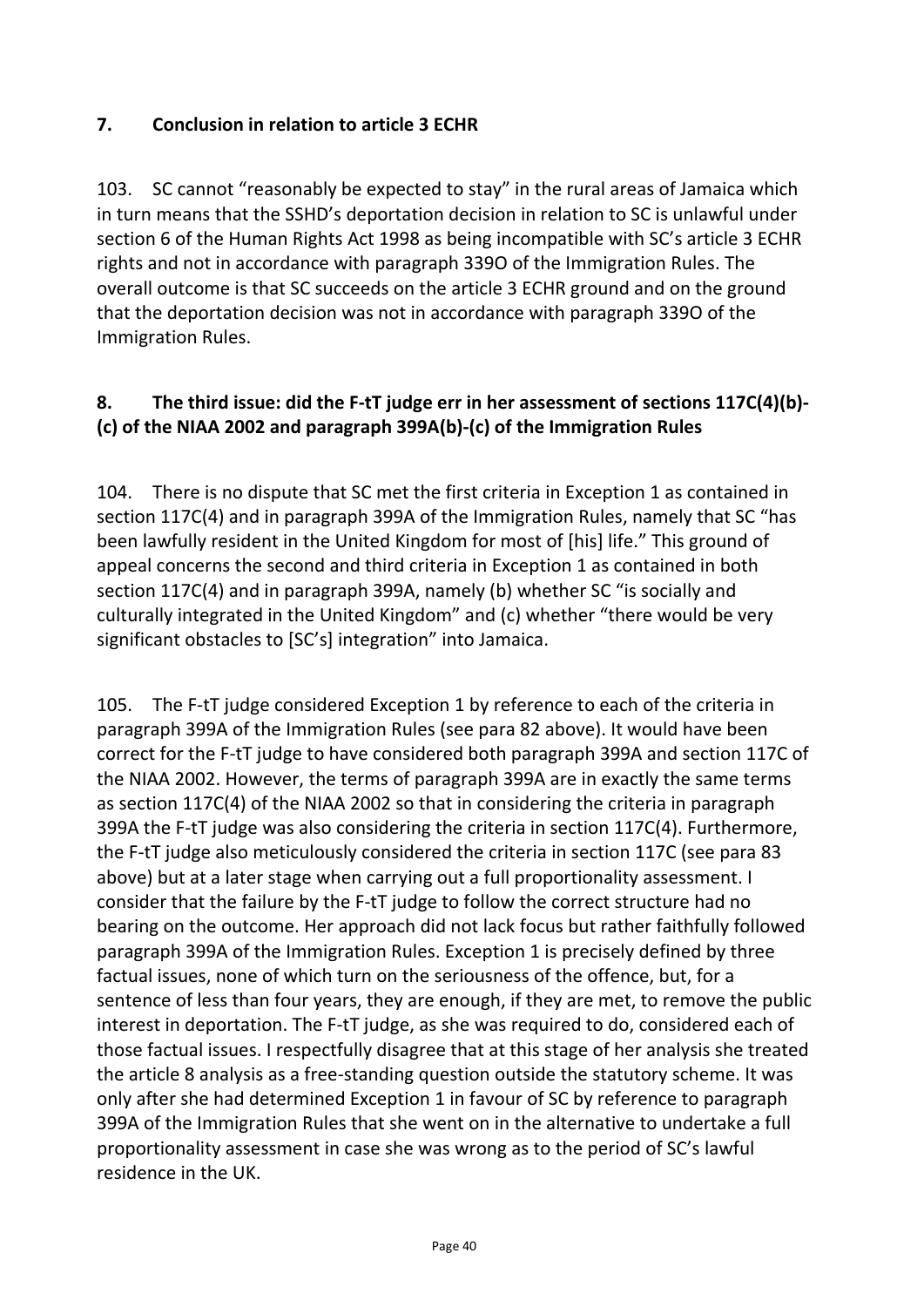106. In relation to the issue as to SC's social and cultural integration in the UK Mr Malik on behalf of the SSHD submitted that the F-tT judge had failed to pay adequate regard to SC's membership of criminal gangs. In that respect Mr Malik relied on the decision of the Court of Appeal in *Binbuga v Secretary of State for the Home Department* [2019] EWCA Civ 551, paras 56 and 57. Clearly membership of criminal gangs can tell against social integration but whether it does will depend on the facts of the individual case. In this case the F-tT judge was aware of and specifically considered SC's criminality and his previous gang membership in the context of his social and cultural integration in the UK. Having considered those factors she was entitled to conclude that SC was socially and culturally integrated in the UK.

107. In relation to the issue as to whether "there would be very significant obstacles to [SC's] integration" into Jamaica, Mr Malik on behalf of the SSHD submitted that the F-tT judge had failed to pay adequate regard to SC's criminality as potentially showing a certain robustness of character. I reject this submission. The F-tT judge considered in meticulous detail all the evidence as to SC's character concluding that SC had a highly complex form of PTSD, had a long history of depression, was deeply traumatised, could be described as institutionalised and needed long-term psychological treatment. Based on those findings alone it was open to the F-tT judge to determine that there would be "very significant obstacles to [SC's] integration" into Jamaica.

108. I can discern no error of law made by the F-tT judge. I would allow this ground of appeal which means that the SSHD's deportation decision in relation to SC is unlawful under section 6 of the Human Rights Act 1998 as being incompatible with SC's article 8 ECHR rights and was not in accordance with 399A of the Immigration Rules.

#### **9. The fourth issue: did the F-tT judge err in law in embarking on a freestanding assessment of article 8 ECHR**

109. In *NA (Pakistan) v Secretary of State for the Home Department* [2016] EWCA Civ 662; [2017] 1 WLR 207, paras 25 to 27, the Court of Appeal concluded that there is an obvious drafting error in section 117C(3) of the NIAA 2002 which must have been intended to afford the same fall-back protection to those sentenced to imprisonment for at least 12 months but less than four years (described in the case law as "medium offenders") as is available under subsection (6) to those sentenced to more than four years' imprisonment (described in the case law as "serious offenders") of relying on "very compelling circumstances, over and above those described in Exceptions 1 and 2". The Court of Appeal held that section 117C(3) is to be construed as containing such a fall-back provision. On the hearing of this appeal Mr Malik accepted that there had been a drafting error in section 117C(3) so that it was appropriate in relation to a medium offender who does not fall within Exception 1 or 2 thereafter to consider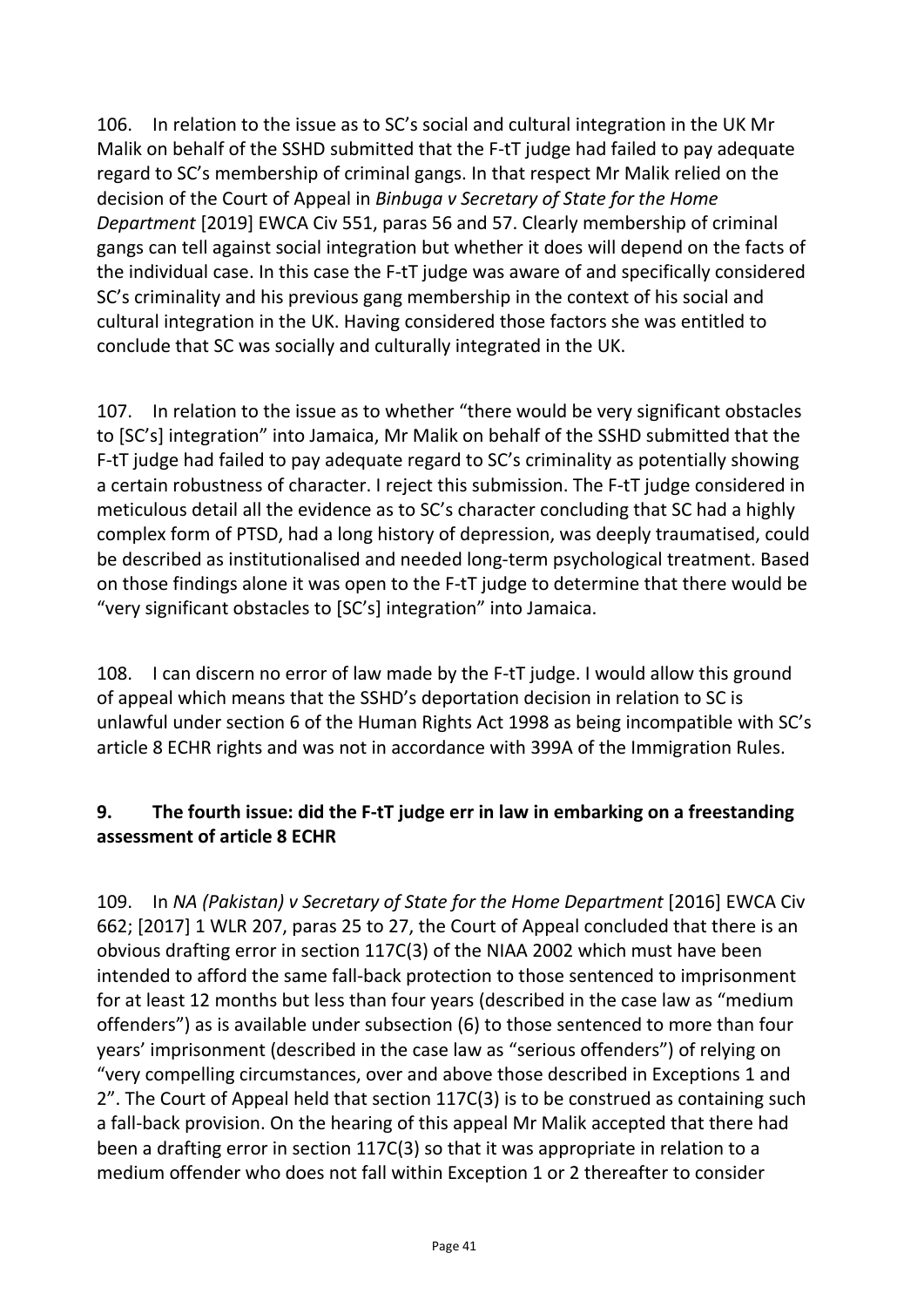whether there are "very compelling circumstances, over and above those described in Exceptions 1 and 2" such as to outweigh the public interest in the deportation of a foreign criminal. Given that concession I proceed on the basis that there is this fall back in relation to medium offenders.

110. The F-tT judge in promulgating her decision on 6 March 2015, some one year and three months prior to the decision in *NA (Pakistan)* being handed down on 29 June 2016 substantially applied the decision-making structure which follows from that decision. First, she considered Exception 1 finding that SC fell within that Exception. This conclusion determined the article 8 ECHR ground in SC's favour. Second, it was only thereafter and in case she was wrong in relation to one of the criteria in Exception 1, that she considered whether there were "very compelling circumstances, over and above those described in Exceptions 1 and 2." She carried out a full proportionality exercise, conducted by reference to "very compelling circumstances, over and above those described in Exceptions 1 and 2". She found that there were such circumstances (see para 84 above).

111. On the basis that the decision in *NA (Pakistan)* is correct, it follows that in cases where the two Exceptions do not apply, a full proportionality assessment is required, weighing the interference with the article 8 rights of the potential deportee and his family against the public interest in his deportation. In conducting that assessment, the decision-maker is required by section 117C(6) (and paragraph 398 of the Immigration Rules) to proceed on the basis that "the public interest requires deportation unless there are very compelling circumstances over and above those described in Exceptions 1 and 2". I consider that was the approach adopted by the F-tT judge. I reject the submission that she carried out a free-standing exercise. I also reject the submission that she failed to give sufficient weight to the public interest in SC's deportation. This was expressly considered by her (see para 83 above).

112. Mr Malik on behalf of the SSHD criticises the F-tT judge on the basis that she used the terminology of "very compelling reasons" and "compelling reasons" (see para 84 above). On a literal reading of those parts of her decision the statutory test was misdescribed but that is to ignore that the F-tT judge had made express reference to section 117C and as an expert tribunal judge was aware of and in substance directed herself in accordance with the applicable statutory test.

113. It is appropriate to recognise the limited issues raised by the SSHD in respect of this ground of appeal. The SSHD did not seek to contend that any of the various circumstances summarised in para 84 above were immaterial to a proportionality assessment or that there was any error of law in attributing weight to any of them.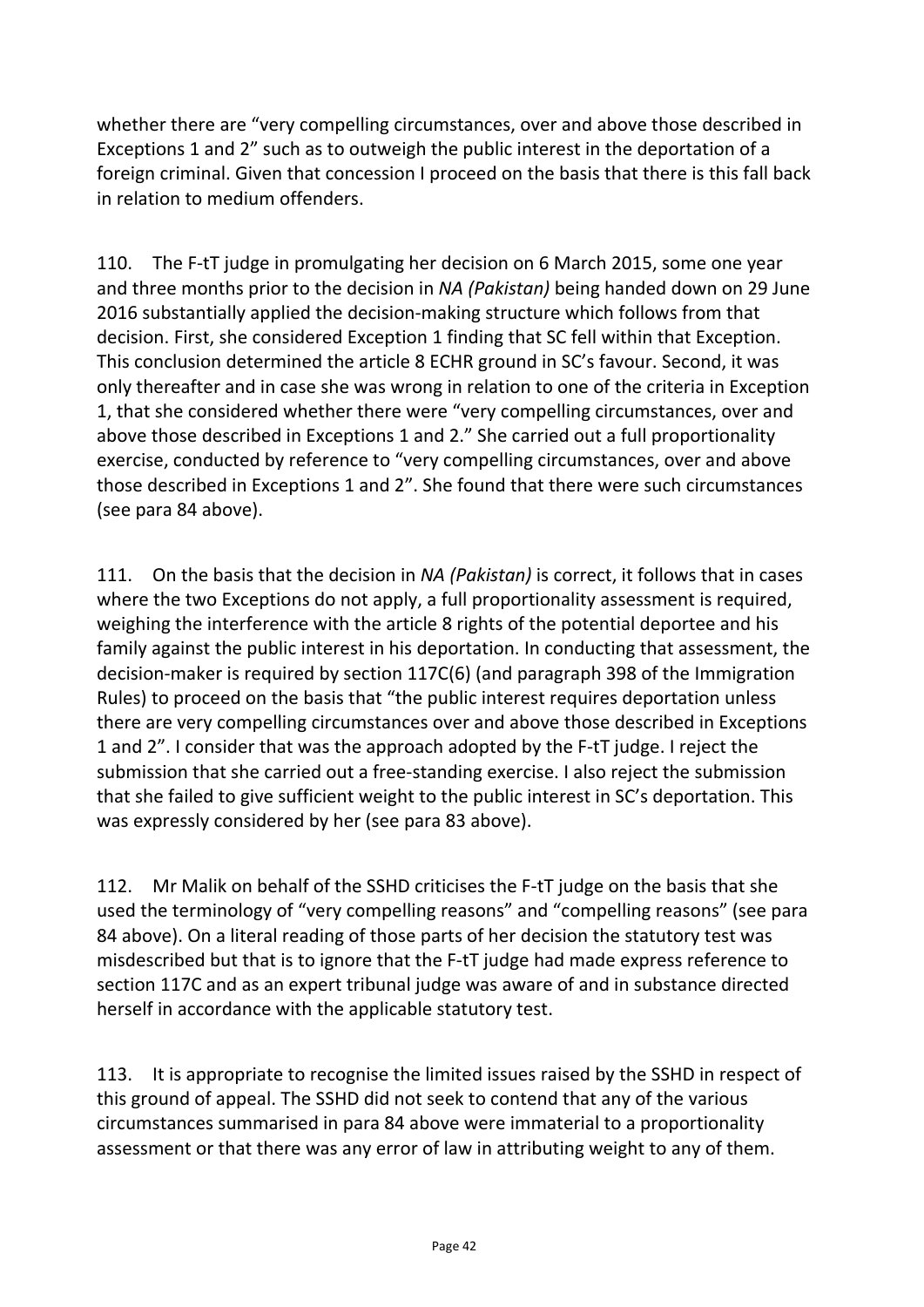114. I can discern no error of law made by the F-tT judge in the structure she followed, in the weight which she gave to the public interest in SC's deportation or in the test which she applied. I would allow this ground of appeal.

#### **10. Conclusion**

115. I would allow the appeal reinstating the decision of the F-tT judge.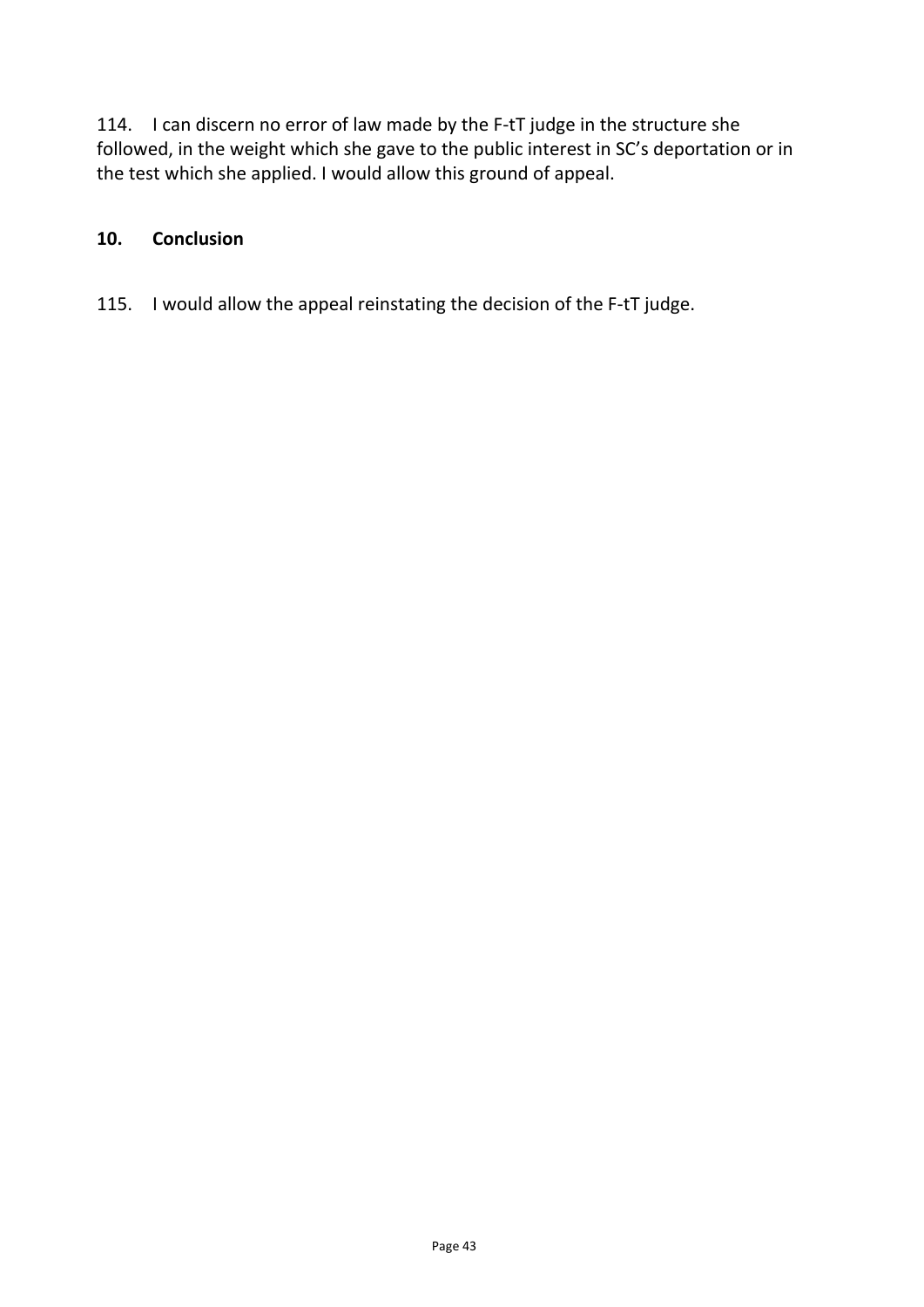#### **ANNEX 1**

116. The legal landscape is complicated by numerous amendments during the relevant period, which then requires consideration of associated transitional provisions.

#### *(i) Amendments to the immigration and asylum appeals regime*

117. The appeal to the F-tT is a statutory appeal under Part 5 NIAA 2002. The appeal regime, in so far as relevant is set out in sections 81, 82 and 84 in Part 5 NIAA 2002. The SSHD's deportation decision in respect of SC was made on 20 March 2013 but Part 5 was amended after that decision was made. So, the first question is whether the unamended appeal regime in Part 5 and in particular whether the permissible grounds of appeal in the unamended section 84 apply to SC's case. To answer that question the starting point is section 15 of the Immigration Act 2014 which amended Part 5 into substantially its present form. Section 15 was brought into force on 20 October 2014 by Immigration Act 2014 (Commencement No 3, Transitional and Saving Provisions) Order 2014 (SI 2014/2771) ("No 3 Commencement Order"), article 2(a). By article 9 of the No 3. Commencement Order, this amendment only had effect in relation to persons set out in articles 10 and 11. SC was not a person to whom articles 10 or 11 applied so that the pre-amendment Part 5 appeal regime therefore continued to apply to him.

118. On 10 November 2014, the Immigration Act 2014 (Transitional and Saving Provisions) Order 2014 (SI 2014/2928) came into force. Article 2(1)(b) applied section 15 of the Immigration Act 2014 "in relation to a deportation decision made by the Secretary of State on or after 10 November 2014" in respect of a person who is a foreign criminal. Again, this did not apply to the SC's case, because the deportation decision in his case had been made on 20 March 2013.

119. After the F-tT's decision was given on 6 March 2015, a new form of article 9 of the No 3 Commencement Order was substituted with effect from 6 April 2015 by the Immigration Act 2014 (Commencement No 4, Transitional and Saving Provisions and Amendment) Order 2015 (SI 2015/371) ("No 4 Commencement Order"), article 8. Article 9(1) applied section 15 of the Immigration Act 2014 generally, subject to certain exceptions listed in paragraphs (a)-(d). These included, at (d), "a decision made before 6th April 2015 in relation to which, immediately before 6th April 2015, an appeal could have been brought or was pending under the saved provisions". On 6 April 2015, SC's appeal was "pending" because the SSHD's application for permission to appeal the First-tier Tribunal's decision (under Tribunals, Courts and Enforcement Act 2007